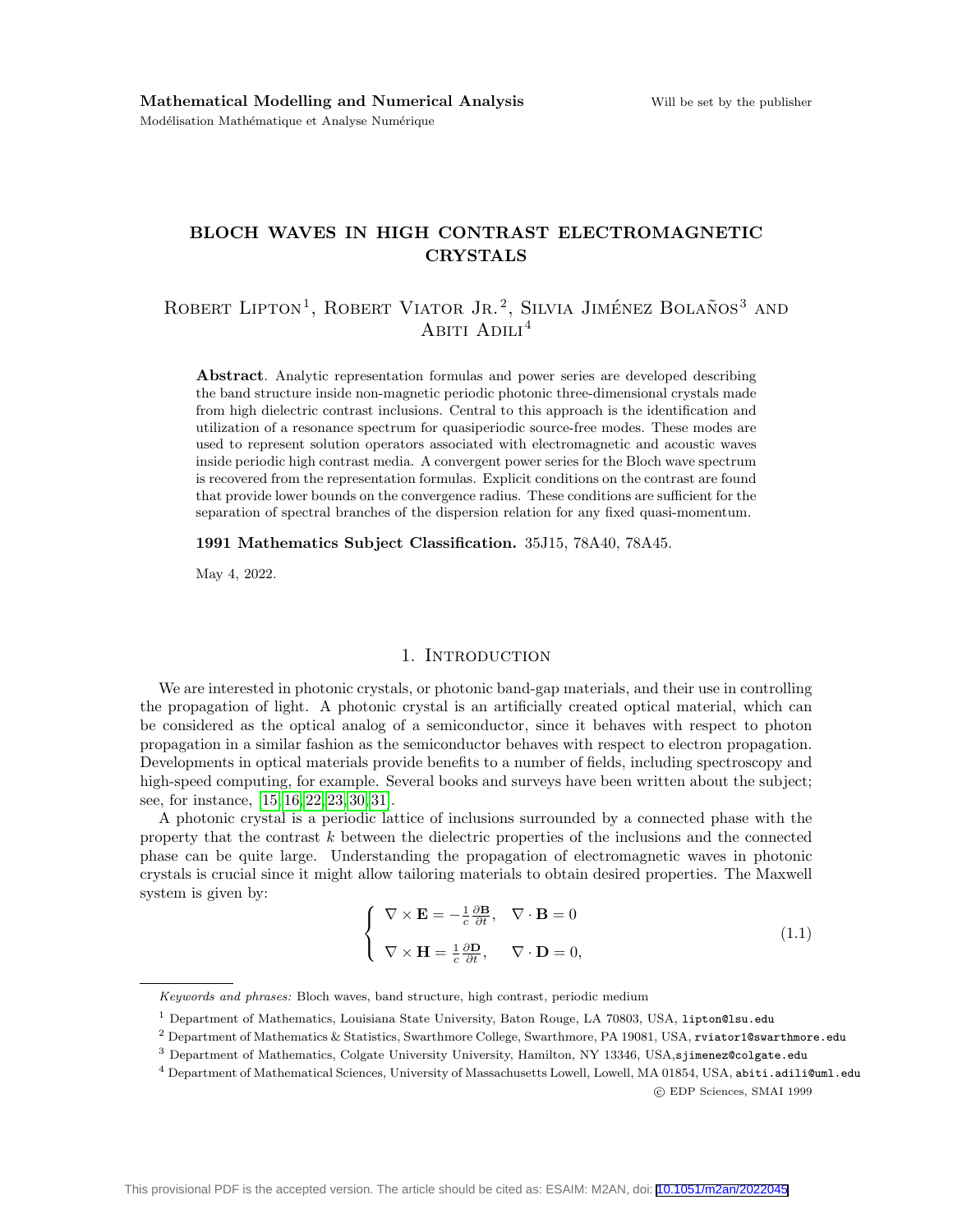where c is the speed of light in free space, the vector-valued functions  $E$  and  $H$  are the macroscopic electric and magnetic fields, and D and B are the displacement and magnetic induction fields, re-spectively [\[14\]](#page-36-6). To complete the Maxwell system the *constitutive relations* describing the dependence of  $D$  and  $B$  on  $E$  and  $H$  are supplied. We apply the linear constitutive relations, given by:

$$
\mathbf{D} = \epsilon \mathbf{E}, \ \mathbf{B} = \mu \mathbf{H},
$$

where  $\epsilon$  is the dielectric constant and  $\mu$  is the magnetic permeability. In this treatment, it is assumed that the media is isotropic, the material is non-magnetic (i.e.  $\mu = 1$ ), and the dielectric constant  $\epsilon(x)$  is periodic.

We consider the case of monochromatic waves  $\mathbf{E}(x,t) = e^{i\omega t}\mathbf{E}(x)$ ,  $\mathbf{H}(x,t) = e^{i\omega t}\mathbf{H}(x)$ , where  $\omega$ is the time frequency, and the system [\(1.1\)](#page-0-0) becomes:

$$
\left\{\begin{array}{ll}\nabla \times \mathbf{E} = -\frac{i\omega}{c} \mathbf{H}, & \nabla \cdot \mathbf{H} = 0 \\
\nabla \times \mathbf{H} = \frac{i\omega}{c} \epsilon(x) \mathbf{E}, & \nabla \cdot \epsilon \mathbf{E} = 0\n\end{array}\right.,
$$

which, after eliminating the electric field **E**, reduces to:

<span id="page-1-0"></span>
$$
\nabla \times \frac{1}{\epsilon(x)} \nabla \times \mathbf{H} = \xi \mathbf{H}, \qquad \nabla \cdot \mathbf{H} = 0, \quad \text{where } \xi = (\omega/c)^2.
$$
 (1.2)

In a two-dimensional periodic medium (where  $\epsilon(x)$  is periodic with respect to x and y and homo-geneous with respect to z, for example), problem [\(1.2\)](#page-1-0) reduces to scalar equations  $-\Delta E = \lambda \epsilon(x)E$ and:

<span id="page-1-1"></span>
$$
-\nabla \cdot \frac{1}{\epsilon(x)} \nabla H = \xi H, \quad \text{where } \xi = (\omega/c)^2.
$$
 (1.3)

One of the main goals of the photonic crystals theory is to choose  $\epsilon(x) > 0$  such that the spectrum of the corresponding problem, scalar  $(1.3)$  or vectorial  $(1.2)$ , has a gap. Existence of a gap delivers a frequency interval (band) over which electromagnetic waves cannot propagate in the material. A complete band gap is a range of frequencies for which no Bloch wave of any wavelength or direction can propagate through the crystal. Band gaps have many interesting and useful applications ranging from efficient photovoltaic cells to power electronics and optical computers, see [\[15,](#page-36-0) [16\]](#page-36-1).

Most of the state-of-the-art developments [\[2,](#page-35-0) [3,](#page-35-1) [7,](#page-35-2) [10–](#page-36-7)[13\]](#page-36-8) have been restricted to the asymptotic theory of band gaps at infinite contrast. For the scalar case [\(1.3\)](#page-1-1), the authors exploited structural resonances associated with the Neumann-Poincaré operator to develop new techniques for complex operator valued functions, which delivered explicit formulas for band gaps at finite contrast. This provides mathematically rigorous and explicit formulas for the size of band gaps and pass bands, given in terms of the contrast, shape and configuration of scatterers, and lattice parameters, see [\[24,](#page-36-9) [25\]](#page-36-10).

In this paper, we lay the foundation for the analytical methods to obtain the corresponding results to the ones obtained in [\[24\]](#page-36-9) for the fully three-dimensional electromagnetic photonic crystals lattices, via the vector wave equation [\(1.2\)](#page-1-0). In particular, we establish an analytic representation for the periodic and quasiperiodic spectra of [\(1.2\)](#page-1-0) in terms of the contrast between the dielectric constants of the two material components, together with a radius of convergence described in terms of the crystal geometry by way of the associated Neumann-Poincaré spectrum.

We consider a Bloch wave  $h(x)$ , with Bloch eigenvalue  $\xi = (\omega/c)^2$ , propagating through a threedimensional photonic crystal, characterized by the periodic relative dielectric constant  $a^{-1}(x)$  $\epsilon(x) = \epsilon(x+p)$ ,  $p \in \mathbb{Z}^3$ , with unit cell  $Y = (0,1]^3$ , defined by:

$$
\epsilon(x) = \begin{cases} 1 & \text{inside the inclusion } D \\ \epsilon = 1/k & \text{in the host material } H := Y \setminus D. \end{cases}
$$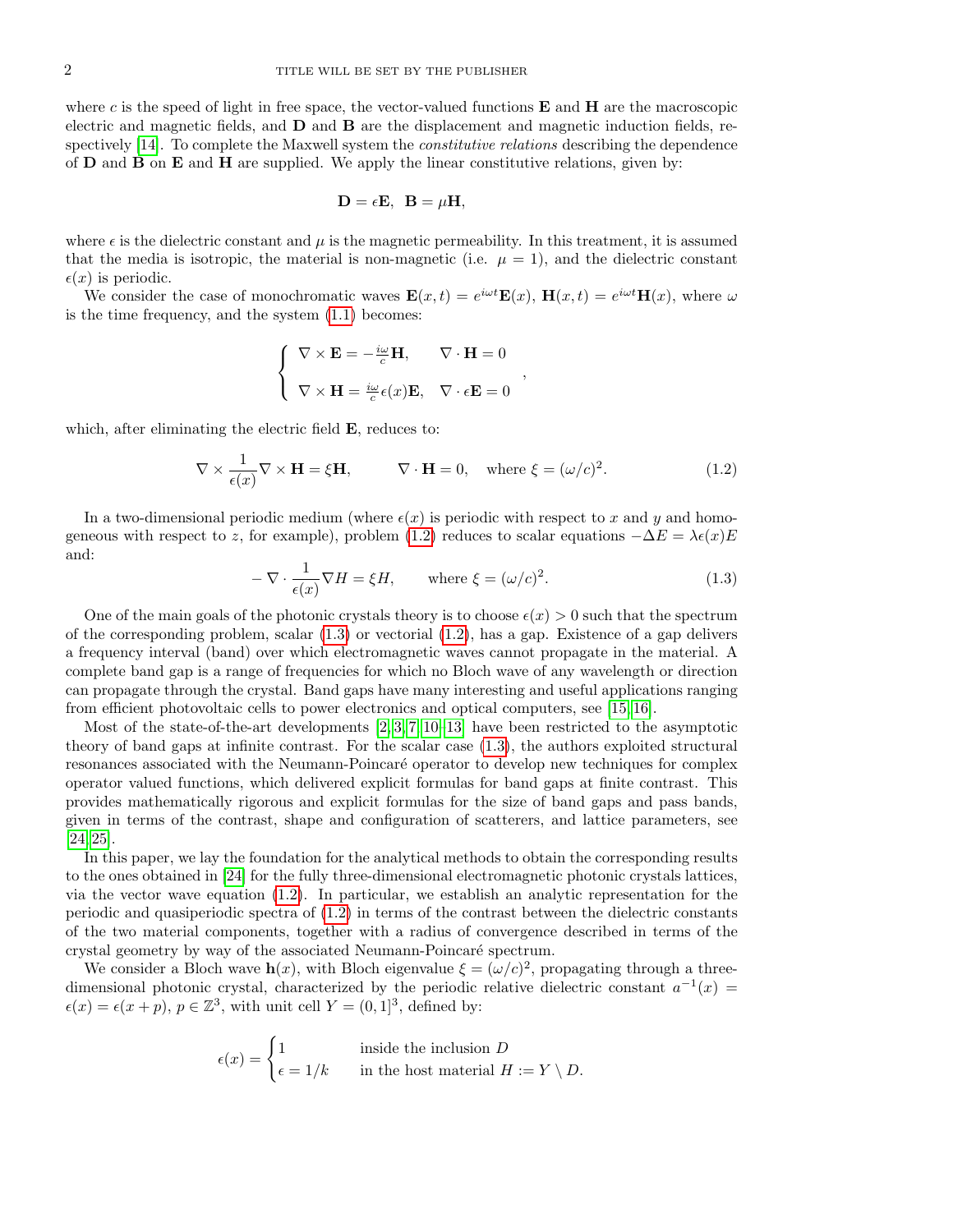The magnetic field  $h(x)$  inside "non-magnetic media" solves the vector Helmholtz equation:

<span id="page-2-0"></span>
$$
\nabla \times (a(x)\nabla \times \mathbf{h}(x)) = \xi \mathbf{h}(x), \quad x \in \mathbb{R}^3,
$$
\n(1.4)

together with the  $\alpha$ -quasiperiodicity condition  $h(x+p) = h(x)e^{i\alpha \cdot p}$ . Here,  $\alpha$  lies in the first Brillouin zone of the reciprocal lattice given by  $Y^* = (-\pi, \pi]^3$ . Equation [\(1.4\)](#page-2-0) describes time harmonic wave propagation for the magnetic field in non-magnetic media, i.e., for heterogeneous media with relative magnetic permeability  $\mu = 1$  everywhere.

We examine Bloch wave propagation through high contrast crystals made from periodic configurations of two dielectric materials. The inclusion  $D$  contained within the interior of the period cell Y and surrounded by the second "host" material,  $H := Y \setminus D$ , see Figure [1.](#page-2-1)



<span id="page-2-1"></span>Figure 1. Period cell

The coefficient  $a(x)$  is then specified on the unit cell by:

$$
a(x) = k\chi_H(x) + \chi_D(x),
$$

where  $\chi_H$  and  $\chi_D$  are the indicator functions for the sets H and D, and are extended by periodicity to  $\mathbb{R}^3$ . In this paper, we consider periodic crystals made from finite collections of separated inclusions, each with  $C^{1,\gamma}$  boundary, where  $\gamma > 0$ .

For each  $\alpha \in Y^*$ , the Bloch eigenvalues  $\xi$  are of finite multiplicity and denoted by  $\lambda_j(k,\alpha), j \in \mathbb{N}$ . We develop power series expansions for each branch of the dispersion relation:

<span id="page-2-2"></span>
$$
\lambda_j(k,\alpha) = \xi, \quad j \in \mathbb{N} \tag{1.5}
$$

that are valid for  $k$  in a neighborhood of infinity.

To proceed, we complexify the problem and consider  $k \in \mathbb{C}$ . Now  $a(x)$  takes on complex values inside H and the operator  $-\nabla \times (k\chi_H + \chi_D)\nabla \times$  is no longer uniformly elliptic. Our approach develops an explicit representation formula for  $-\nabla \times (k\chi_H + \chi_D)\nabla \times$  that holds for complex values of k. We identify the subset  $z = 1/k \in \Omega_0$  of  $\mathbb C$  where this operator is invertible. The explicit formula shows that the solution operator  $(-\nabla \times (k\chi_H + \chi_D)\nabla \times)^{-1}$  may be regarded more generally as a meromorphic operator valued function of z, for  $z \in \Omega_0 = \mathbb{C} \setminus S$ , see Section [4](#page-16-0) and Lemma [4.1.](#page-16-1) Here, the set  $S$  is discrete and consists of poles lying on the negative real axis with only one accumulation point at  $z = -1$ . For the problem treated here, we expand about  $z = 0$ , and the distance between  $z = 0$  and the set S is used to bound the radius of convergence for the power series. The spectral representation for  $-\nabla \times (k\chi_H + \chi_D)\nabla \times$  follows from the existence of a complete orthonormal set of  $\alpha$ -quasiperiodic functions associated with the  $\alpha$ -quasiperiodic resonances of the crystal, i.e.,  $\alpha$ quasiperiodic functions **v** and real eigenvalues  $\lambda_i(\alpha)$ ,  $i \in \mathbb{N}$ , for which:

$$
-\nabla \times (\chi_D) \nabla \times \mathbf{v} = -\lambda_i(\alpha) \Delta \mathbf{v}.
$$

The collection of these eigenvalues, for  $\alpha \in Y^*$ , comprises the *structural spectrum* of the crystal. The structural spectrum encodes the geometry of the crystal and inclusions independently of dielectric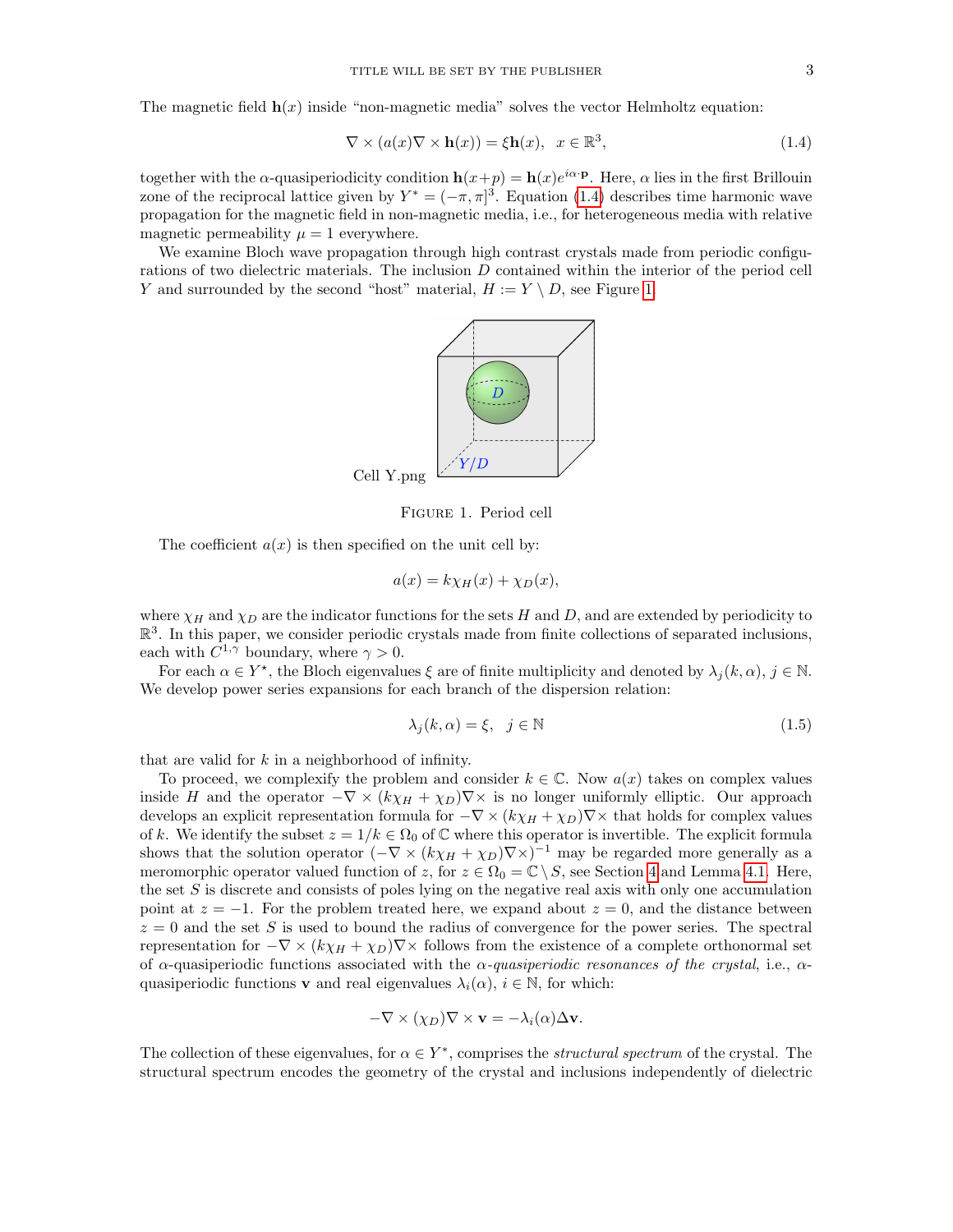properties. These resonances are shown to be connected to the spectra of Neumann-Poincaré operators associated with  $\alpha$ -quasiperiodic double layer potentials. The formal definition of the structural spectrum given in terms of the Neumann-Poincaré eigenvalues, for  $\alpha \in Y^*$ , is provided in Definition [2.11.](#page-13-0)

For  $\alpha = 0$ , these eigenvalues are the well known electrostatic resonances identified in [\[6\]](#page-35-3), [\[5\]](#page-35-4), [\[27\]](#page-36-11), and [\[28\]](#page-36-12). Other electrostatic resonances for a vectorial Helmholtz equation are introduced and explored in [\[9\]](#page-36-13). Both Neumann-Poincaré operators and the associated electrostatic resonances have been the focus of theoretical investigations [\[17\]](#page-36-14), [\[21\]](#page-36-15) and applied in analysis of plasmonic excitations for suspensions of noble metal particles [\[26\]](#page-36-16) and electrostatic breakdown [\[4\]](#page-35-5). The explicit spectral representation for the operator  $-\nabla \times (k\chi_H + \chi_D)\nabla \times$  is crucial for elucidating the interaction between the contrast  $k$  and the quasiperiodic resonances of the crystal, see Theorem [2.12.](#page-14-0)

The spectral representation is applied to analytically continue the band structure  $\lambda_j(k,\alpha) = \xi$ ,  $j \in \mathbb{N}, \alpha \in Y^*$  for  $k \in \mathbb{R}$  to  $\mathbb{C}$ , see Theorem [3.1.](#page-16-2) On setting  $z = 1/k$ , the spectral representation for the inverse operator written as  $A_{\alpha}(z) = (-\nabla \times (k\chi_H + \chi_D)\nabla \times)^{-1}$  shows it to be a meromorphic operator valued function of  $z = 1/k$ , see Section [4](#page-16-0) and Lemma [4.1.](#page-16-1) Application of the contour integral formula for spectral projections [\[32\]](#page-36-17), [\[18\]](#page-36-18), [\[19\]](#page-36-19) delivers an analytic representation formula for the band structure, see Section [4.](#page-16-0) We apply perturbation theory in Section [4,](#page-16-0) together with a calculation provided in Section [10,](#page-27-0) to find an explicit formula for the radii of convergence for the power series  $\lambda_i(k,\alpha)$  about  $1/k = 0$ . The formula shows that the radius of convergence and the separation between different branches of the dispersion relation for any fixed  $\alpha \in Y^*$  are determined by: 1) the distance of the origin to the nearest pole  $z^*$  of  $(-\nabla \times (k\chi_H + \chi_D)\nabla \times)^{-1}$ , and 2) the separation between distinct eigenvalues in the  $z = 1/k \rightarrow 0$  limit, see Theorem [7.1](#page-22-0) and Theorem [7.2.](#page-23-0) These theorems provide conditions on the contrast guaranteeing the separation of the j-th and  $j+1$ th eigenvalue groups that depend explicitly upon  $z^*$ ,  $j \in \mathbb{N}$  and  $\alpha \in Y^*$ . Error estimates for series truncated after N terms follow directly from the formulation.

When  $z = 0$  the limit spectral problem is identified with a *Magnetic eigenvalue problem*, for each  $\alpha \in Y^*$ , see Sections [5](#page-18-0) and [6.](#page-19-0) When  $\alpha = 0$ , this is the spectra that is responsible for the magnetic activity generated by "non-magnetic inclusions inside a period cell," seen in the class of metamaterials identified in [\[7\]](#page-35-2).

For clarity we place the current work in context of the earlier related work [\[3\]](#page-35-1) and [\[2\]](#page-35-0). The insights of  $[3]$  and  $[2]$  make elegant use of the generalized Rouché theorem to construct the complete asymptotic expansions of the Bloch eigenvalues as the contrast goes to  $\infty$ . These were applied to two dimensional electromagnetic problems in [\[3\]](#page-35-1) and [\[2\]](#page-35-0) and, as noted there, this technique in principle can also be applied to three dimensional crystals as well. In this paper, as outlined above, we proceed differently, using the *structural spectrum* of the crystal to get an explicit formula for each Bloch eigenvalue given by power series with the circle of convergence containing the point at infinity. The formula for the convergence radius is also explicit and given by the geometry through the *structural spectra* and *magnetic spectra* associated with the geometry of the inclusions inside the period cell. This is done here for three dimensional photonic crystals.

The paper is organized as follows: In the next section, we introduce the Hilbert space formulation of the problem and the variational formulation of the quasi-static resonance problem. The completeness of the eigenfunctions associated with the quasi-static spectrum is established and a spectral representation for the operator  $-\nabla \times (k\chi_H + \chi_D)\nabla \times$  is obtained. These results are collected and used to continue the frequency band structure into the complex plane, see Theorem [3.1](#page-16-2) of Section [3.](#page-15-0) Spectral perturbation theory [\[20\]](#page-36-20) is applied to recover the power series expansion for Bloch spectra in Section [4.](#page-16-0) The leading order spectral theory is developed for quasiperiodic  $\alpha \neq 0$ and periodic  $\alpha = 0$  problems in Section [5](#page-18-0) and Section [6,](#page-19-0) respectively. The main theorems on radius of convergence and separation of spectra, given by Theorem [7.1](#page-22-0) and Theorem [7.2,](#page-23-0) are presented in Section [7.](#page-22-1) A large class of geometries for which an  $\alpha$ -independent lower bound on the quasi-static resonances is introduced in Section [8.](#page-24-0) Explicit formulas for each term of the power series expansion is recovered and expressed in terms of layer potentials in Section [9.](#page-26-0) The explicit formulas for the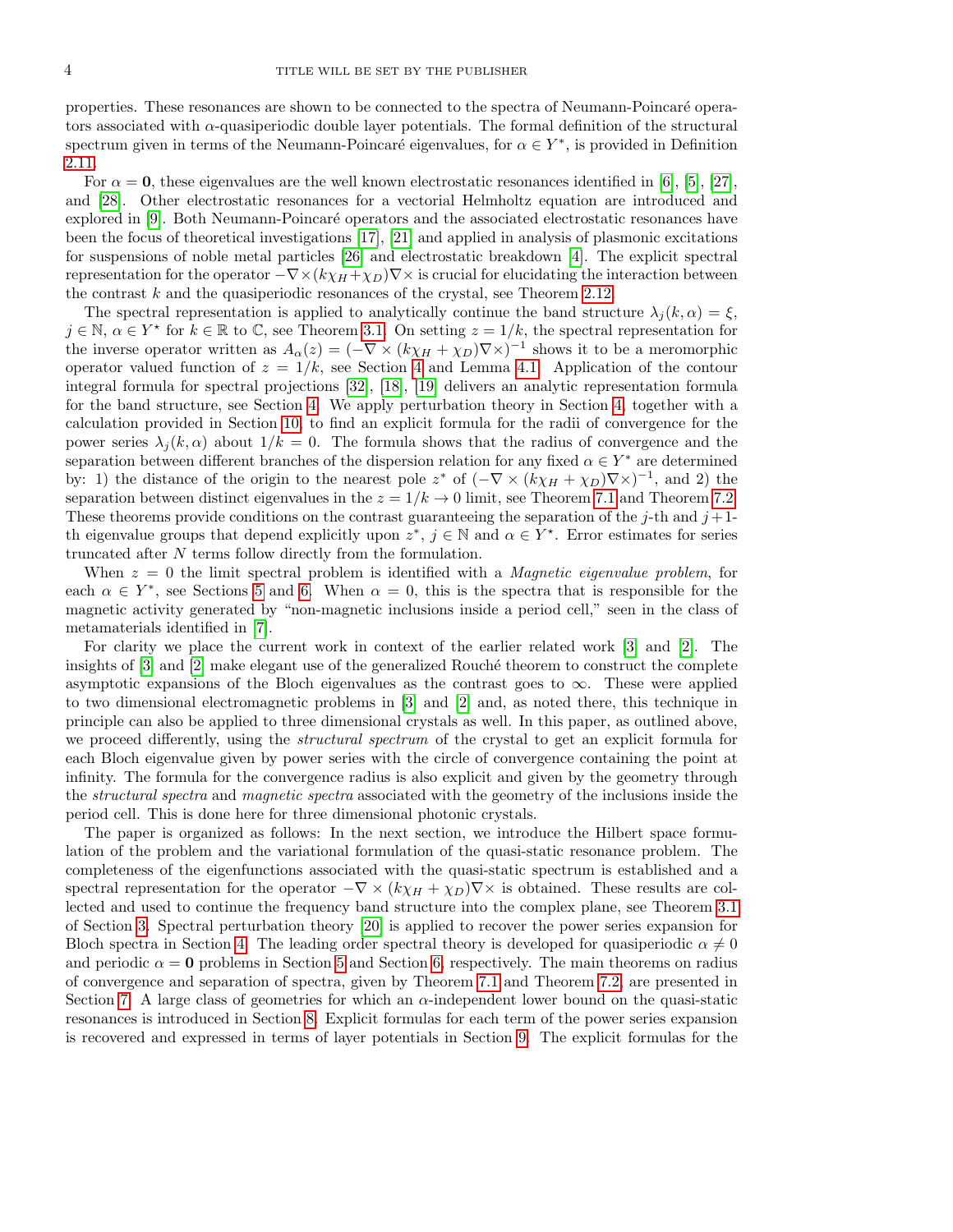convergence radii are derived in Section [10](#page-27-0) as well as hands-on proofs of Theorem [7.1,](#page-22-0) Theorem [7.2](#page-23-0) and the explicit error estimates for N-th order truncations.

## 2. Hilbert space setting, quasiperiodic resonances and representation formulas

The space of all  $\alpha$ -quasiperiodic complex vector valued functions belonging to  $L^2_{loc}(\mathbb{R}^3,\mathbb{C}^3)$  is denoted by  $L^2_{\#}(\alpha, Y, \mathbb{C}^3)$  and the  $L^2$ -inner product is defined by:

<span id="page-4-0"></span>
$$
(\mathbf{u}, \mathbf{v}) = \int_{Y} \mathbf{u} \cdot \overline{\mathbf{v}} \, dx. \tag{2.1}
$$

For  $h \in L^2_{\#}(\alpha, Y, \mathbb{C}^3)$ , its Helmholtz decomposition is given by:

<span id="page-4-1"></span>
$$
\mathbf{h} = \nabla h_{\text{pot}} + \nabla \times \mathbf{h}_{\text{curl}},\tag{2.2}
$$

where  $h_{\text{pot}}$  is an  $\alpha$ -quasiperiodic scalar field belonging to  $H_{loc}^1(\mathbb{R}^3, \mathbb{C})$  and  $\mathbf{h}_{\text{curl}} \in L^2_{\#}(\alpha, Y, \mathbb{C}^3)$ , with  $\nabla \times \mathbf{h}_{\text{curl}} \in L^2_{\#}(\alpha, Y, \mathbb{C}^3)$ . The subspaces of gradients and curls are orthogonal with respect to the  $L^2$ -inner product [\(2.1\)](#page-4-0). The Helmholtz decomposition [\(2.2\)](#page-4-1) is shown in Appendix [A.](#page-32-0)

For  $\alpha \neq \mathbf{0}$ , the eigenfunctions **h** of [\(1.4\)](#page-2-0) belong to the space  $J_{\#}(\alpha, Y, \mathbb{C}^3) \subset L^2_{\#}(\alpha, Y, \mathbb{C}^3)$  given by:

<span id="page-4-4"></span> $J_{\#}(\alpha, Y, \mathbb{C}^3) = \{ \mathbf{h} \in H^1_{loc}(\mathbb{R}^3, \mathbb{C}^3) : \mathbf{h} \text{ is } \alpha\text{-quasiperiodic on } Y, \text{ div } \mathbf{h} = 0 \text{ in } Y \}.$  (2.3) A simple calculation, found in Appendix [B,](#page-33-0) shows that, for  $h \in J_{\#}(\alpha, Y, \mathbb{C}^3)$ , we have  $\nabla h_{pot} = 0$ in [\(2.2\)](#page-4-1). Hence,  $\mathbf{h} = \nabla \times \mathbf{h}_{\text{curl}}$  for  $\mathbf{h} \in J_{\#}(\alpha, Y, \mathbb{C}^3)$ . Another straightforward calculation, given in Appendix [D,](#page-35-6) delivers the following result:

**Theorem 2.1.** For  $\mathbf{u} \in J_{\#}(\alpha, Y, \mathbb{C}^3)$ , the null space of  $\nabla \times \mathbf{u}$ , for  $\alpha \neq 0$ , is  $\{0\}$  and the bilinear form given by:

<span id="page-4-2"></span>
$$
\langle \mathbf{u}, \mathbf{v} \rangle = \int_Y \nabla \times \mathbf{u} \cdot \nabla \times \overline{\mathbf{v}} \, dx \tag{2.4}
$$

is an inner product on  $J_{\#}(\alpha, Y, \mathbb{C}^3)$ , with norm defined by  $\|\mathbf{u}\|^2 = \langle \mathbf{u}, \mathbf{u} \rangle$ . The space  $J_{\#}(\alpha, Y, \mathbb{C}^3)$  is a Hilbert space under the inner product [\(2.4\)](#page-4-2), with  $J_{\#}(\alpha, Y, \mathbb{C}^3) \subset W^1_{\#}(\alpha, Y, \mathbb{C}^3)$  and:

$$
\int_{Y} \nabla \times \mathbf{u} \cdot \nabla \times \overline{\mathbf{v}} dx = \int_{Y} \nabla \mathbf{u} : \nabla \overline{\mathbf{v}} dx
$$
\n(2.5)

for  $u, v \in J_{\#}(\alpha, Y, \mathbb{C}^3)$ , where ":" represents the Frobenius inner product (see Appendix [C\)](#page-34-0). Moreover, the null space corresponding to the operator on the left hand side of  $(1.4)$  with domain  $J_{\#}(\alpha, Y, \mathbb{C}^3)$  is identically zero.

For  $\alpha = 0$ , one has that  $L^2_{\#}(0, Y, \mathbb{C}^3)$  is the space of periodic  $L^2$ - vector fields on Y. For this case,  $h \in L^2_{\#}(0, Y, \mathbb{C}^3)$  has the Helmholtz decomposition into  $L^2$ - orthogonal components given by:

$$
\mathbf{h} = \nabla h_{\text{pot}} + \nabla \times \mathbf{h}_{\text{curl}} + \mathbf{c},\tag{2.6}
$$

where  $h_{\text{pot}}$  is a periodic scalar field belonging to  $H_{loc}^1(\mathbb{R}^3, \mathbb{C})$ ,  $\mathbf{h}_{\text{curl}} \in L^2_{\#}(0, Y, \mathbb{C}^3)$ , with  $\nabla \times \mathbf{h}_{\text{curl}} \in$  $L^2_{\#}(0, Y, \mathbb{C}^3)$ , and **c** is a constant vector in  $\mathbb{C}^3$ , see Appendix [A.](#page-32-0) For  $\alpha = 0$ , the eigenfunctions **h** for [\(1.4\)](#page-2-0) belong to the space:

$$
\{\mathbf h\in H^1_{loc}(\mathbb R^3,\mathbb C^3): \mathbf h \text{ periodic on }Y, \ \nabla\cdot\mathbf h=0 \text{ in }Y\}.
$$

A simple calculation, given in Appendix [B,](#page-33-0) shows that  $\nabla h_{pot} = 0$  and  $\mathbf{h} = \nabla \times \mathbf{h}_{curl} + c$ . We introduce the space  $J_{\#}(0, Y, \mathbb{C}^3) \subset L^2_{\#}(0, Y, \mathbb{C}^3)$  given by:

<span id="page-4-3"></span>
$$
J_{\#}(0, Y, \mathbb{C}^3) = \{ \mathbf{h} \in H_{loc}^1(\mathbb{R}^3, \mathbb{C}^3) : \mathbf{h} \text{ is periodic}, \ \nabla \cdot \mathbf{h} = 0 \text{ in } Y, \text{ and } \int_Y \mathbf{h} \, dx = 0 \}. \tag{2.7}
$$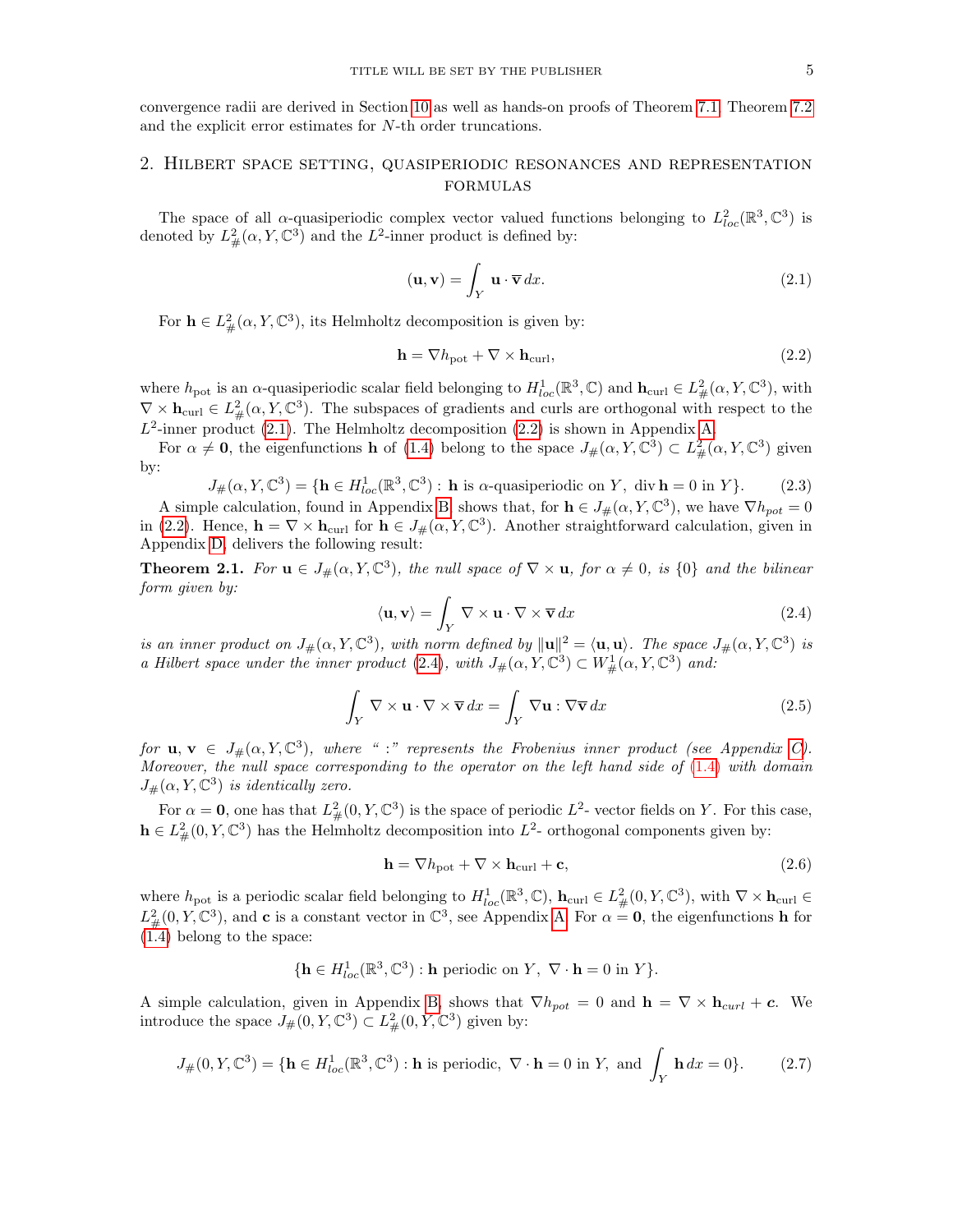**Theorem 2.2.** For  $\mathbf{u} \in J_{\#}(0, Y, \mathbb{C}^3)$ , the null space of  $\nabla \times \mathbf{u}$  is  $\{0\}$  and the bilinear form:

<span id="page-5-0"></span>
$$
\langle \mathbf{u}, \mathbf{v} \rangle = \int_{Y} \nabla \times \mathbf{u} \cdot \nabla \times \overline{\mathbf{v}} \, dx,\tag{2.8}
$$

is an inner product on  $J_\#(0, Y, \mathbb{C}^3)$ , with norm defined by  $\|\mathbf{u}\|^2 = \langle \mathbf{u}, \mathbf{u} \rangle$ . The space  $J_\#(0, Y, \mathbb{C}^3) \subset$  $W^1_{\#}(0, Y, \mathbb{C}^3)$  with inner product  $(2.8)$  is a Hilbert space and:

$$
\int_{Y} \nabla \times \mathbf{u} \cdot \nabla \times \overline{\mathbf{v}} \, dx = \int_{Y} \nabla \mathbf{u} : \nabla \overline{\mathbf{v}} \, dx
$$

for  $\mathbf{u}, \mathbf{v} \in J_{\#}(0, Y, \mathbb{C}^3)$ . Moreover, the null space corresponding to the operator on the left hand side of [\(1.4\)](#page-2-0), for  $\mathbf{h} \in J_{\#}(0, Y, \mathbb{C}^3)$ , is {0}.

This theorem follows from a calculation given in Appendix [D.](#page-35-6) From now on, we will refer to  $J_{\#}(\alpha, Y, \mathbb{C}^3)$  for all  $\alpha \in Y^*$ , with the special choice of  $J_{\#}(\alpha, Y, \mathbb{C}^3)$  for  $\alpha = 0$  defined as in [\(2.7\)](#page-4-3).

The weak form of equation [\(1.4\)](#page-2-0) is given by:

<span id="page-5-1"></span>
$$
\epsilon^{-1} \int_H (\nabla \times \mathbf{h}) \cdot (\nabla \times \overline{\mathbf{w}}) dx + \int_D (\nabla \times \mathbf{h}) \cdot (\nabla \times \overline{\mathbf{w}}) dx = \xi \int_Y \mathbf{h} \cdot \overline{\mathbf{w}} dx,
$$
 (2.9)

for all  $\mathbf{w} \in J_{\#}(\alpha, Y, \mathbb{C}^3)$ . We set  $k = \epsilon^{-1}$ , and the left hand side of [\(2.9\)](#page-5-1) is given by the sesquilinear form  $B_k: J_\#(\alpha, Y, \mathbb{C}^3) \times J_\#(\alpha, Y, \mathbb{C}^3) \to \mathbb{C}$ , defined as:

<span id="page-5-4"></span>
$$
B_k(\mathbf{u}, \mathbf{w}) := k \int_H (\nabla \times \mathbf{u}) \cdot (\nabla \times \overline{\mathbf{w}}) dx + \int_D (\nabla \times \mathbf{u}) \cdot (\nabla \times \overline{\mathbf{w}}) dx.
$$
 (2.10)

The linear operator  $T_k^{\alpha}$ , associated with the sesquilinear form  $B_k$ , is defined by:

<span id="page-5-5"></span>
$$
\langle T_k^{\alpha} \mathbf{u}, \mathbf{w} \rangle := B_k(\mathbf{u}, \mathbf{w}), \tag{2.11}
$$

for all **u** and **w** in  $J_{\#}(\alpha, Y, \mathbb{C}^3)$ . So we can pose the weak form of our Bloch eigenvalue problem given by  $(2.9)$  as

<span id="page-5-2"></span>
$$
\langle T_k^{\alpha} \mathbf{h}, \mathbf{w} \rangle = \xi \int_Y \mathbf{h} \cdot \overline{\mathbf{w}} \, dx,\tag{2.12}
$$

for all **w** in  $J_{\#}(\alpha, Y, \mathbb{C}^3)$ 

Our goal is to rewrite [\(1.4\)](#page-2-0) in terms of a spectral representation formula for the differential operator  $\nabla \times (a(x)\nabla \times \cdot)$ . We will do this by developing the spectral representation of  $T_k^{\alpha}$ , appearing in [\(2.12\)](#page-5-2), which we show is directly linked to the following eigenvalue problem:

<span id="page-5-3"></span>
$$
\lambda \langle \mathbf{u}, \mathbf{w} \rangle = \lambda \int_Y (\nabla \times \mathbf{u}) \cdot (\nabla \times \overline{\mathbf{w}}) dx = \int_D (\nabla \times \mathbf{u}) \cdot (\nabla \times \overline{\mathbf{w}}) dx,
$$
 (2.13)

for all  $\mathbf{u}, \mathbf{w} \in J_{\#}(\alpha, Y, \mathbb{C}^3)$ ; which will be shown to possess countably many real eigenvalues  $\lambda_n$ , with corresponding eigenfunctions  $\psi_n \in J_{\#}(\alpha, Y, \mathbb{C}^3)$ , that satisfy:

$$
\lambda_n \int_Y (\nabla \times \psi_n) \cdot (\nabla \times \overline{\mathbf{w}}) dx = \int_D (\nabla \times \psi_n) \cdot (\nabla \times \overline{\mathbf{w}}) dx, \qquad \forall \mathbf{w} \in J_\#(\alpha, Y, \mathbb{C}^3).
$$

The eigenspaces associated with different eigenvalues are easily seen to be orthogonal in the inner product [\(2.4\)](#page-4-2). We apply these eigenfunctions to introduce a different decomposition of  $J_{\#}(\alpha, Y, \mathbb{C}^3)$ that is orthogonal in the inner product [\(2.4\)](#page-4-2). We introduce the three subspaces denoted by  $W_1^{\alpha}$ ,  $W_2^{\alpha}$ ,  $W_3^{\alpha}$  that are mutually orthogonal with respect to the inner product [\(2.4\)](#page-4-2) and defined as:

<span id="page-5-6"></span>
$$
W_1^{\alpha} = \left\{ \mathbf{u} \in J_{\#}(\alpha, Y, \mathbb{C}^3), \ \nabla \times \mathbf{u} = 0 \text{ in } D \right\},\tag{2.14}
$$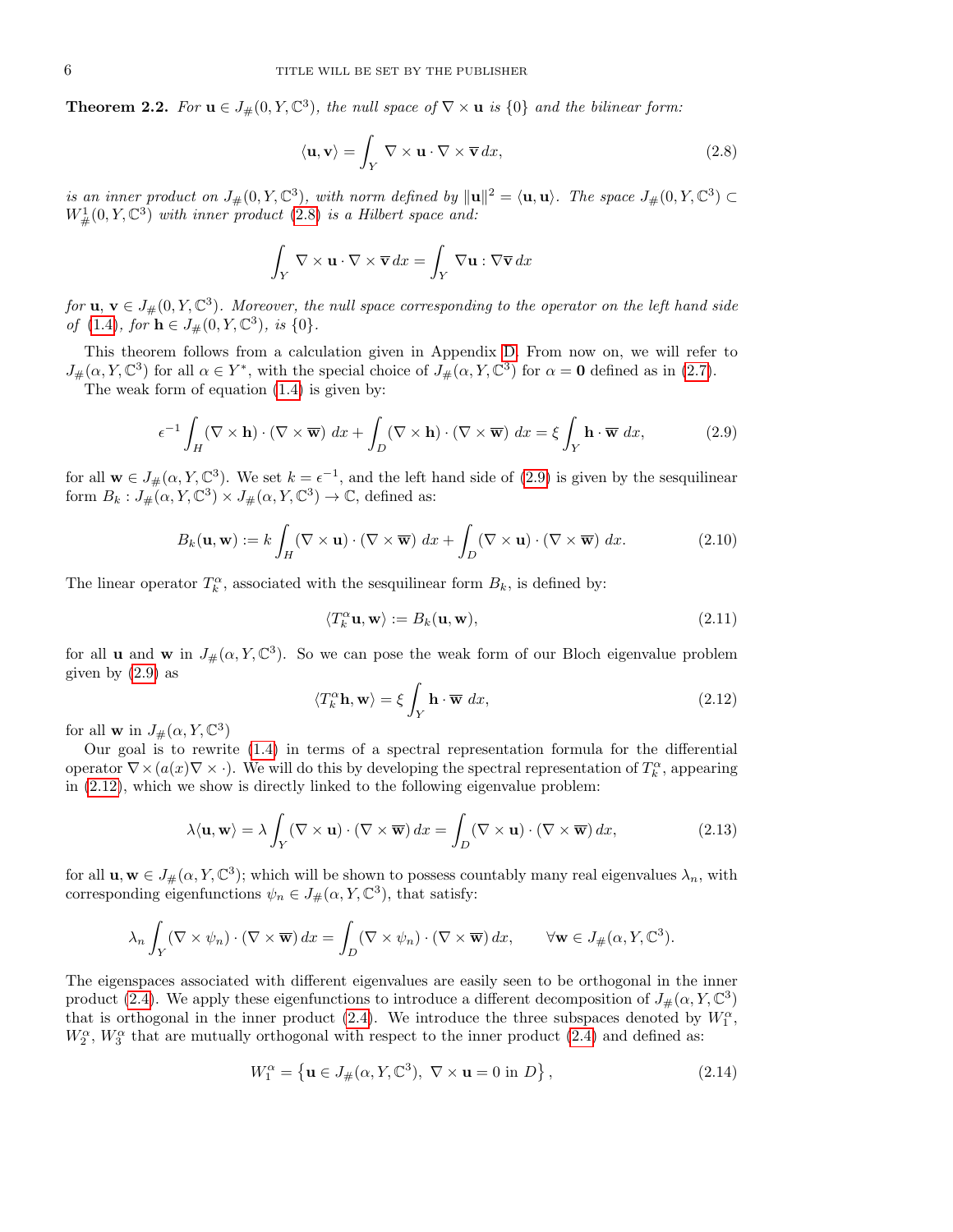<span id="page-6-1"></span>
$$
W_2^{\alpha} = \left\{ \mathbf{u} \in J_{\#}(\alpha, Y, \mathbb{C}^3), \ \nabla \times \mathbf{u} = 0 \text{ in } H \right\},\tag{2.15}
$$

and  $W_3^{\alpha} \subset J_{\#}(\alpha, Y, \mathbb{C}^3)$  is the subspace perpendicular to the direct sum  $(W_1^{\alpha} \oplus W_2^{\alpha})$ . The decomposition of  $J_{\#}(\alpha, Y, \mathbb{C}^3)$  is recorded in the following lemma.

**Lemma 2.3.** The space  $J_*(\alpha, Y, \mathbb{C}^3)$  can be decomposed into orthogonal invariant subspaces spanned by eigenfunctions of the eigenvalues of problem [\(2.13\)](#page-5-3) and:

$$
J_{\#}(\alpha, Y, \mathbb{C}^3) = W_1^{\alpha} \oplus W_2^{\alpha} \oplus W_3^{\alpha}.
$$

It follows from the definitions of  $W_1^{\alpha}$  and  $W_2^{\alpha}$  that they are subspaces of the eigenspaces of [\(2.13\)](#page-5-3) associated with the eigenvalues 0 and 1, respectively. From [\(2.13\)](#page-5-3), we easily deduce that the eigenvalues  $\lambda$  belong to [0, 1]. To proceed, we must provide the explicit characterization of functions in  $W_3^{\alpha}$  in terms of eigenspaces. To do this, we introduce the appropriate differential operators defined on the surface of the dielectric inclusion  $\partial D$ . We begin by defining the surface differential operators for smooth functions. The surface divergence  $Div_S$  for smooth complex-valued tangential vector fields **v** is defined over the surface  $\partial D$  by:

$$
Div_S \mathbf{v} := \sum_{j,i} n_i (n_i \partial_j - n_j \partial_i) v_j,
$$

where  $n_i$ ,  $i = 1, 2, 3$ , are the components of the unit outward normal vector **n** to the surface. The operator:

$$
\mathbf{n} \cdot \nabla \times \mathbf{v} := (n_2 \partial_3 - n_3 \partial_2, n_3 \partial_1 - n_1 \partial_3, n_1 \partial_2 - n_2 \partial_1) \cdot \mathbf{v}
$$

is only composed of tangential derivatives and can be viewed as an operator defined on  $\partial D$ . For every vector field **v** in  $L^2(\partial D)^3$ , we have the relation between  $Div_S$  and  $\mathbf{n} \cdot \nabla \times$  given by:

$$
Div_S(\mathbf{n} \times \mathbf{v}) = -\mathbf{n} \cdot \nabla \times \mathbf{v},
$$

see [\[29\]](#page-36-21). Also, see [29], for a scalar function  $f \in W^{s,2}(\partial D)$  and a vector function  $\mathbf{g} \in W^{1-s,2}(\partial D)^3$ , for  $0 \leq s \leq 1$ , we have the identity:

$$
\int_{\partial D} \mathbf{g} \cdot \mathbf{n} \times \nabla f \, ds = -\int_{\partial D} f(\mathbf{n} \cdot \nabla \times \mathbf{g}) \, ds. \tag{2.16}
$$

<span id="page-6-0"></span>To complete the set up, we introduce the spaces:

$$
L_t^2(\partial D)^3 = \left\{ \rho \in L^2(\partial D)^3 \middle| \mathbf{n} \cdot \rho = 0 \text{ on } \partial D \right\},
$$
  
\n
$$
L_{t,0}^2(\partial D)^3 = \left\{ \rho \in L_t^2(\partial D)^3 \middle| \text{Div}_S \rho = 0 \text{ on } \partial D \right\},
$$
  
\n
$$
L_0^2(\partial D) = \left\{ \rho \in L^2(\partial D) \middle| (\rho, 1)_{\partial D} = 0 \right\},
$$
  
\n
$$
H_0^{-1/2}(\partial D) = \left\{ \rho \in H^{-1/2}(\partial D) \middle| (\rho, 1)_{\partial D} = 0 \right\},
$$

where  $(\rho, 1)_{\partial D} := \int_{\partial D}$  $\rho ds.$ 

In order to relate  $\widetilde{W}^\alpha_3$  to the invariant subspaces of the eigenvalue problem [\(2.13\)](#page-5-3), we will introduce a representation of  $W_3^{\alpha}$  given by single layer potentials parameterized by densities on  $\partial D$ . This is done in the next section.

### 2.1. Mapping Properties of the Single Layer Potential Operator

We start by introducing the  $\alpha$ -quasiperiodic Green's function:

<span id="page-6-2"></span>
$$
G^{\alpha}(x,y) = -\sum_{\mathbf{n}\in\mathbf{Z}^3} \frac{e^{i(2\pi\mathbf{n}+\alpha)\cdot(x-y)}}{|\alpha+2\pi\mathbf{n}|^2} I_{3\times 3}, \text{ for } \alpha \neq 0,
$$
 (2.17)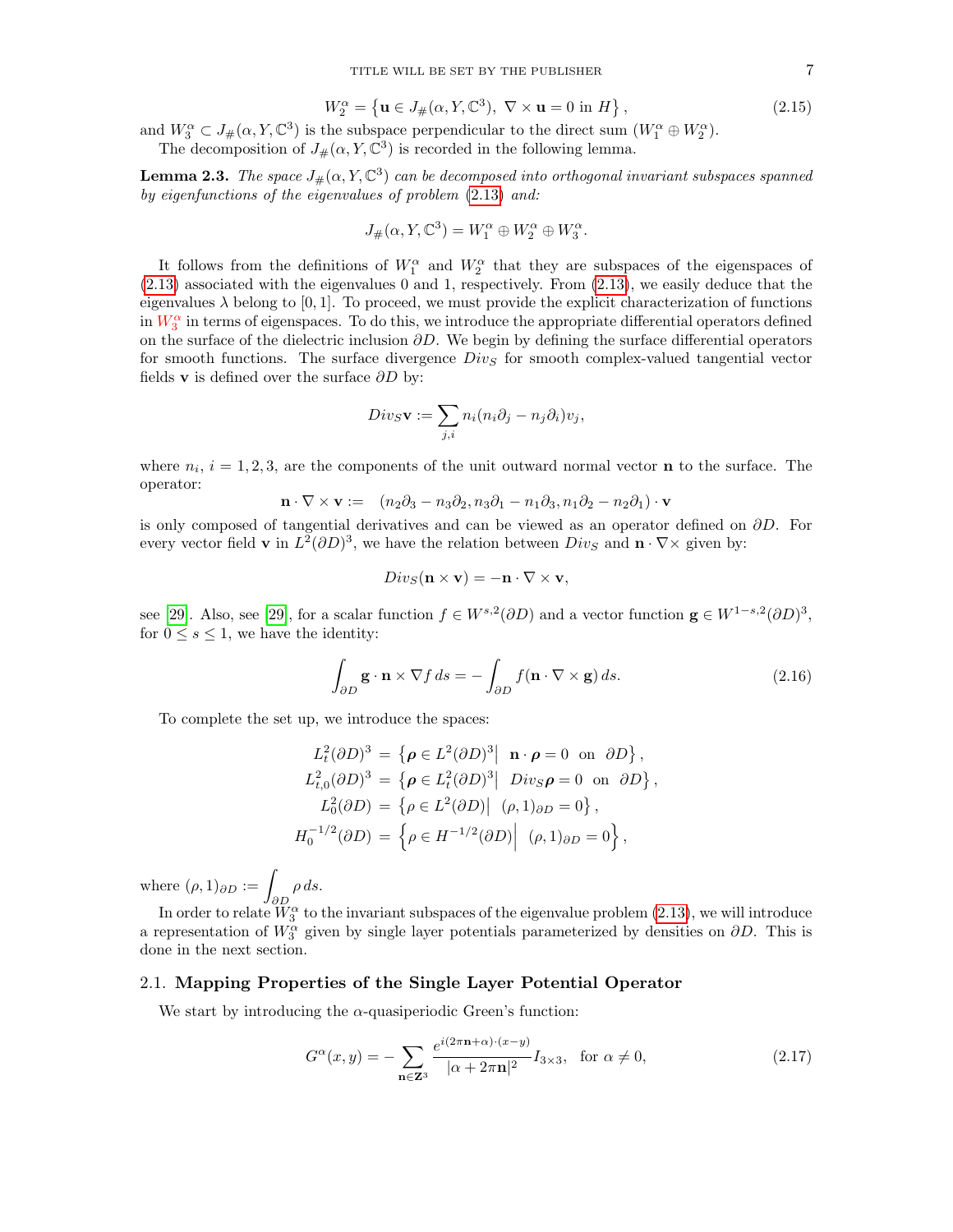and the periodic Green's function:

<span id="page-7-6"></span>
$$
G^{0}(x,y) = -\sum_{\mathbf{n} \in \mathbf{Z}^{3} \setminus \{0\}} \frac{e^{i(2\pi \mathbf{n}) \cdot (x-y)}}{|2\pi \mathbf{n}|^{2}} I_{3 \times 3}, \text{ for } \alpha = \mathbf{0},
$$
\n(2.18)

where  $|\cdot|$  is the usual norm of a vector in  $\mathbb{R}^3$ . For  $\alpha \in Y^*$  and  $\rho \in L^2_{t,0}(\partial D)^3$ , we define the  $\alpha$ -quasiperiodic single layer potential as:

$$
S^{\alpha}(\rho)(x) = \int_{\partial D} G^{\alpha}(x, y) \rho(y) ds_y, \quad x \notin \partial D.
$$
 (2.19)

<span id="page-7-0"></span>The single layer potential operator satisfies the continuity condition at  $x \in \partial D$ :

<span id="page-7-1"></span>
$$
S^{\alpha}(\rho)|_{\partial D}^{+} = S^{\alpha}(\rho)|_{\partial D}^{-}, \qquad (2.20)
$$

<span id="page-7-3"></span>
$$
-\Delta S^{\alpha}(\rho) = 0 \text{ for } x \in H \cup D,
$$
\n(2.21)

and  $S^{\alpha}(\boldsymbol{\rho}) \in W_{\#}(\alpha, Y, \mathbb{C}^3)$  with  $S^{\alpha}(\boldsymbol{\rho})|_{\partial D}$  in  $W^{1/2,2}(\partial D)^3$ . Let  $\Gamma^-(x)$  be a truncated circular cone in the interior of D with vertex x and let  $\Gamma^+(x)$  be a truncated circular cone in the interior of H with vertex x. Now consider these cones with common vertex **p** on  $\partial D$ . The boundary trace of a function  $f$  at  $\mathbf{p}, f(\mathbf{p})$  $\frac{\pm}{\partial D}$ , is given by:

$$
\lim_{\substack{x \to \mathbf{p} \\ x \in \Gamma^+(\mathbf{p})}} f(x) = f(\mathbf{p}) \Big|_{\partial D}^+, \qquad \lim_{\substack{x \to \mathbf{p} \\ x \in \Gamma^-(\mathbf{p})}} f(x) = f(\mathbf{p}) \Big|_{\partial D}^-.
$$

We introduce the magnetic dipole operator  $M^{\alpha}: L^2_{t,0}(\partial D)^3 \to L^2_{t,0}(\partial D)^3$  given by:

$$
M^{\alpha}(\rho) = \mathbf{n} \times \left( \text{p.v.} \int_{\partial D} \nabla_x \times (G^{\alpha}(x, y) \; \rho(y)) \, ds_y \right), \qquad x \in \partial D \text{ and } \alpha \in Y^*.
$$
 (2.22)

We have the following jump conditions for  $x \in \partial D$ :

<span id="page-7-4"></span>
$$
\mathbf{n} \times \nabla_x \times S^{\alpha}(\boldsymbol{\rho}) \Big|_{\partial D}^{\pm} = \pm \frac{1}{2} \boldsymbol{\rho} + M^{\alpha}(\boldsymbol{\rho}). \tag{2.23}
$$

For scalar densities  $\rho \in L^2(\partial D)$ , we recall the jump conditions for  $x \in \partial D$ :

$$
\mathbf{n} \cdot \nabla_x S^{\alpha}(\rho) \Big|_{\partial D}^{\pm} = \mp \frac{1}{2} \rho + (K^{-\alpha})^*(\rho),
$$

where the NeumannPoincaré operator  $(K^{-\alpha})^*$  is defined by:

$$
(K^{-\alpha})^*(\rho) = \text{p.v.} \int_{\partial D} \frac{\partial G^{\alpha}(x, y)}{\partial \mathbf{n}(x)} \rho(y) \, ds_y.
$$

Applying Lemma 4.2 of [\[29\]](#page-36-21) we obtain:

$$
\operatorname{div} S^{\alpha}(\boldsymbol{\rho})(x) = \int_{\partial D} G^{\alpha}(x, y) (\operatorname{Div}_{S}^{\alpha} \boldsymbol{\rho}(y)) ds_{y},
$$

and:

<span id="page-7-2"></span>
$$
\operatorname{div} S^{\alpha}(\rho)(x) = 0, \tag{2.24}
$$

since  $\rho$  in  $L^2_{t,0}(\partial D)^3$ . We may extend Lemma 4.4 of [\[29\]](#page-36-21) to the periodic and  $\alpha$ -quasiperiodic cases, see Appendix [E,](#page-35-7) to deliver a commutation relation between the surface divergence, the magnetic dipole and the NeumannPoincaré operator given by:

<span id="page-7-5"></span>
$$
Div_S M^{\alpha}(\rho) = (K^{-\alpha})^* (Div_S \rho), \qquad (2.25)
$$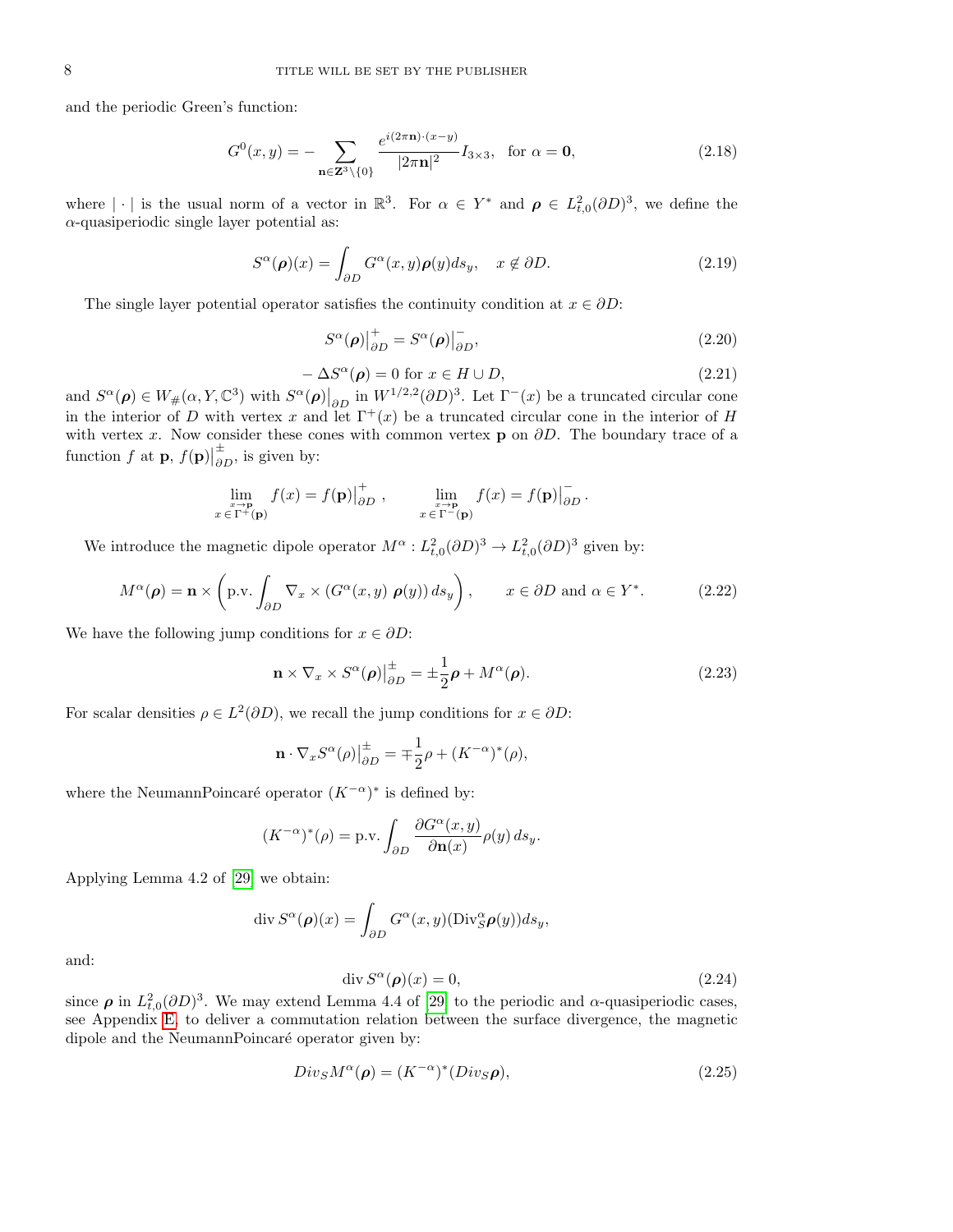where equality holds as elements of  $W^{-1}(\partial D)$ . It is noted, for future reference, that:

<span id="page-8-5"></span>
$$
\mathbf{n} \cdot \nabla \times S^{\alpha}(\boldsymbol{\rho}) : L^2_{t,0}(\partial D)^3 \to L^2_0(\partial D), \tag{2.26}
$$

is an isomorphism, see [\[29\]](#page-36-21).

The following two lemmas are crucial for the parametrization of  $W_3^{\alpha}$  by single layer potentials.

**Lemma 2.4.** Let the single layer potential operator  $S^{\alpha}$  be defined as in [\(2.19\)](#page-7-0). For every  $\rho \in$  $L^2_{t,0}(\partial D)^3$ , we have that  $S^{\alpha}(\rho) \in W_3^{\alpha}$ .

*Proof.* First, recall that  $[S^{\alpha}(\rho)]|_{\partial D}^{\pm} = 0$  from [\(2.20\)](#page-7-1),  $\text{div}S^{\alpha}(\rho) = 0$  in Y from [\(2.24\)](#page-7-2), and from [\(2.21\)](#page-7-3) it follows that:

<span id="page-8-1"></span>
$$
\nabla \times \nabla \times S^{\alpha}(\boldsymbol{\rho}) = \nabla (\nabla \cdot S^{\alpha}(\boldsymbol{\rho})) - \Delta S^{\alpha}(\boldsymbol{\rho}) = -\Delta S^{\alpha}(\boldsymbol{\rho}) = 0, \text{ for } x \in H \cup D.
$$
 (2.27)

Choosing a smooth  $w_2$  in  $W_2^{\alpha}$ , we get:

<span id="page-8-0"></span>
$$
\int_{Y} \nabla \times S^{\alpha}(\boldsymbol{\rho}) \cdot \nabla \times \overline{\boldsymbol{w}}_{2} dx = \int_{D} \nabla \times S^{\alpha}(\boldsymbol{\rho}) \cdot \nabla \times \overline{\boldsymbol{w}}_{2} dx.
$$
\n(2.28)

Since  $w_2 \in W_2^{\alpha}$ , we have that  $\nabla \times w_2 = 0$  in H and, since H is connected, we have  $w_2 = \nabla \phi$  in H, for some scalar potential  $\phi$ , with  $\mathbf{w}_2|_{\partial D}^2 = \mathbf{w}_2|_{\partial D}^2 = \nabla \phi|_{\partial D}^2$ . Integration by parts in [\(2.28\)](#page-8-0), the application of [\(2.27\)](#page-8-1), and the fact that  $w_2|_{\partial D}^{\dagger} = \nabla \phi|_{\partial D}^{\dagger}$  give:

$$
\int_{D} \nabla \times S^{\alpha}(\boldsymbol{\rho}) \cdot \nabla \times \overline{\mathbf{w}}_2 dx = \int_{D} \nabla \times \nabla \times S^{\alpha}(\boldsymbol{\rho}) \cdot \overline{\mathbf{w}}_2 dx - \int_{\partial D^{-}} \mathbf{n} \times \nabla \times S^{\alpha}(\boldsymbol{\rho}) \cdot \overline{\mathbf{w}}_2 ds_x
$$
\n
$$
= - \int_{\partial D^{-}} \mathbf{n} \times \nabla \times S^{\alpha}(\boldsymbol{\rho}) \cdot \nabla \phi ds_x
$$
\n(2.29)

and, from  $(2.23)$ , we see that:

$$
\int_{\partial D^{-}} \mathbf{n} \times \nabla \times S^{\alpha}(\boldsymbol{\rho}) \cdot \nabla \phi \, ds_x = \int_{\partial D^{-}} \left( -\frac{1}{2} \boldsymbol{\rho} + M^{\alpha}(\boldsymbol{\rho}) \right) \cdot \nabla \phi \, ds_x
$$

$$
= \int_{\partial D^{-}} \left( \frac{1}{2} Div_{S} \boldsymbol{\rho} - Div_{S} M^{\alpha}(\boldsymbol{\rho}) \right) \phi \, ds_x. \tag{2.30}
$$

Since  $\rho \in L^2_{t,0}(\partial D)^3$ , from [\(2.25\)](#page-7-5) we obtain:

<span id="page-8-4"></span>
$$
Div_S M^{\alpha}(\rho) = (K^{-\alpha})^* (Div_S^{\alpha}(\rho) = 0.
$$
\n(2.31)

It now follows immediately, from  $(2.28)$ ,  $(2.29)$ ,  $(2.30)$  and  $(2.31)$ , that:

$$
\int_{Y} \nabla \times S^{\alpha}(\rho) \cdot \nabla \times \overline{\boldsymbol{w}}_2 dx = 0,
$$
\n(2.32)

for a dense set of test fields  $w_2$  in  $W_2^{\alpha}$ , and we conclude that  $S^{\alpha}(\rho) \perp W_2^{\alpha}$ . Identical arguments can be made for  $w_1 \in W_1^{\alpha}$ , to find that:

$$
\int_Y \nabla \times S^{\alpha}(\rho) \cdot \nabla \times \overline{\boldsymbol{w}}_1 dx = 0,
$$
 and the lemma follows.  $\Box$ 

Define the Sobolev space:

$$
V_t^{-\frac{1}{2}}(\partial D)^3 := \left\{ (\mathbf{n} \times \nabla) f : f \in W^{1/2,2}(\partial D) \right\},\
$$

<span id="page-8-3"></span><span id="page-8-2"></span>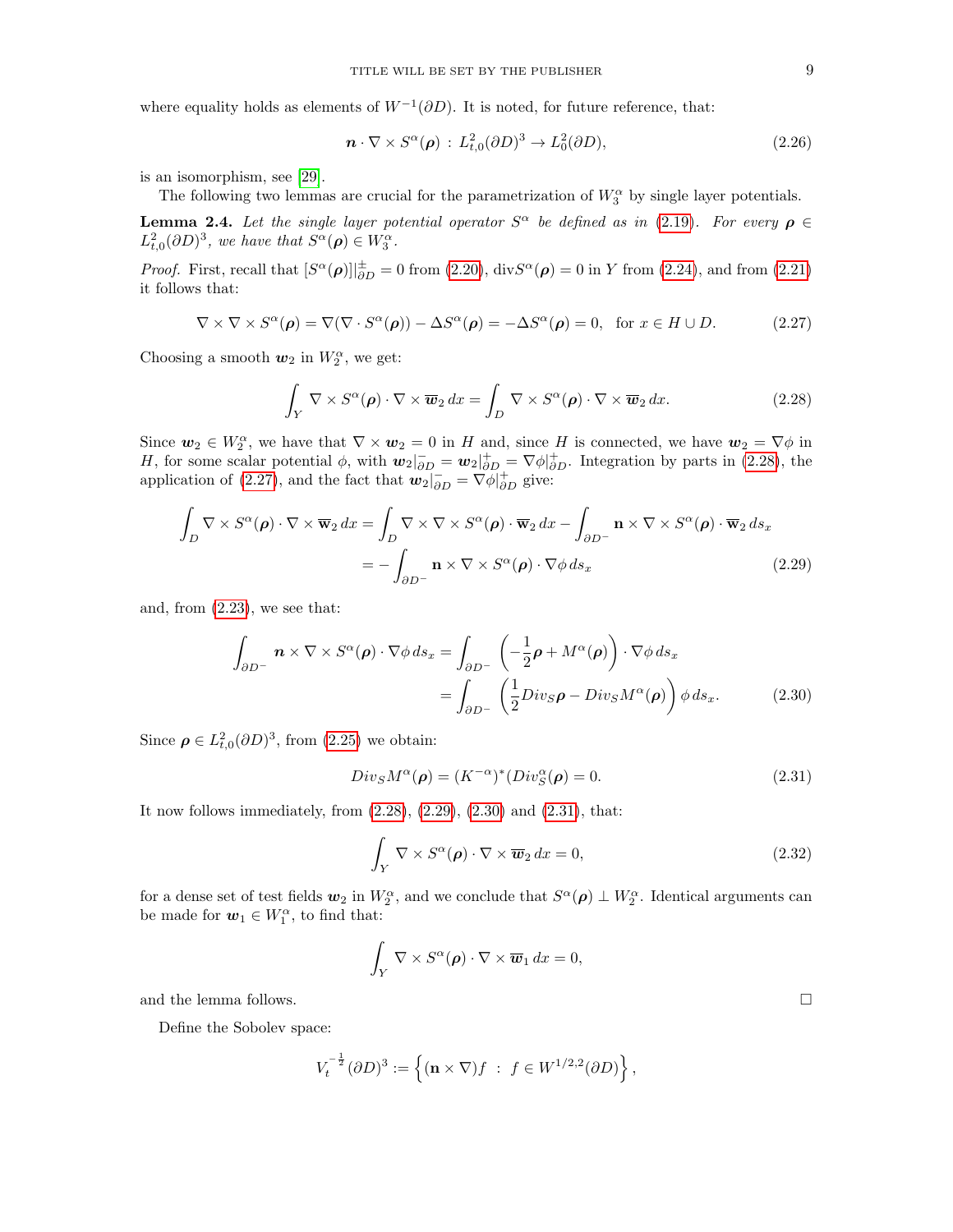with the norm  $||A||_{V_t^{-\frac{1}{2}}(\partial D)^3}$  given by:

$$
||A||_{V_t^{-\frac{1}{2}}(\partial D)^3} = \inf \left\{ ||\sigma + f||_{W^{1/2,2}(\partial D)} : \sigma \in \mathbb{C}, f \in W^{\frac{1}{2},2}(\partial D), (\mathbf{n} \times \nabla)f = A \right\}.
$$

Moreover, from [\[29\]](#page-36-21), we have:

$$
L_{t,0}^{2}(\partial D)^{3} = V_{t}^{0}(\partial D)^{3} = \{ (\mathbf{n} \times \nabla)f : f \in W^{1,2}(\partial D) \},
$$

with:

<span id="page-9-1"></span>
$$
\mathbf{n} \times \nabla : W^{1,2}(\partial D) \setminus \mathbb{C} \to L^2_{t,0}(\partial D)^3,
$$
\n(2.33)

<span id="page-9-0"></span>
$$
\mathbf{n} \times \nabla : W^{1/2,2}(\partial D) \setminus \mathbb{C} \to V_t^{-\frac{1}{2}}(\partial D)^3,\tag{2.34}
$$

isomorphisms, and:

$$
L^2_{t,0}(\partial D)^3 \subset V_t^{-\frac{1}{2}}(\partial D)^3 \subset W^{-1/2,2}(\partial D)^3.
$$

We now present the mapping property of the single layer potential operator necessary for characterizing the spectrum of the sesquilinear operator  $T^{\alpha} = S^{\alpha} M^{\alpha} (S^{\alpha})^{-1}$ .

<span id="page-9-3"></span>Theorem 2.5. The single layer potential operator can be extended as a bounded linear map from  $V_t^{-\frac{1}{2}} (\partial D)^3$  to  $W_3^{\alpha}$ .

Proof. To prove this theorem, we first show the following lemma.

<span id="page-9-2"></span>**Lemma 2.6.** The space of tangential vector fields  $L^2_{t,0}(\partial D)^3$  is a dense subspace of  $V_t^{-\frac{1}{2}}(\partial D)^3$ .

*Proof.* Note that, from [\(2.34\)](#page-9-0), for  $g \in V_t^{-\frac{1}{2}}(\partial D)^3$  we can write  $g = \mathbf{n} \times \nabla f$ , for some  $f \in$  $W^{1/2,2}(\partial D) \setminus \mathbb{C}$ . From the density of  $W^{1,2}(\partial D)$  in  $W^{1/2,2}(\partial D)$ , there exists a sequence  $\{f_j\}_{j=1}^{\infty} \in$  $W^{1,2}(\partial D)^2 \setminus \mathbb{C}$   $\subset W^{1/2,2}(\partial D) \setminus \mathbb{C}$  converging to f in  $W^{1/2,2}(\partial D) \setminus \mathbb{C}$ . From [\(2.33\)](#page-9-1), there are associated functions  $g_j$  in  $L^2_{t,0}(\partial D)^3$  such that  $g_j = n \times \nabla f_j$ . By the continuity of the map  $\mathbf{n} \times \nabla : W^{1/2,2}(\partial D) \to V_t^{-\frac{1}{2}}(\partial D)^3$ , we have the existence of a positive constant C such that:

$$
\|\boldsymbol{g}-\boldsymbol{g}_j\|_{V_t^{-\frac{1}{2}}(\partial D)}=\|\mathbf{n}\times\nabla f-\mathbf{n}\times\nabla f_j\|_{V_t^{-\frac{1}{2}}(\partial D)}\leq C\|f-f_j\|_{W^{1/2,2}(\partial D)\setminus\mathbb{C}},
$$

and it follows that  $L^2_{t,0}(\partial D)^3$  is dense in  $V_t^{-\frac{1}{2}}(\partial D)^3$ . В последните поставите на селото на селото на селото на селото на селото на селото на селото на селото на се<br>Селото на селото на селото на селото на селото на селото на селото на селото на селото на селото на селото на

With Lemma [2.6](#page-9-2) in hand, we prove Theorem [2.5.](#page-9-3) Given  $\rho \in L^2_{t,0}(\partial D)^3$  and  $S^{\alpha}(\rho) \in W_3^{\alpha}$ , we have:

<span id="page-9-4"></span>
$$
||S^{\alpha}(\rho)||^{2} = \int_{H} \nabla \times S^{\alpha}(\rho) \cdot \nabla \times \overline{S^{\alpha}(\rho)} dx + \int_{D} \nabla \times S^{\alpha}(\rho) \cdot \nabla \times \overline{S^{\alpha}(\rho)} dx
$$
  
= 
$$
\int_{\partial D} [\mathbf{n} \times \nabla \times S^{\alpha}(\rho)]_{+}^{-} \cdot \overline{S^{\alpha}(\rho)} ds_{\mathbf{x}}
$$
  
= 
$$
-\int_{\partial D} \rho \cdot \overline{S^{\alpha}(\rho)} ds_{\mathbf{x}}.
$$
 (2.35)

Writing  $\rho = \mathbf{n} \times \nabla f$ , for  $f \in W^{1,2}(\partial D) \setminus \mathbb{C}$ , and using [\(2.16\)](#page-6-0) in [\(2.35\)](#page-9-4), we get:

$$
-\int_{\partial D} \boldsymbol{\rho} \cdot \overline{S^{\alpha}(\boldsymbol{\rho})} ds_{\mathbf{x}} = -\int_{\partial D} \mathbf{n} \times \nabla f \cdot \overline{S^{\alpha}(\boldsymbol{\rho})} ds_{\mathbf{x}} = \int_{\partial D} f \mathbf{n} \cdot \nabla \times \overline{S^{\alpha}(\boldsymbol{\rho})} ds_{\mathbf{x}}.
$$

From [\(2.26\)](#page-8-5),  $\mathbf{n} \cdot \nabla \times S^{\alpha}(\boldsymbol{\rho}) \in L_0^2(\partial D)$ , so it also belongs to  $W_0^{-\frac{1}{2},2}$  $\int_0^{-\frac{1}{2},2} (\partial D) = (W^{\frac{1}{2},2} (\partial D) \setminus \mathbb{C})'$ , where the notation  $\frac{u}{v}$  " is used to indicate the dual space. From  $(2.35)$  and the last equation above, for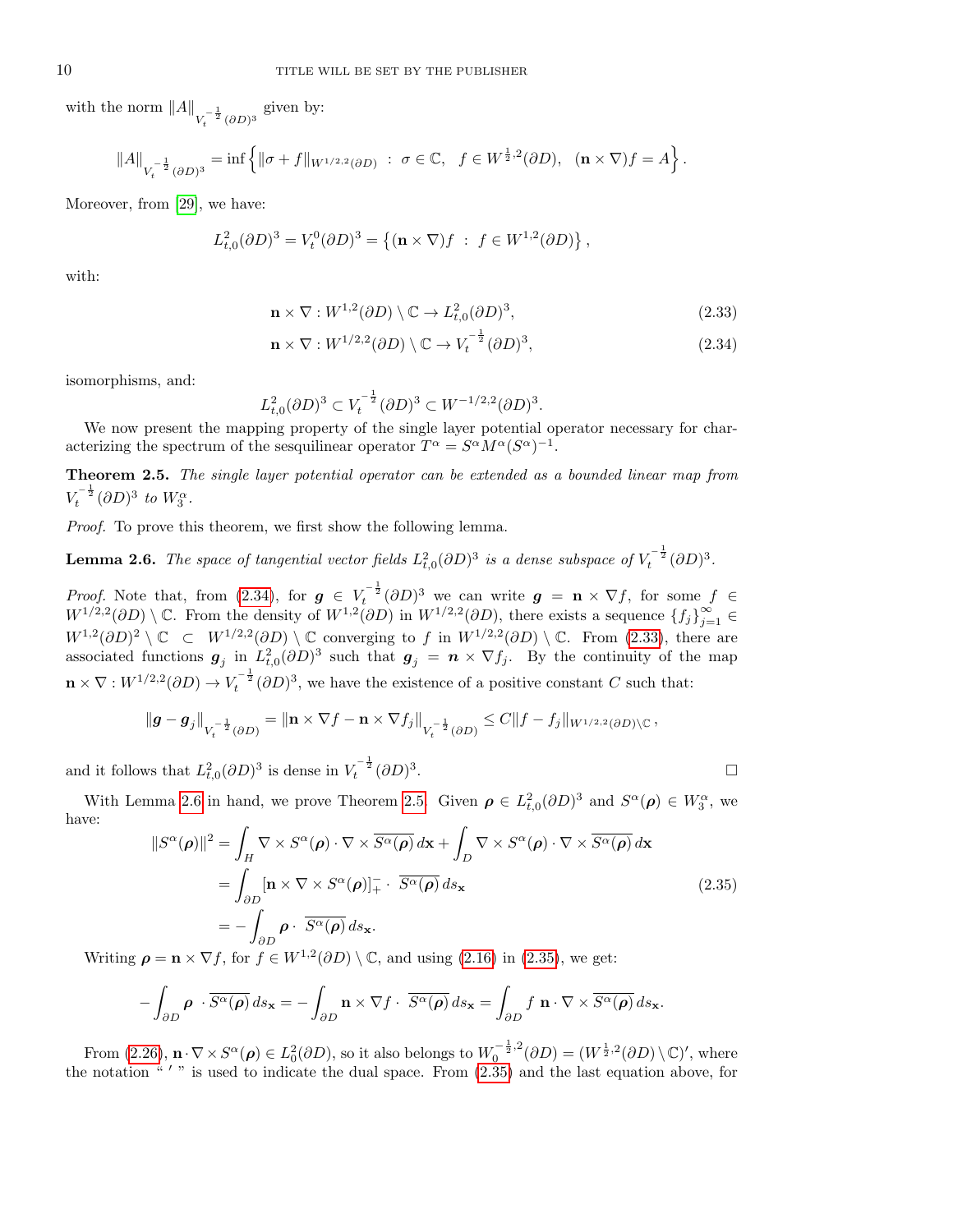$f \in W^{1,2}(\partial D) \setminus \mathbb{C}$ , we have:

$$
||S^{\alpha}(\boldsymbol{\rho})||^{2} = \int_{\partial D} f \mathbf{n} \cdot \nabla \times \overline{S^{\alpha}(\boldsymbol{\rho})} ds_{\mathbf{x}} \leq \inf_{\sigma \in \mathbb{C}} ||f + \sigma||_{W^{\frac{1}{2},2}(\partial D)} ||\mathbf{n} \cdot \nabla \times S^{\alpha}(\boldsymbol{\rho})||_{W_{0}^{-\frac{1}{2},2}(\partial D)},
$$

where  $\inf_{\sigma \in \mathbb{C}} ||f + \sigma||_{W^{\frac{1}{2},2}(\partial D)}$  is the norm for  $W^{1,2}(\partial D) \setminus \mathbb{C}$ . Since the map  $\mathbf{n} \cdot \nabla \times S^{\alpha}: V_t^{-\frac{1}{2}}(\partial D)^3 \to$  $W_0^{-\frac{1}{2},2}$  $\int_0^{-\frac{1}{2},2}(\partial D)$  is bounded (see [\[29\]](#page-36-21)), we have that  $\|\mathbf{n}\cdot\nabla\times S^{\alpha}(\boldsymbol{\rho})\|_{W^{-\frac{1}{2},2}(\partial D)} \leq C\|\boldsymbol{\rho}\|_{V_t^{-\frac{1}{2}}(\partial D)^3}$  and also  $\inf_{\sigma \in \mathbb{C}} ||f + \sigma||_{W^{\frac{1}{2},2}(\partial D)} = ||\boldsymbol{\rho}||_{V^{-\frac{1}{2}}(\partial D)^{3}},$  so it follows that:

$$
||S^{\alpha}(\rho)||^{2} \leq C \inf_{\sigma \in \mathbb{C}} ||f + \sigma||_{W^{\frac{1}{2},2}(\partial D)} ||\rho||_{V_{t}^{-\frac{1}{2}}(\partial D)^{3}} \leq C ||\rho||^{2}_{V_{t}^{-\frac{1}{2}}(\partial D)^{3}}
$$

and, therefore:

<span id="page-10-0"></span>
$$
||S^{\alpha}(\boldsymbol{\rho})|| \le C ||\boldsymbol{\rho}||_{V_t^{-\frac{1}{2}}(\partial D)^3}.
$$
\n(2.36)

The inequality [\(2.36\)](#page-10-0) implies that  $S^{\alpha}(\rho)$  is a bounded operator mapping into  $W_3^{\alpha}$  for the densely defined subspace  $L^2_{t,0}(\partial D)^3$  of  $V_t^{-\frac{1}{2}}(\partial D)^3$ . Then, we extend the densely defined map  $S^{\alpha}$  to  $V_t^{\frac{1}{2}}(\partial D)^3$ , using the BLT theorem, to deduce that its extension  $S^{\alpha}: V_t^{-\frac{1}{2}}(\partial D)^3 \to W_3^{\alpha}$  is bounded.

<span id="page-10-1"></span>**Theorem 2.7.** The single layer potential operator  $S^{\alpha}: V_t^{-\frac{1}{2}}(\partial D)^3 \to W_3^{\alpha}$  is a bijection.

*Proof.* We first show that  $S^{\alpha}$  is one-to-one. For a given  $\rho \in V_t^{-\frac{1}{2}}(\partial D)^3$ , we have  $\mathbf{u} = S^{\alpha}(\rho) \in W_3^{\alpha}$ . Furthermore:

$$
\rho = \mathbf{n} \times \nabla \times \mathbf{u} \big|_{\partial D^{+}} - \mathbf{n} \times \nabla \times \mathbf{u} \big|_{\partial D^{-}} + \mathbf{n} \times \nabla \times \mathbf{u} \big|_{\partial Y} - \mathbf{n} \times \nabla \times \mathbf{u} \big|_{\partial Y}
$$
  
=  $\mathbf{n} \times \nabla \times \mathbf{u} \big|_{\partial H} - \mathbf{n} \times \nabla \times \mathbf{u} \big|_{\partial D^{-}} - \mathbf{n} \times \nabla \times \mathbf{u} \big|_{\partial Y}.$ 

Given a bounded Lipschitz domain  $\Omega \in \mathbb{R}^3$ , if  $f \in L^2(\Omega)^3$  and  $\nabla \times f \in L^2(\Omega)^3$ , then  $\mathbf{n} \times \mathbf{f} \in$  $W^{-\frac{1}{2},2}(\partial\Omega)^3$ . As a consequence, there is a  $C>0$ , depending only on  $\partial\Omega$ , such that:

$$
\|\mathbf{n}\times\mathbf{f}\|_{W^{-\frac{1}{2},2}(\partial\Omega)^3}\leq C(\|\mathbf{f}\|_{L^2(\Omega)^3}+\|\nabla\times\mathbf{f}\|_{L^2(\Omega)^3}).
$$

Set  $\mathbf{f} = \nabla \times \mathbf{u}$  and, since  $\nabla \times \nabla \times \mathbf{u} = 0$  in  $H \cup D$ ,  $\rho \in V_t^{-\frac{1}{2}}(\partial D)^3 \subset W^{-\frac{1}{2},2}(\partial D)^3$ , one has:

$$
\|\rho\|_{W^{-\frac{1}{2},2}(\partial D)^3}
$$
\n
$$
= \|\mathbf{n} \times \nabla \times \mathbf{u}\|_{\partial D^{+}} - \mathbf{n} \times \nabla \times \mathbf{u}\|_{\partial D^{-}}\|_{W^{-\frac{1}{2},2}(\partial D)^3}
$$
\n
$$
\leq \|\mathbf{n} \times \nabla \times \mathbf{u}\|_{W^{-\frac{1}{2},2}(\partial H)^3} + \|\mathbf{n} \times \nabla \times \mathbf{u}\|_{W^{-\frac{1}{2},2}(\partial D)^3} + \|\mathbf{n} \times \nabla \times \mathbf{u}\|_{W^{-\frac{1}{2},2}(\partial (Y))^3}
$$
\n
$$
\leq C(\|\nabla \times \mathbf{u}\|_{L^2(H)^3} + \|\nabla \times \mathbf{u}\|_{L^2(D)^3} + \|\nabla \times \mathbf{u}\|_{L^2(Y)^3})
$$
\n
$$
\leq C\|\mathbf{u}\| = C\|S^{\alpha}(\rho)\|.
$$

Now, for  $\rho_1, \rho_2 \in V_t^{-\frac{1}{2}} (\partial D)^3 \subset W^{-\frac{1}{2},2} (\partial D)^3$ , we obtain:

$$
0\leq\left\Vert \boldsymbol{\rho}_{1}-\boldsymbol{\rho}_{2}\right\Vert _{W^{-\frac{1}{2},2}(\partial D)^{3}}\leq C_{2}\Vert S^{\alpha}(\boldsymbol{\rho}_{1})-S^{\alpha}(\boldsymbol{\rho}_{2})\Vert,
$$

to conclude that  $S^{\alpha}: V_t^{-\frac{1}{2}}(\partial D)^3 \to W_3^{\alpha}$  is one-to-one.

To show the surjectivity of  $S^{\alpha}$ , assume that  $\mathbf{u} \in W_3^{\alpha}$  is given. From the definition of  $W_3^{\alpha}$  and integration by parts, we have:

$$
\nabla \cdot \mathbf{u} = 0, \qquad \nabla \times \nabla \times \mathbf{u} = 0, \text{ on } H \cup D.
$$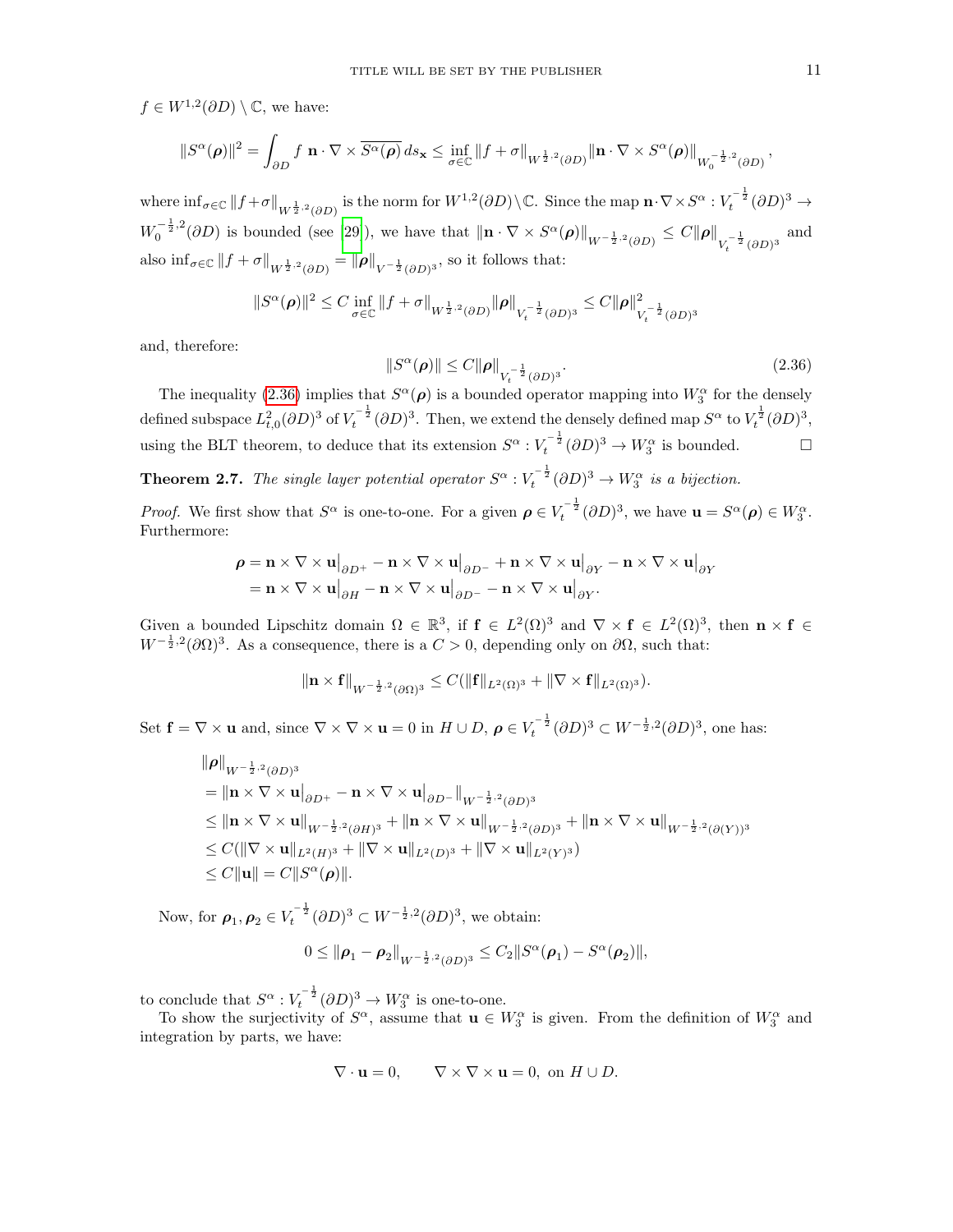Writing  $\mathbf{w} = \nabla \times \mathbf{u}$ , we see that  $\nabla \times \mathbf{w} = 0$  in  $H \cup D$  so  $\mathbf{w} = \nabla q_1$ , for  $q_1 \in W^{1,2}(H)$ , and  $\mathbf{w} = \nabla q_2$ , for  $q_2 \in W^{1,2}(D)$ . Let  $\Gamma^-(x)$  be a truncated circular cone in the interior of D with vertex x and let  $\Gamma^+(x)$  be a truncated circular cone in the interior of H with vertex x. Now consider these cones with common vertex **p** on  $\partial D$ . Taking the cross product of **w** =  $\nabla \times$ **u** with the normal to the surface  $\partial D$  given by  $\mathbf{n}(\mathbf{p})$ , we get:

$$
\lim_{\substack{x\to\mathbf{p}\\x\in\Gamma^+(\mathbf{p})}}\mathbf{n}(\mathbf{p})\times\nabla\times\mathbf{u}(x)=\mathbf{n}(\mathbf{p})\times\nabla q_1(\mathbf{p}),\qquad \lim_{\substack{x\to\mathbf{p}\\x\in\Gamma^-(\mathbf{p})}}\mathbf{n}(\mathbf{p})\times\nabla\times\mathbf{u}(x)=\mathbf{n}(\mathbf{p})\times\nabla q_2(\mathbf{p}).
$$

From [\(2.34\)](#page-9-0), we have that  $\mathbf{n} \times \nabla : W^{\frac{1}{2},2}(\partial D)/\mathbb{C} \to V_t^{-\frac{1}{2}}(\partial D)^3$  is an isomorphism, and we choose:

$$
\boldsymbol{\rho}_{\mathbf{u}} = \mathbf{n} \times \nabla q_1 \big|_{\partial D^+} - \mathbf{n} \times \nabla q_2 \big|_{\partial D^-} \ \in V^{-\frac{1}{2}} (\partial D)^3.
$$

Setting  $\mathbf{v} = S^{\alpha}(\boldsymbol{\rho}_{\mathbf{u}})$  gives:

<span id="page-11-0"></span>
$$
\nabla \times \nabla \times \mathbf{v} = 0 \text{ in } D \cup H, \qquad \nabla \cdot \mathbf{v} = 0 \text{ in } Y, \qquad [\mathbf{n} \times \nabla \times \mathbf{v}]_{-}^{+} = \rho_{\mathbf{u}}, \tag{2.37}
$$

and:

<span id="page-11-1"></span>
$$
\int_{\partial Y} \mathbf{n} \times \nabla \times (\mathbf{v} - \mathbf{u}) \cdot (\overline{\mathbf{v}} - \overline{\mathbf{u}}) ds = 0, \quad \text{for } \mathbf{v}, \mathbf{u} \in W_3^{\alpha}.
$$
 (2.38)

Using integration by parts and applying  $(2.37)$  and  $(2.38)$ , we discover:

 $\|\mathbf{v} - \mathbf{u}\| = 0.$ 

For  $\alpha \neq 0$ , this implies  $\mathbf{v} = \mathbf{u}$  and, for  $\alpha = \mathbf{0}$ , we have  $\mathbf{u} - \mathbf{v} = \mathbf{c}$ , where **c** is a constant vector. But, for  $\alpha = 0$ , we have  $0 = \sqrt{2}$ Y  $\mathbf{w} dx =$ Y **u** dx, to conclude **c** = 0 and **v** = **u**. This shows that  $S^{\alpha}$  is surjective.  $\square$ 

From Theorem [2.7,](#page-10-1) we see that the inverse map  $(S^{\alpha})^{-1} : W_3^{\alpha} \to V_t^{\frac{1}{2}}(\partial D)^3$  exists. Finally, we apply the open mapping theorem to derive the following theorem.

**Theorem 2.8.** The inverse  $(S^{\alpha})^{-1}: W_3^{\alpha} \to V_t^{\frac{1}{2}}(\partial D)^3$  is bounded.

### 2.2. Compactness of Magnetic Dipole Operator

In this section, we show that the magnetic dipole operator  $M^{\alpha}$  is compact.

<span id="page-11-5"></span>**Theorem 2.9.** The operator  $M^{\alpha}: V_t^{-\frac{1}{2}}(\partial D)^3 \to V_t^{-\frac{1}{2}}(\partial D)^3$  is compact and satisfies:

<span id="page-11-4"></span>
$$
\sigma(M^{\alpha}; V_t^{-\frac{1}{2}}(\partial D)^3) = \sigma((K^{-\alpha})^*; H_0^{-\frac{1}{2}}(\partial D)),
$$
\n(2.39)

where  $(K^{-\alpha})^*$  is the scalar valued NeumannPoincaré operator defined on  $H_0^{-\frac{1}{2}}(\partial D)$  and where  $\sigma(M^{\alpha}; V_t^{-\frac{1}{2}}(\partial D)^3)$  and  $\sigma((K^{-\alpha})^*; H_0^{-\frac{1}{2}}(\partial D))$  are the spectra of  $M^{\alpha}$  and  $(K^{-\alpha})^*$ , respectively.

*Proof.* We first establish that the magnetic dipole operator  $M^{\alpha}$  is a bounded map of  $V_t^{-\frac{1}{2}}(\partial D)^3$ . To do this, we start with the following Plemelj-like identity, that can be derived as in [\[29\]](#page-36-21):

<span id="page-11-2"></span>
$$
(K^{-\alpha})^*(\mathbf{n} \cdot \nabla \times S^{\alpha}) = \mathbf{n} \cdot \nabla \times S^{\alpha} M^{\alpha}, \quad \text{for } \rho \in L^2_{t,0}(\partial D)^3,
$$
 (2.40)

The scalar valued NeumannPoincaré operator is bounded and compact on  $H_0^{-\frac{1}{2}}(\partial D)$ , see [\[21\]](#page-36-15). The map  $\mathbf{n} \cdot \nabla \times S^{\alpha} : V_t^{-\frac{1}{2}} (\partial D)^3 \to H_0^{-\frac{1}{2}} (\partial D)$  can be shown to be an isomorphism, as in [\[29\]](#page-36-21). The boundedness of  $(K^{-\alpha})^*$  and the boundedness of the operator  $\mathbf{n} \cdot \nabla \times S^{\alpha}$  imply that:

<span id="page-11-3"></span>
$$
\|(K^{-\alpha})^*(\mathbf{n}\cdot\nabla\times S^{\alpha}(\boldsymbol{\rho}))\|_{H_0^{-\frac{1}{2}}(\partial D)} \leq C\|\mathbf{n}\cdot\nabla\times S^{\alpha}(\boldsymbol{\rho})\|_{H_0^{-\frac{1}{2}}(\partial D)} \leq C\|\boldsymbol{\rho}\|_{V_t^{-\frac{1}{2}}(\partial D)^3}.
$$
 (2.41)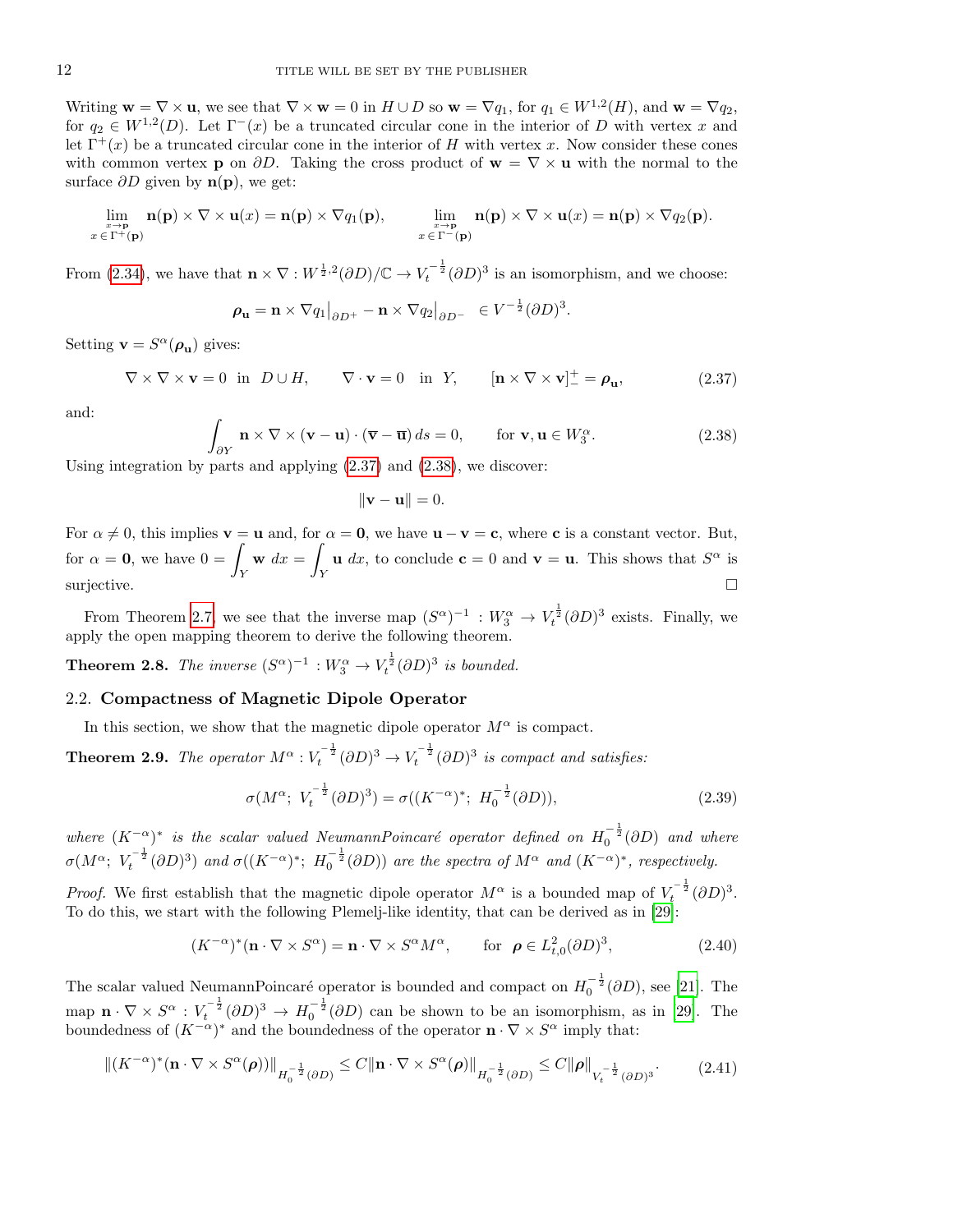On the other hand, the boundedness of  $\mathbf{n} \cdot \nabla \times S^{\alpha}$  also implies the following:

<span id="page-12-0"></span>
$$
\|M^{\alpha}(\boldsymbol{\rho})\|_{V_t^{-\frac{1}{2}}(\partial D)^3} \le C \|\mathbf{n} \cdot \nabla \times S^{\alpha} M^{\alpha}(\boldsymbol{\rho})\|_{H_0^{-\frac{1}{2}}(\partial D)}.
$$
\n(2.42)

In view of  $(2.40)$ ,  $(2.41)$ , and  $(2.42)$ , we have:

$$
||M^{\alpha}(\boldsymbol{\rho})||_{V_t^{-\frac{1}{2}}(\partial D)^3} \leq C ||\boldsymbol{\rho}||_{V_t^{-\frac{1}{2}}(\partial D)^3},
$$

and we conclude that  $M^{\alpha}(\rho)$  is bounded, for  $\rho \in L^2_{t,0}(\partial D)^3 \subset V_t^{-\frac{1}{2}}(\partial D)^3$ . Since  $L^2_{t,0}(\partial D)^3$  is dense in  $V_t^{-\frac{1}{2}}(\partial D)^3$ , we can extend  $M^{\alpha}$  as a bounded linear map of  $V_t^{-\frac{1}{2}}(\partial D)^3$ .

Next, observe that  $\mathbf{n} \cdot \nabla \times S^{\alpha} : V_t^{-\frac{1}{2}} (\partial D)^3 \to H_0^{-\frac{1}{2}} (\partial D)$  is an isomorphism, so for a bounded sequence  $\{\boldsymbol{\rho}_n\} \in V_t^{-\frac{1}{2}} (\partial D)^3$ , we have:

$$
\|\mathbf{n}\cdot\nabla\times S^{\alpha}(\boldsymbol{\rho}_n)\|_{H_0^{-\frac{1}{2}}(\partial D)}\leq C\|\boldsymbol{\rho}_n\|_{V_t^{-\frac{1}{2}}(\partial D)^3},
$$

which shows that  $\{\mathbf{n} \cdot \nabla \times S^{\alpha}(\boldsymbol{\rho}_n)\}_{n=1}^{\infty} \in H_0^{-\frac{1}{2}}(\partial D)$  is bounded. By the compactness of  $(K^{-\alpha})^*$ , we have that the subsequence  $\{(K^{-\alpha})^*(\mathbf{n}\cdot\nabla\times S^{\alpha}(\boldsymbol{\rho}_{n_k}))\}_{k=1}^{\infty} \in H_0^{-\frac{1}{2}}(\partial D)$  is Cauchy, which in turn, by [\(2.40\)](#page-11-2), implies that  $\left\{ \mathbf{n} \cdot \nabla \times S^{\alpha}(M^{\alpha}(\boldsymbol{\rho}_{n_k})) \right\}_{k=1}^{\infty} \in H_0^{-\frac{1}{2}}(\partial D)$  is also Cauchy. Because  $\mathbf{n} \cdot \nabla \times S^{\alpha}: V_t^{-\frac{1}{2}}(\partial D)^3 \to H_0^{-\frac{1}{2}}(\partial D)$  is an isomorphism and  $(K^{\alpha})^*$  is a continuous map, we have for  $\{\boldsymbol{\rho}_{n_k}\}_{k=1}^{\infty}$ :

$$
\|M^{\alpha}(\boldsymbol{\rho}_{n_k})-M^{\alpha}(\boldsymbol{\rho}_{n_l})\|_{V_t^{-\frac{1}{2}}(\partial D)^3}\leq C\|\mathbf{n}\cdot\nabla\times S^{\alpha}(M^{\alpha}(\boldsymbol{\rho}_{n_k}))- \mathbf{n}\cdot\nabla\times S^{\alpha}(M^{\alpha}(\boldsymbol{\rho}_{n_l}))\|_{H_0^{-\frac{1}{2}}(\partial D)},
$$

and we conclude that the sequence  $\left\{M^{\alpha}(\boldsymbol{\rho}_{n_k})\right\}_{n=1}^{\infty} \in V_t^{-\frac{1}{2}}(\partial D)^3$  is Cauchy, and thus,  $M^{\alpha}$  is a compact operator on  $V_t^{-\frac{1}{2}} (\partial D)^3$ . Finally, the identity [\(2.39\)](#page-11-4) is the direct consequence of [\(2.40\)](#page-11-2), and the isomorphic map  $\mathbf{n} \cdot \nabla \times S^{\alpha}: V_t^{-\frac{1}{2}}(\partial D)^3 \to H_0^{-\frac{1}{2}}(\partial D)$ .

It is noted that the spectrum of  $(K^{-\alpha})^*$  lies in  $[-1/2, 1/2]$  (see e.g., [\[21\]](#page-36-15)) and, by the previous theorem, we see that:

<span id="page-12-3"></span>
$$
\sigma(M^{\alpha}; V_t^{-\frac{1}{2}}(\partial D)^3) \subset [-1/2, 1/2]. \tag{2.43}
$$

# 2.3. Spectral Property of the operator  $T^{\alpha} = S^{\alpha} M^{\alpha} (S^{\alpha})^{-1}$

<span id="page-12-2"></span>**Theorem 2.10.** The operator  $T^{\alpha} = S^{\alpha} M^{\alpha} (S^{\alpha})^{-1} : W_3^{\alpha} \to W_3^{\alpha}$  is Hermitian, compact, and satisfies:

<span id="page-12-1"></span>
$$
\sigma(T^{\alpha}; W_3^{\alpha}) = \sigma(M^{\alpha}; V_t^{-\frac{1}{2}} (\partial D)^3). \tag{2.44}
$$

*Proof.* First, we show that  $T^{\alpha}: W_3^{\alpha} \to W_3^{\alpha}$  is Hermitian. For  $\mathbf{u}, \mathbf{w} \in W_3^{\alpha}$ , we have:

$$
\langle T^{\alpha} \mathbf{u}, \mathbf{w} \rangle = \int_{Y} (\nabla \times S^{\alpha} M^{\alpha} (S^{\alpha})^{-1} \mathbf{u}) \cdot (\nabla \times \overline{\mathbf{w}}) dx
$$
  
= 
$$
\int_{H} (\nabla \times S^{\alpha} M^{\alpha} (S^{\alpha})^{-1} \mathbf{u}) \cdot (\nabla \times \overline{\mathbf{w}}) dx + \int_{D} (\nabla \times S^{\alpha} M^{\alpha} (S^{\alpha})^{-1} \mathbf{u}) \cdot (\nabla \times \overline{\mathbf{w}}) dx.
$$

Using integration by parts and since  $\nabla \times \nabla \times S^{\alpha} M^{\alpha} (S^{\alpha})^{-1} \mathbf{u} = 0$  in  $H \cup D$ , we see that:

$$
\int_Y (\nabla \times S^{\alpha} M^{\alpha} (S^{\alpha})^{-1} \mathbf{u}) \cdot (\nabla \times \overline{\mathbf{w}}) dx = \int_{\partial D} [\mathbf{n} \times \nabla \times S^{\alpha} M^{\alpha} (S^{\alpha})^{-1} \mathbf{u}]_{-}^+ \cdot \overline{\mathbf{w}} ds_{\mathbf{x}}.
$$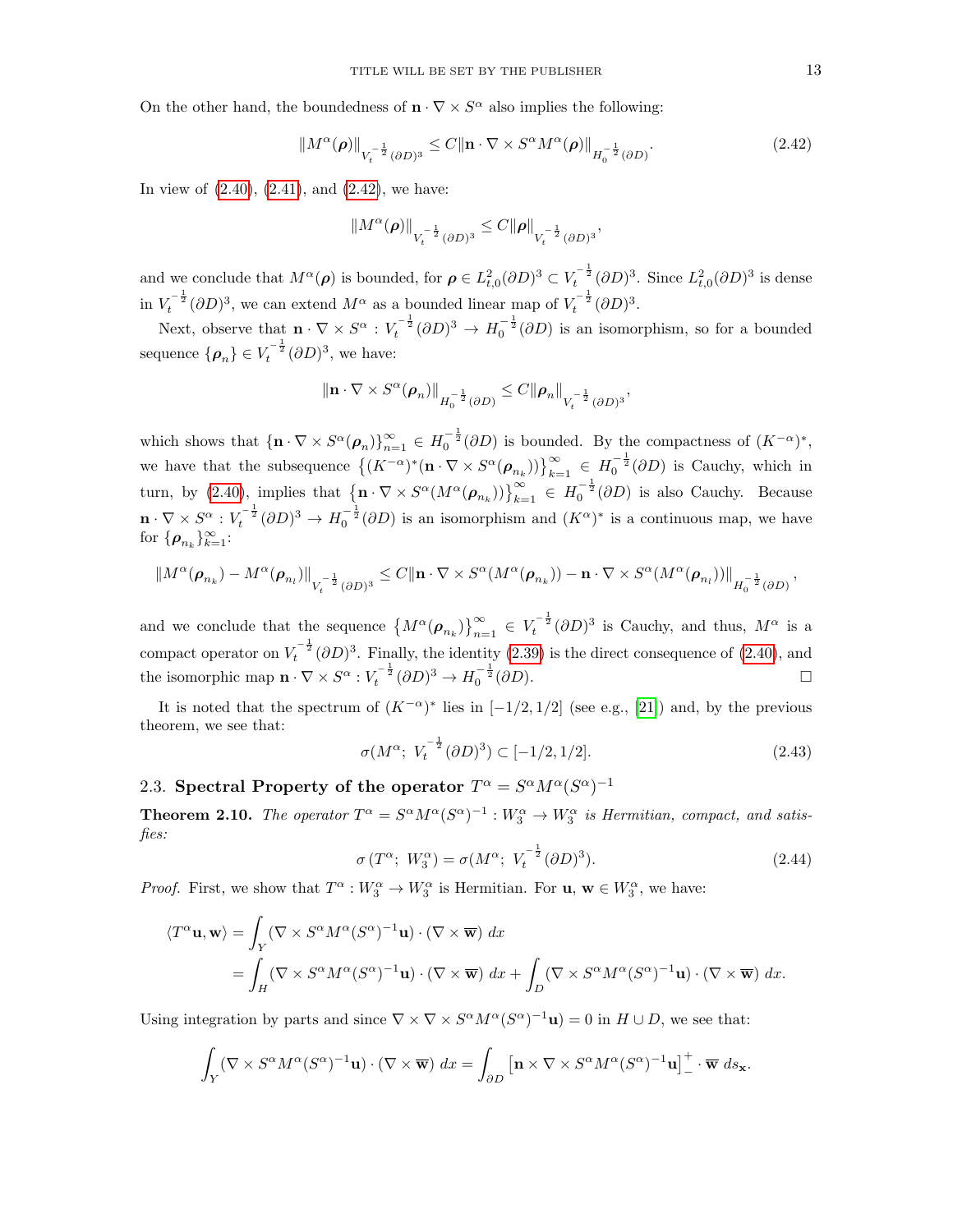Then, using the jump condition [\(2.23\)](#page-7-4), we obtain  $\langle T^{\alpha} \mathbf{u}, \mathbf{w} \rangle = \int_{\partial D} M^{\alpha} (S^{\alpha})^{-1} \mathbf{u} \cdot \overline{\mathbf{w}} \ ds_{\mathbf{x}}$ . We can write  $\mathbf{u} = S^{\alpha} \boldsymbol{\beta}$ , for some  $\boldsymbol{\beta} \in V_t^{-\frac{1}{2}} (\partial D)^3$ , to get:

$$
\langle T^{\alpha} \mathbf{u}, \mathbf{w} \rangle = \int_{\partial D} M^{\alpha} \boldsymbol{\beta} \cdot \overline{\mathbf{w}} \, ds_x
$$
  
=  $\frac{1}{2} \int_{\partial D} [\mathbf{n} \times \nabla \times S^{\alpha} \boldsymbol{\beta}]_{+} - \mathbf{n} \times \nabla \times S^{\alpha} \boldsymbol{\beta}]_{-} \cdot \overline{\mathbf{w}} \, ds_x.$ 

Integration by parts gives:

$$
\frac{1}{2} \int_{\partial D} \left[ \mathbf{n} \times \nabla \times S^{\alpha} \boldsymbol{\beta} \right]_{+} - \mathbf{n} \times \nabla \times S^{\alpha} \boldsymbol{\beta} \Big|_{-} \right] \cdot \overline{\mathbf{w}} \, ds_{x}
$$
\n
$$
= \frac{1}{2} \int_{H} (\nabla \times S^{\alpha} \boldsymbol{\beta}) \cdot (\nabla \times \overline{\mathbf{w}}) \, dx - \frac{1}{2} \int_{D} (\nabla \times S^{\alpha} \boldsymbol{\beta}) \cdot (\nabla \times \overline{\mathbf{w}}) \, dx.
$$

Therefore:

<span id="page-13-1"></span>
$$
\langle T^{\alpha} \mathbf{u}, \mathbf{w} \rangle = \frac{1}{2} \int_{H} (\nabla \times \mathbf{u}) \cdot (\nabla \times \overline{\mathbf{w}}) dx - \frac{1}{2} \int_{D} (\nabla \times \mathbf{u}) \cdot (\nabla \times \overline{\mathbf{w}}) dx,
$$
 (2.45)

and  $T^{\alpha}$  is seen to be Hermitian.

Now, the identity given by [\(2.44\)](#page-12-1) is established. Consider the eigenvalue eigenvector pair  $(\mu, \rho) \in$  $\sigma\left(M^{\alpha}; V_t^{-\frac{1}{2}}(\partial D)^3\right) \times V_t^{-\frac{1}{2}}(\partial D)^3$  of  $M^{\alpha} \rho = \mu \rho$ . There exists  $\mathbf{u} \in W_3^{\alpha}$  such that  $\mathbf{u} = S^{\alpha} \rho$ , and  $\rho = (S^{\alpha})^{-1}$ **u**. Therefore, we have  $M^{\alpha}(S^{\alpha})^{-1}$ **u** =  $\mu S^{-1}$ **u**. This implies that:

$$
S^{\alpha}M^{\alpha}(S^{\alpha})^{-1}\mathbf{u} = \mu S^{\alpha}(S^{\alpha})^{-1}\mathbf{u} \Rightarrow T^{\alpha}\mathbf{u} = \mu\mathbf{u},
$$

which shows that  $\sigma\left(M^{\alpha}; V_t^{-\frac{1}{2}}(\partial D)^3\right) \subset \sigma(T^{\alpha}; W_3^{\alpha}).$ 

On the other hand, if we have  $T^{\alpha} \mathbf{u} = \mu \mathbf{u}$ , then  $S^{\alpha} M^{\alpha} (S^{\alpha})^{-1} \mathbf{u} = \mu \mathbf{u}$ ; therefore, multiplying both sides by  $(S^{\alpha})^{-1}$  gives  $M^{\alpha}(S^{\alpha})^{-1}\mathbf{u} = \mu(S^{\alpha})^{-1}\mathbf{u}$ , and we obtain:

$$
\sigma(T^{\alpha}; W_3^{\alpha}) \subset \sigma(M^{\alpha}; V_t^{-\frac{1}{2}}(\partial D)^3).
$$

Finally, the compactness of  $T^{\alpha} = S^{\alpha} M^{\alpha} (S^{\alpha})^{-1}$  easily follows from the compactness of  $M^{\alpha}$ .

It now follows from [\(2.45\)](#page-13-1) that the eigenvalue problem  $T^{\alpha}u = \mu u$  is equivalent to [\(2.13\)](#page-5-3), so the eigenfunctions form a complete orthonormal system that span  $W_3^{\alpha}$ .

It is clear from Theorems [2.9](#page-11-5) and [2.10](#page-12-2) that:

$$
\sigma(T^{\alpha}; W_3^{\alpha}) = \sigma((K^{-\alpha})^*; H_0^{-\frac{1}{2}}(\partial D)),
$$

and we denote dependence on  $\alpha$  explicitly and write  $\mu_i(\alpha)$ ,  $i \in \mathbb{N}$ ,  $\alpha \in Y^*$  and make the following definition.

<span id="page-13-0"></span>**Definition 2.11.** The *structural spectra* for the crystal is given by  $\bigcup_{\alpha \in Y^*} {\{\mu_i(\alpha)\}}_{i \in \mathbb{N}}$ , where the pairs  $\mu_i(\alpha)$ ,  $\mathbf{u}_i \in W_2^{\alpha}$  satisfy:

$$
T^{\alpha} \mathbf{u}_i = \mu_i(\alpha) \mathbf{u}_i.
$$

#### 2.4. Spectral Representation Theorem

We present a spectral representation of the differential operator appearing in [\(1.4\)](#page-2-0). With this in mind, by Theorem [2.10](#page-12-2) and [\(2.43\)](#page-12-3), the invariant subspace associated with each eigenvalue  $\mu_n(\alpha)$ of  $T^{\alpha}$  is denoted by  $E_n = \{u \in W_3^{\alpha} : T^{\alpha}u = \mu_n(\alpha)u\}$  and the orthogonal projection onto this subspace is denoted by  $P_{\mu_n}^{\alpha}$ ; here, orthogonality is with respect to the  $\langle \cdot, \cdot \rangle$  inner product. We write the projections onto  $W_1^{\alpha'}$  and  $W_2^{\alpha}$  as  $P_1^{\alpha}$  and  $P_2^{\alpha}$ , respectively. The differential operator appearing in [\(1.4\)](#page-2-0) can be factored into the form given by the following theorem.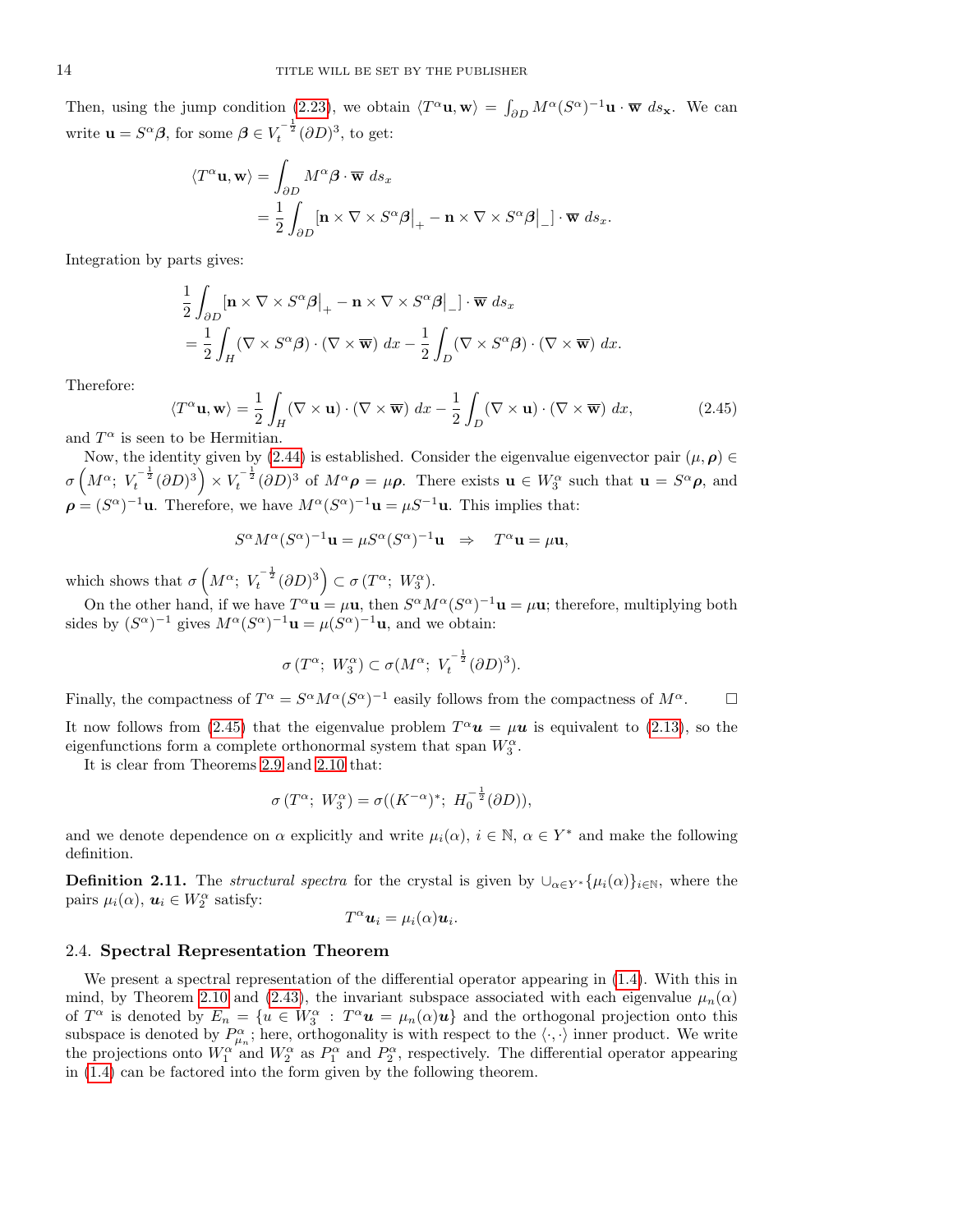<span id="page-14-0"></span>Theorem 2.12. The vector Laplacian in a photonic crystal admits the representation:

$$
\nabla \times (a(x)\nabla \times \mathbf{u}(x)) = -\Delta_{\alpha} T_{k}^{\alpha} \mathbf{u}(x),
$$

where  $\Delta_{\alpha}$  is the  $\alpha$ -quasiperiodic Laplace operator defined on Y and  $T_k^{\alpha}$  is the linear transform associated with the bilinear form  $B_k$  defined for  $\mathbf{u}(x) \in J_\#(\alpha, Y, \mathbb{C}^3)$ , see [\(2.10\)](#page-5-4). The linear operator  $T_k^{\alpha}$  [\(2.11\)](#page-5-5) has the spectral representation, which separates the effect of the contrast k from the underlying geometry of the photonic crystal, given by:

$$
T_k^{\alpha} \mathbf{u} = k P_1^{\alpha} \mathbf{u} + P_2^{\alpha} \mathbf{u} + \sum_{\frac{-1}{2} < \mu_n(\alpha) < \frac{1}{2}} \left[ k \left( \frac{1}{2} + \mu_n(\alpha) \right) + \left( \frac{1}{2} - \mu_n(\alpha) \right) \right] P_{\mu_n}^{\alpha} \mathbf{u},
$$

where  $\{\mu_n(\alpha)\} = \sigma(T^{\alpha}; W_3^{\alpha}),$  with  $W_3^{\alpha} \subset J_{\#}(\alpha, Y, \mathbb{C}^3)$ . If  $k \in \mathbb{C} \setminus Z$ , where:

<span id="page-14-3"></span>
$$
Z = \left\{ \frac{\mu_n(\alpha) - 1/2}{\mu_n(\alpha) + 1/2} \right\}_{-1/2 \le \mu_n(\alpha) \le 1/2},
$$
\n(2.46)

then  $T_k^{\alpha}$  has an inverse and, for  $z = k^{-1}$ , it is given by:

<span id="page-14-4"></span>
$$
(T_k^{\alpha})^{-1} \mathbf{u} = z P_1^{\alpha} \mathbf{u} + P_2^{\alpha} \mathbf{u} + \sum_{\frac{-1}{2} < \mu_n(\alpha) < \frac{1}{2}} z \left[ \left( \frac{1}{2} + \mu_n(\alpha) \right) + z \left( \frac{1}{2} - \mu_n(\alpha) \right) \right]^{-1} P_{\mu_n}^{\alpha} \mathbf{u}. \tag{2.47}
$$

*Proof.* Let  $\mathbf{u} \in J_{\#}(\alpha, Y, \mathbb{C}^3)$ . Note that:

<span id="page-14-1"></span>
$$
\langle \mathbf{u}, \mathbf{v} \rangle = \langle \sum_{i=1}^{\infty} P_{\mu_i}^{\alpha} \mathbf{u}, \mathbf{v} \rangle = \langle P_1^{\alpha} \mathbf{u} + P_2^{\alpha} \mathbf{u} + \sum_{-\frac{1}{2} < \mu_n(\alpha) < \frac{1}{2}} P_{\mu_n}^{\alpha} \mathbf{u}, \mathbf{v} \rangle, \tag{2.48}
$$

for all  $\mathbf{v} \in J_{\#}(\alpha, Y, \mathbb{C}^3)$ , from where:

$$
\langle T^{\alpha} \mathbf{u}, \mathbf{v} \rangle = \langle \sum_{i=1}^{\infty} \mu_i(\alpha) P_{\mu_i}^{\alpha} \mathbf{u}, \mathbf{v} \rangle, \qquad \forall \mathbf{v} \in J_{\#}(\alpha, Y, \mathbb{C}^3).
$$

Also, by [\(2.14\)](#page-5-6), [\(2.15\)](#page-6-1) and [\(2.45\)](#page-13-1), for all  $\mathbf{v} \in J_{\#}(\alpha, Y, \mathbb{C}^{3})$ , we have:

$$
\langle T^{\alpha} \mathbf{u_1}, \mathbf{v} \rangle = \frac{1}{2} \langle \mathbf{u_1}, \mathbf{v} \rangle, \qquad \forall \mathbf{u_1} \in W_1^{\alpha},
$$
  

$$
\langle T^{\alpha} \mathbf{u_2}, \mathbf{v} \rangle = -\frac{1}{2} \langle \mathbf{u_2}, \mathbf{v} \rangle, \qquad \forall \mathbf{u_2} \in W_2^{\alpha}.
$$

By [\(2.48\)](#page-14-1), for  $\mathbf{u}, \mathbf{v} \in J_{\#}(\alpha, Y, \mathbb{C}^3)$ , we have:

<span id="page-14-2"></span>
$$
B_k(P_{\mu_n}^{\alpha}\mathbf{u}, \mathbf{v}) = k \int_H (\nabla \times P_{\mu_n}^{\alpha}\mathbf{u}) \cdot (\nabla \times \overline{\mathbf{v}}) dx + \int_D (\nabla \times P_{\mu_n}^{\alpha}\mathbf{u}) \cdot (\nabla \times \overline{\mathbf{v}}) dx.
$$
 (2.49)

On the other hand, by [\(2.45\)](#page-13-1), we know that:

$$
\langle T^{\alpha} P_{\mu_n}^{\alpha} \mathbf{u}, \mathbf{v} \rangle = \frac{1}{2} \int_H (\nabla \times P_{\mu_n}^{\alpha} \mathbf{u}) \cdot (\nabla \times \overline{\mathbf{v}}) dx - \frac{1}{2} \int_D (\nabla \times P_{\mu_n}^{\alpha} \mathbf{u}) \cdot (\nabla \times \overline{\mathbf{v}}) dx
$$
  

$$
= \mu_n(\alpha) \int_H (\nabla \times P_{\mu_n}^{\alpha} \mathbf{u}) \cdot (\nabla \times \overline{\mathbf{v}}) dx + \mu_n(\alpha) \int_D (\nabla \times P_{\mu_n}^{\alpha} \mathbf{u}) \cdot (\nabla \times \overline{\mathbf{v}}) dx,
$$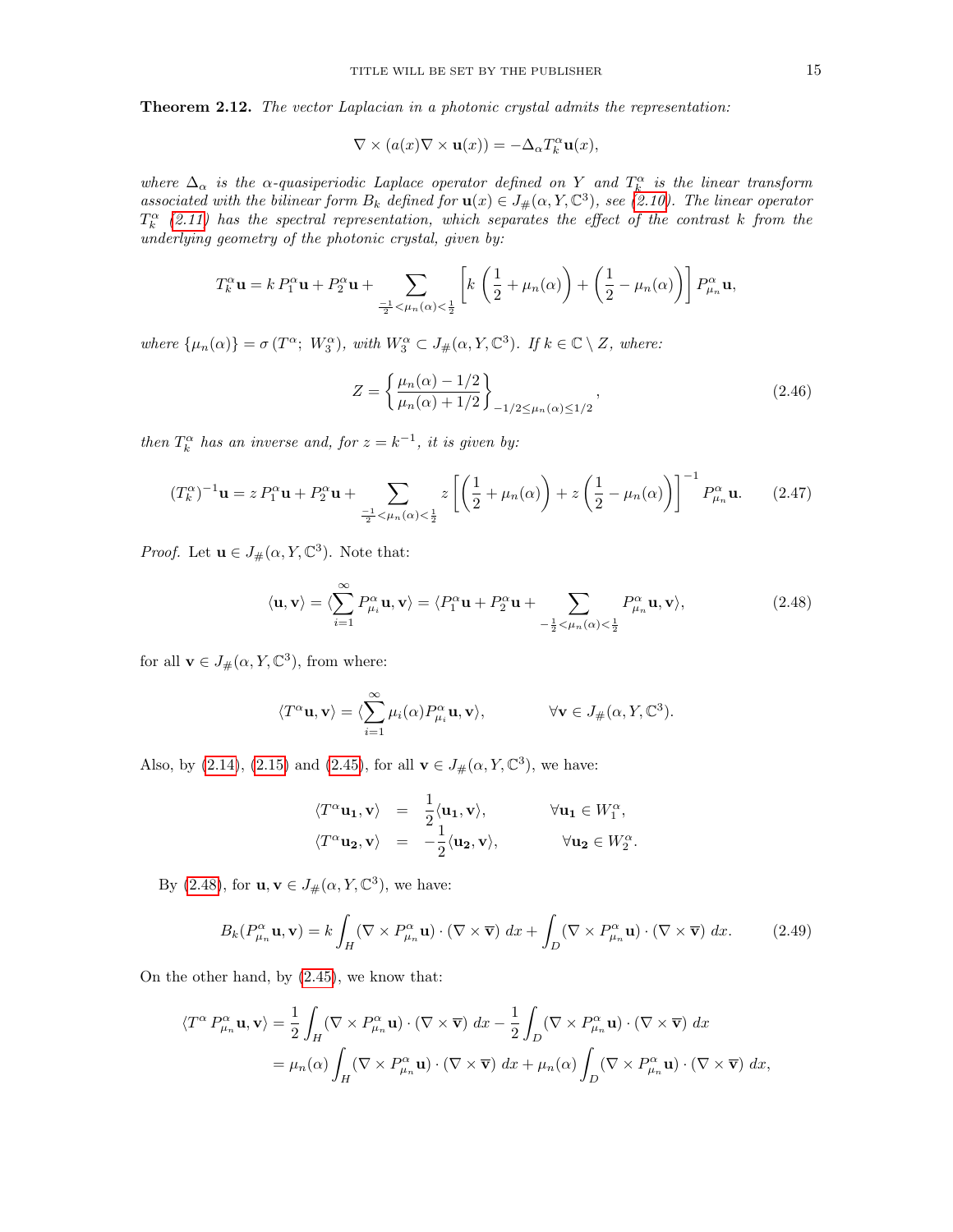which implies that:

<span id="page-15-1"></span>
$$
\int_{H} (\nabla \times P_{\mu_n}^{\alpha} \mathbf{u}) \cdot (\nabla \times \overline{\mathbf{v}}) dx = \frac{\frac{1}{2} + \mu_n(\alpha)}{\frac{1}{2} - \mu_n(\alpha)} \int_{D} (\nabla \times P_{\mu_n}^{\alpha} \mathbf{u}) \cdot \nabla \times \overline{\mathbf{v}} dx.
$$
\n(2.50)

We also have:

<span id="page-15-2"></span>
$$
\int_{D} (\nabla \times P_{\mu_n}^{\alpha} \mathbf{u}) \cdot (\nabla \times \overline{\mathbf{v}}) dx = \left(\frac{1}{2} - \mu_n(\alpha)\right) \int_{Y} (\nabla \times P_{\mu_n}^{\alpha} \mathbf{u}) \cdot (\nabla \times \overline{\mathbf{v}}) dx,
$$
\n(2.51)

from where [\(2.50\)](#page-15-1) becomes:

<span id="page-15-3"></span>
$$
\int_{H} (\nabla \times P_{\mu_n}^{\alpha} \mathbf{u}) \cdot (\nabla \times \overline{\mathbf{v}}) dx = \left(\frac{1}{2} + \mu_n(\alpha)\right) \int_{Y} (\nabla \times P_{\mu_n}^{\alpha} \mathbf{u}) \cdot (\nabla \times \overline{\mathbf{v}}) dx.
$$
 (2.52)

Substituting  $(2.51)$  and  $(2.52)$  into  $(2.49)$ , we get:

$$
B_k(P_{\mu_n}^{\alpha}\mathbf{u}, \mathbf{v}) = \left[k\left(\frac{1}{2} + \mu_n(\alpha)\right) + \left(\frac{1}{2} - \mu_n(\alpha)\right)\right] \int_Y (\nabla \times P_{\mu_n}^{\alpha}\mathbf{u}) \cdot (\nabla \times \overline{\mathbf{v}}) dx.
$$
 (2.53)

Noting that:

$$
B_k(P_1^{\alpha}\mathbf{u}, \mathbf{v}) = k \int_H (\nabla \times P_1^{\alpha} \mathbf{u}) \cdot (\nabla \times \overline{\mathbf{v}}) dx, \qquad (2.54)
$$

$$
B_k(P_2^{\alpha}\mathbf{u}, \mathbf{v}) = \int_D (\nabla \times P_2^{\alpha}\mathbf{u}) \cdot (\nabla \times \overline{\mathbf{v}}) dx, \qquad (2.55)
$$

one concludes that:

$$
B_k(\mathbf{u}, \mathbf{v}) = \langle T_k^{\alpha} \mathbf{u}, \mathbf{v} \rangle = \langle k P_1^{\alpha} \mathbf{u} + P_2^{\alpha} \mathbf{u} + \sum_{-1/2 < \mu_n(\alpha) < 1/2} \left[ k \left( \frac{1}{2} + \mu_n(\alpha) \right) + \left( \frac{1}{2} - \mu_n(\alpha) \right) \right] P_{\mu_n}^{\alpha} \mathbf{u}, \mathbf{v} \rangle,
$$

and Theorem [2.12](#page-14-0) easily follows since  $-\Delta_{\alpha}$  is the operator related to the bilinear form  $\langle \mathbf{u}, \mathbf{v} \rangle$ .  $\Box$ 

# 3. Band Structure for Complex Coupling Constant

<span id="page-15-0"></span>We recall that  $a(x) = (\epsilon(x))^{-1}$  and the operator representation is applied to write the Bloch eigenvalue problem as:

<span id="page-15-4"></span>
$$
\nabla \times ((\epsilon(x))^{-1} \nabla \times \mathbf{h}) = -\Delta_{\alpha} T_{k}^{\alpha} \mathbf{h} = \xi \mathbf{h}.
$$
 (3.1)

We characterize the Bloch spectra by analyzing the operator:

<span id="page-15-5"></span>
$$
B^{\alpha}(k) := (T_k^{\alpha})^{-1}(-\Delta_{\alpha})^{-1},
$$
\n(3.2)

where the operator  $(-\Delta_{\alpha})^{-1}: L^2_{\#}(\alpha, Y, \mathbb{C}^3) \to J_{\#}(\alpha, Y, \mathbb{C}^3)$ , defined for all  $\alpha \in Y^*$ , is given by:

<span id="page-15-6"></span>
$$
(-\Delta_{\alpha})^{-1}\mathbf{u}(x) = -\int_{Y} G^{\alpha}(x, y)\mathbf{u}(y) dy.
$$
 (3.3)

Let us suppose  $\alpha \neq 0$ . The operator  $B^{\alpha}(k) : L^2_{\#}(\alpha, Y, \mathbb{C}^3) \longrightarrow J_{\#}(\alpha, Y, \mathbb{C}^3)$  is easily seen to be bounded for  $k \notin Z$  (2.[46\)](#page-14-3), see Theorem [10.5.](#page-31-0) Since  $H^1_{\#}(\alpha, Y, \mathbb{C}^3)$  (and hence  $J_{\#}(\alpha, Y, \mathbb{C}^3)$ ) embeds compactly into  $L^2_{\#}(\alpha, Y, \mathbb{C}^3)$ , we find that  $B^{\alpha}(k)$  is a bounded compact linear operator on  $L^2_{\#}(\alpha, Y, \mathbb{C}^3)$  (see Theorem [10.6\)](#page-32-1) and, therefore, it has a discrete spectrum  $\{\gamma_i(k,\alpha)\}_{i\in\mathbb{N}}$ , with a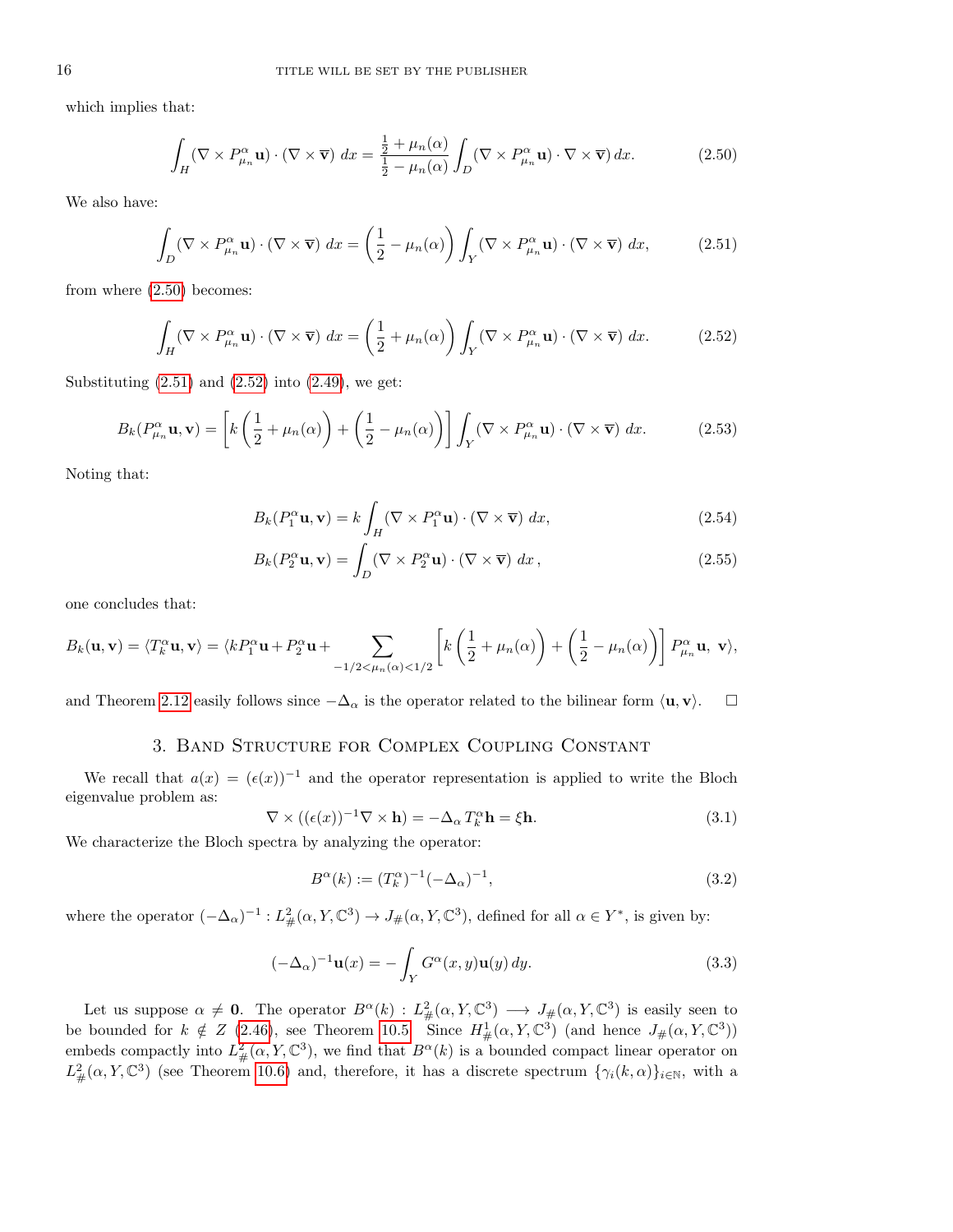possible accumulation point at 0. The corresponding eigenspaces are finite-dimensional and the eigenfunctions  $\mathbf{p}_i \in L^2_{\#}(\alpha, Y, \mathbb{C}^3)$  satisfy:

<span id="page-16-3"></span>
$$
B^{\alpha}(k)\mathbf{p}_i(x) = \gamma_i(k,\alpha)\,\mathbf{p}_i(x), \text{ for } x \in Y,
$$
\n(3.4)

and also belong to  $J_{\#}(\alpha, Y, \mathbb{C}^3)$ . Observe that, for  $\gamma_i \neq 0$ , [\(3.4\)](#page-16-3) holds if and only if [\(3.1\)](#page-15-4) holds with  $\xi = \lambda_i(k, \alpha) = \gamma_i^{-1}(k, \alpha)$ , and  $-\Delta_\alpha T_k^{\alpha} \mathbf{p}_i = \lambda_i(k, \alpha) \mathbf{p}_i$ . Collecting results, we have the following theorem.

<span id="page-16-2"></span>**Theorem 3.1.** The Bloch eigenvalue problem [\(1.4\)](#page-2-0) for the operator  $-\nabla \times (k\chi_H + \chi_D)\nabla \times$ , associated with the sesquilinear form  $(2.10)$ , can be extended for values of the coupling constant k off the positive real axis into  $C \setminus Z$  (Z given by [\(2.46\)](#page-14-3)), i.e., for each  $\alpha \in Y^*$ , the Bloch eigenvalues are of finite multiplicity and denoted by  $\lambda_j(k,\alpha) = \gamma_j^{-1}(k,\alpha)$ ,  $j \in \mathbb{N}$ , and the band structure [\(1.5\)](#page-2-2):

$$
\lambda_j(k,\alpha) = \xi, \ j \in \mathbb{N}
$$

extends to complex coupling constants  $k \in \mathbb{C} \setminus Z$ .

# <span id="page-16-0"></span>4. Power Series Representation of Bloch Eigenvalues for High CONTRAST PERIODIC MEDIA

In what follows, we set  $\gamma = \lambda^{-1}(k, \alpha)$  and analyze the spectral problem:

<span id="page-16-4"></span>
$$
B^{\alpha}(k)\mathbf{u} = \gamma(k,\alpha)\mathbf{u}.\tag{4.1}
$$

Henceforth, we will analyze the high contrast limit by developing a power series in  $z = 1/k$ , about  $z = 0$ , for the spectrum of the family of operators [\(3.2\)](#page-15-5) associated with [\(4.1\)](#page-16-4):

$$
B^{\alpha}(k) = (T_k^{\alpha})^{-1}(-\Delta_{\alpha})^{-1}
$$
  
=  $(zP_1^{\alpha} + P_2^{\alpha} + z \sum_{-1/2 < \mu_i(\alpha) < 1/2} [(1/2 + \mu_i(\alpha)) + z(1/2 - \mu_i(\alpha))]^{-1} P_{\mu_i}^{\alpha})(-\Delta_{\alpha})^{-1}$   
=:  $A^{\alpha}(z).$ 

Here, we define the operator  $A^{\alpha}(z)$  such that  $A^{\alpha}(1/k) = B^{\alpha}(k)$ , and the associated eigenvalues  $\beta(1/k, \alpha) = \gamma(k, \alpha)$ . Then, the spectral problem becomes  $A^{\alpha}(z)$ **u** =  $\beta(z, \alpha)$ **u**, for **u**  $\in L^2_{\#}(\alpha, Y, \mathbb{C}^3)$ .

It is easily seen, from the above representation, that  $A^{\alpha}(z)$  is self-adjoint for  $k \in \mathbb{R}$  and is a family of bounded operators taking  $L^2_{\#}(\alpha, Y, \mathbb{C}^3)$  into itself. Also, we have the following lemma.

<span id="page-16-1"></span>**Lemma 4.1.**  $A^{\alpha}(z)$  is holomorphic on  $\Omega_0 := \mathbb{C} \setminus \mathcal{S}$ , where  $\mathcal{S} = \cup_{i \in \mathbb{N}} z_i(\alpha)$  is the collection of points  $z_i(\alpha) = (\mu_i(\alpha) + 1/2)/(\mu_i(\alpha) - 1/2)$  on the negative real axis associated with the eigenvalues  $\{\mu_i(\alpha)\}_{i\in\mathbb{N}}$ . The set S consists of poles of  $A^{\alpha}(z)$  with only one accumulation point at  $z = -1$ .

The upper bound  $z^*(\alpha)$  on S for fixed  $\alpha \in Y^*$  is written:

<span id="page-16-5"></span>
$$
\max_{i} \{ z_i(\alpha) \} = z^*(\alpha) < 0. \tag{4.2}
$$

In Section [8,](#page-24-0) we develop explicit lower bounds on the structural spectrum, i.e.:

$$
-1/2 < \mu^{-} \leq \mu_i(\alpha) \in \bigcup_{\alpha \in Y^*} {\mu_i(\alpha)}_{i \in \mathbb{N}}
$$

that holds for a generic class of inclusion domains D. The corresponding upper bound  $z^+$  is written:

$$
\max\{z^*(\alpha); \alpha \in Y^*\} = \frac{\mu^- + 1/2}{\mu^- - 1/2} = z^+ < 0,\tag{4.3}
$$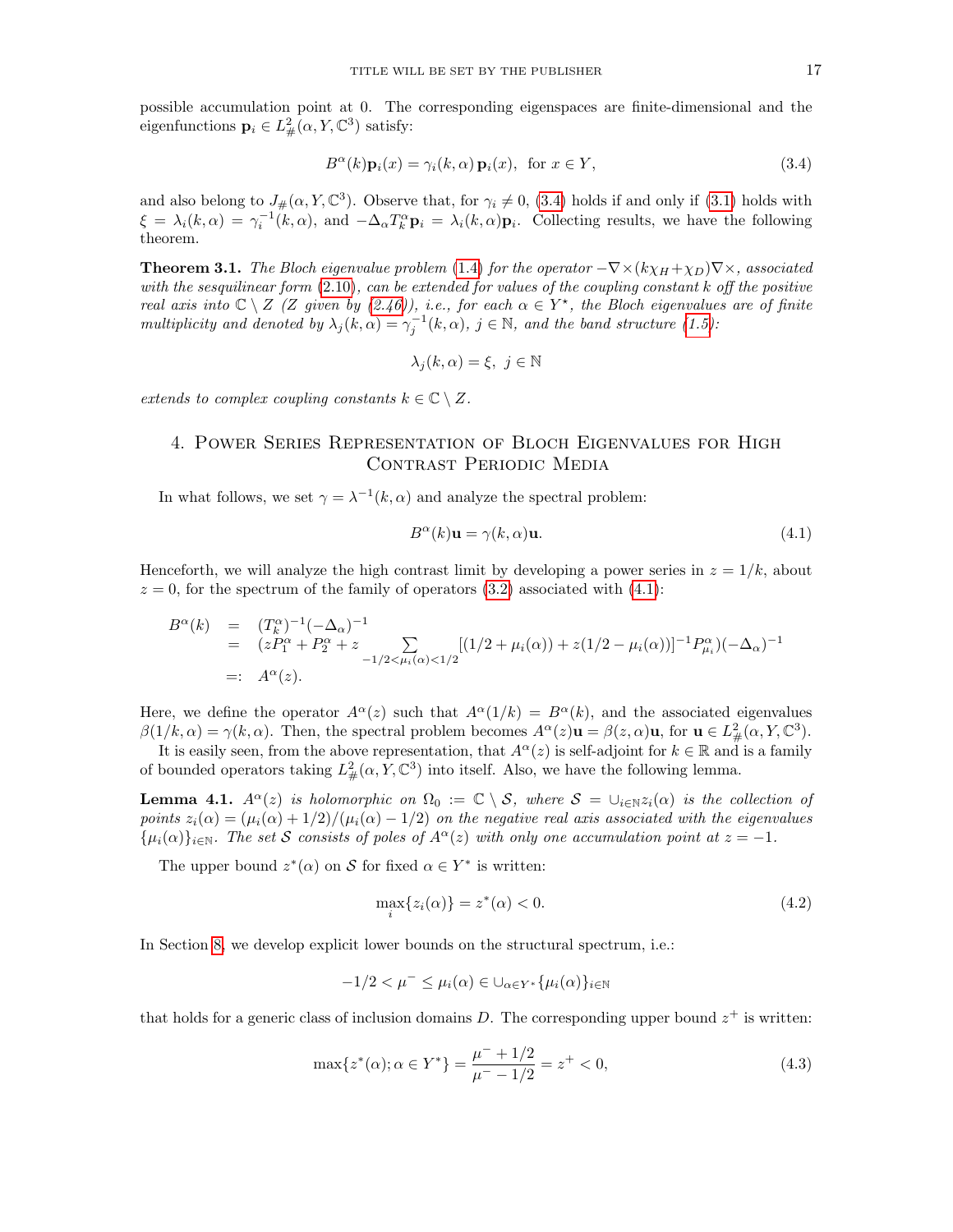and  $z^*(\alpha) \leq z^+$ . This upper bound  $z^+$ , which is realized for a large class of crystal geometries, guarantees that the nearest pole of  $A^{\alpha}(z)$  to  $z = 0$  is bounded away from the origin by a fixed distance. This enables  $A^{\alpha}(z)$  to be realized as an analytic family of operators in a neighborhood about  $z = 0$ . For example, see the "buffered" geometries in Section [8.](#page-24-0)

Let  $\beta_0^{\alpha} \in \sigma(A^{\alpha}(0))$  with spectral projection  $P(0)$ , and let  $\Gamma$  be a closed contour in  $\mathbb C$  enclosing  $\beta_0^{\alpha}$ , but no other  $\beta \in \sigma(A^{\alpha}(0))$ . The spectral projection associated with  $\beta^{\alpha}(z) \in \sigma(A^{\alpha}(z))$ , for  $\beta^{\alpha}(z) \in \text{int}(\Gamma)$ , is denoted by  $P(z)$ . We write  $\mathcal{M}(z) = P(z)L_{\#}^{2}(\alpha, Y, \mathbb{C}^{3})$  and suppose, for the moment, that Γ lies in the resolvent of  $A^{\alpha}(z)$  and  $\dim(M(0)) = \dim(M(z)) = m$ , realizing that Theorems [7.1](#page-22-0) and [7.2](#page-23-0) provide explicit conditions for when this holds true. Now define  $\hat{\beta}^{\alpha}(z)$  :=  $\frac{1}{m}$ tr $(A^{\alpha}(z)P(z))$ , the weighted mean of the eigenvalue group  $\{\beta_1^{\alpha}(z), \ldots, \beta_m^{\alpha}(z)\}\)$  corresponding to  $\ddot{\beta}_1^{\alpha}(0) = \ldots = \beta_m^{\alpha}(0) = \beta_0^{\alpha}$ . We write the weighted mean as:

$$
\hat{\beta}^{\alpha}(z) = \beta_0^{\alpha} + \frac{1}{m} \text{tr}[(A^{\alpha}(z) - \beta_0^{\alpha})P(z)].
$$

Since  $A^{\alpha}(z)$  is analytic in a neighborhood of the origin, we write:

$$
A^{\alpha}(z) = A^{\alpha}(0) + \sum_{n=1}^{\infty} z^n A_n^{\alpha}.
$$

The explicit form of the sequence  $\{A_n^{\alpha}\}_{n\in\mathbb{N}}$  is given in Section [7.](#page-22-1) Define the resolvent of  $A^{\alpha}(z)$  by:

<span id="page-17-1"></span>
$$
R(\zeta, z) = (A^{\alpha}(z) - \zeta)^{-1};
$$

and expanding successively in Neumann series and power series, we have the identity:

$$
R(\zeta, z) = R(\zeta, 0)[I + (A^{\alpha}(z) - A^{\alpha}(0))R(\zeta, 0)]^{-1}
$$
  
=  $R(\zeta, 0) + \sum_{p=1}^{\infty} [-(A^{\alpha}(z) - A^{\alpha}(0))R(\zeta, 0)]^{p}$   
=  $R(\zeta, 0) + \sum_{n=1}^{\infty} z^{n} R_{n}(\zeta),$  (4.4)

where:

$$
R_n(\zeta) = \sum_{k_1 + \dots k_p = n, k_j \ge 1} (-1)^p R(\zeta, 0) A_{k_1}^{\alpha} R(\zeta, 0) A_{k_2}^{\alpha} \dots R(\zeta, 0) A_{k_p}^{\alpha}, \text{ for } n \ge 1.
$$

Application of the contour integral formula for spectral projections [\[32\]](#page-36-17), [\[18\]](#page-36-18), [\[19\]](#page-36-19), delivers the expansion for the spectral projection:

<span id="page-17-2"></span>
$$
P(z) = -\frac{1}{2\pi i} \oint_{\Gamma} R(\zeta, z) d\zeta = P(0) + \sum_{n=1}^{\infty} z^n P_n,
$$
\n(4.5)

where  $P_n = -\frac{1}{2\pi i} \oint_{\Gamma} R_n(\zeta) d\zeta$ . Now, we develop the series for the weighted mean of the eigenvalue group. Start with:

$$
(A^{\alpha}(z) - \beta_0^{\alpha})R(\zeta, z) = I + (\zeta - \beta_0^{\alpha})R(\zeta, z),
$$

and we have:

<span id="page-17-0"></span>
$$
(A^{\alpha}(z) - \beta_0^{\alpha})P(z) = -\frac{1}{2\pi i} \oint_{\Gamma} (\zeta - \beta_0^{\alpha}) R(\zeta, z) d\zeta,
$$
  

$$
\hat{\beta}(z) - \beta_0^{\alpha} = -\frac{1}{2m\pi i} \text{tr} \oint_{\Gamma} (\zeta - \beta_0^{\alpha}) R(\zeta, z) d\zeta.
$$
 (4.6)

so: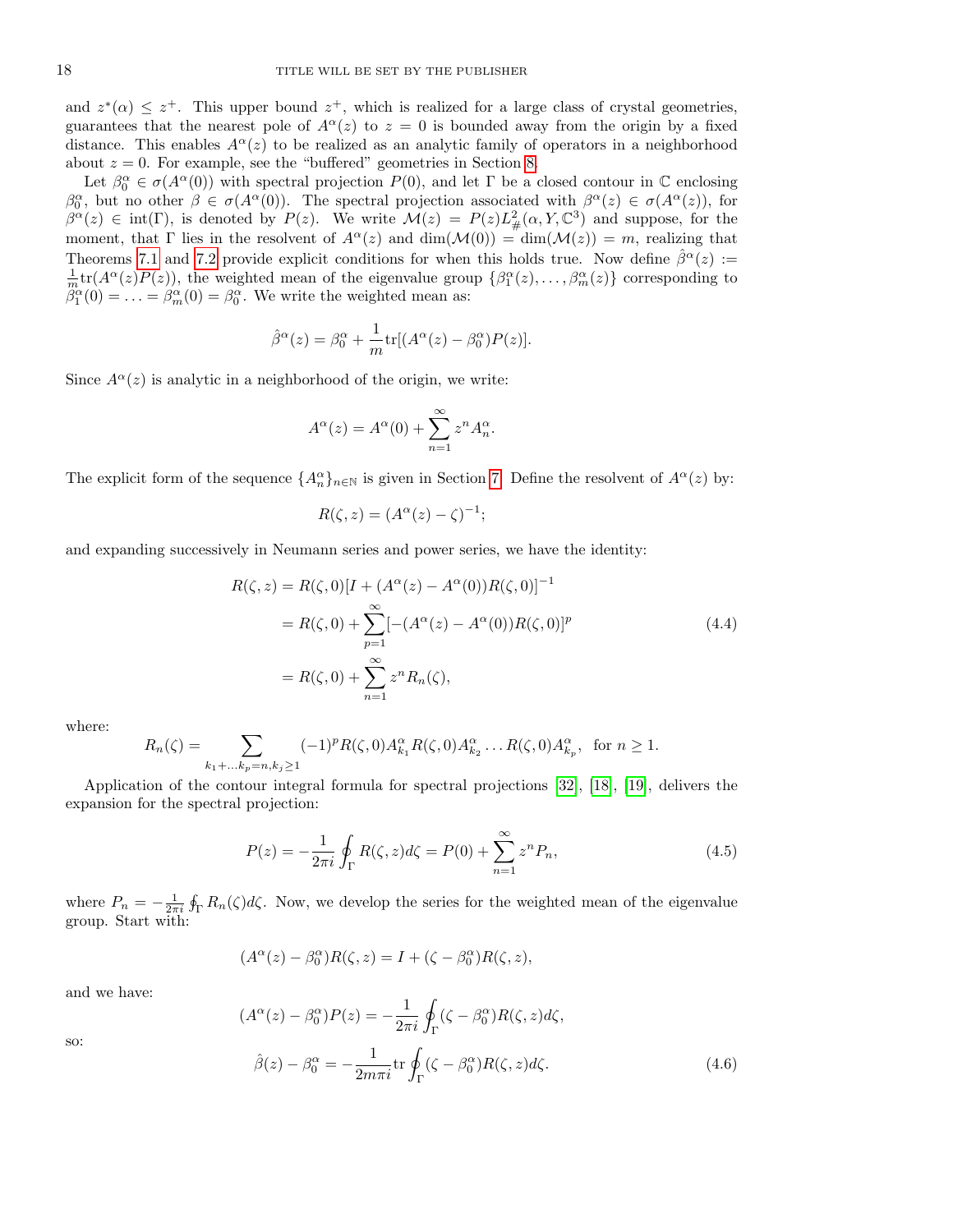Equation [\(4.6\)](#page-17-0) delivers an analytic representation formula for a Bloch eigenvalue or, more generally, the eigenvalue group when  $\beta_0^{\alpha}$  is not a simple eigenvalue. Substituting the third line of [\(4.4\)](#page-17-1) into [\(4.6\)](#page-17-0) yields:

<span id="page-18-4"></span>
$$
\hat{\beta}^{\alpha}(z) = \beta_0^{\alpha} + \sum_{n=1}^{\infty} z^n \beta_n^{\alpha},\tag{4.7}
$$

where:

<span id="page-18-5"></span>
$$
\beta_n^{\alpha} = -\frac{1}{2m\pi i} \operatorname{tr} \sum_{k_1 + \dots + k_p = n} \frac{(-1)^p}{p} \oint_{\Gamma} A_{k_1}^{\alpha} R(\zeta, 0) A_{k_2}^{\alpha} \dots R(\zeta, 0) A_{k_p}^{\alpha} R(\zeta, 0) d\zeta; \ \ n \ge 1. \tag{4.8}
$$

## 5. SPECTRUM IN THE HIGH CONTRAST LIMIT,  $\alpha \neq 0$

<span id="page-18-0"></span>We investigate the spectrum of the limiting operator  $A^{\alpha}(0)$ , for  $\alpha \neq 0$ . Using the representation:

$$
A^{\alpha}(z) = (zP_1^{\alpha} + P_2^{\alpha} + z \sum_{-\frac{1}{2} < \mu_i(\alpha) < \frac{1}{2}} [(1/2 + \mu_i(\alpha)) + z(1/2 - \mu_i(\alpha))]^{-1} P_{\mu_i}^{\alpha} ( -\Delta_{\alpha})^{-1},
$$

we see that  $A^{\alpha}(0) = P_2^{\alpha}(-\Delta_{\alpha})^{-1}$ ; and, from Theorem [10.6,](#page-32-1) we get that  $P_2^{\alpha}(-\Delta_{\alpha})^{-1}$  is a bounded compact operator and has a discrete spectrum. Denote the spectrum of  $A^{\alpha}(0)$  by  $\sigma(A^{\alpha}(0))$ . Since  $A^{\alpha}(0)$  is clearly self-adjoint and compact, it follows that  $\sigma(A^{\alpha}(0)) \subset \mathbb{R}$  is discrete, with only one possible cluster point at zero. Next, we show that it is strictly positive as well.

We now consider the eigenvalue problem:

<span id="page-18-3"></span>
$$
P_2^{\alpha}(-\Delta_{\alpha})^{-1}\mathbf{u} = \beta \mathbf{u},\tag{5.1}
$$

with  $\beta \in \sigma(A^{\alpha}(0))$  and eigenfunction  $\mathbf{u} \in L^2_{\#}(\alpha, Y, \mathbb{C}^3)$ . This eigenvalue problem is equivalent to finding  $\beta$  and  $\mathbf{u} \in W_2^{\alpha}$  which solve the *Magnetic spectral problem*:

<span id="page-18-2"></span>
$$
(\mathbf{u}, \mathbf{v})_{L^2(Y, \mathbb{C}^3)} = \beta \langle \mathbf{u}, \mathbf{v} \rangle, \text{ for all } \mathbf{v} \in J_\#(\alpha, Y, \mathbb{C}^3). \tag{5.2}
$$

This limit spectra is related to the internal resonance spectra of each period of the structure. For two dimensional problems, it reduces to the Dirichlet spectrum of the inclusion. As shown in the next section, when  $\alpha \neq 0$  the spectra is responsible for the magnetic activity seen in metamaterials [\[7\]](#page-35-2). Indeed, to see the equivalence, note that we have  $P_2^{\alpha}(-\Delta_{\alpha})^{-1}$  :  $L^2_{\#}(\alpha, Y, \mathbb{C}^3) \to W_2^{\alpha}$  and, for  $\mathbf{v} \in J_{\#}(\alpha, Y, \mathbb{C}^3)$ , it holds:

$$
\langle P_2^{\alpha}(-\Delta_{\alpha})^{-1}\mathbf{u}, \mathbf{v}\rangle = \beta\langle \mathbf{u}, \mathbf{v}\rangle = \beta\langle P_2^{\alpha}\mathbf{u}, \mathbf{v}\rangle;
$$

hence:

<span id="page-18-1"></span>
$$
\langle (-\Delta_{\alpha})^{-1} \mathbf{u}, P_2^{\alpha} \mathbf{v} \rangle = \beta \langle \mathbf{u}, P_2^{\alpha} \mathbf{v} \rangle.
$$
 (5.3)

Since  $\langle (-\Delta_{\alpha})^{-1} \mathbf{u}, \mathbf{v} \rangle = \int_Y \mathbf{u} \cdot \overline{\mathbf{v}} \, dx = (\mathbf{u}, \mathbf{v})_{L^2(Y, \mathbb{C}^3)}$ , for any  $\mathbf{u} \in L^2_{\#}(\alpha, Y, \mathbb{C}^3)$  and  $\mathbf{v} \in J_{\#}(\alpha, Y, \mathbb{C}^3)$ , equation [\(5.3\)](#page-18-1) becomes:

$$
(\mathbf{u}, P_2^{\alpha}\mathbf{v})_{L^2(Y,\mathbb{C}^3)} = \beta \langle \mathbf{u}, P_2^{\alpha}\mathbf{v} \rangle,
$$

and the equivalence follows by noticing that  $P_2^{\alpha}$  is the projection of  $J_{\#}(\alpha, Y, \mathbb{C}^3)$  onto  $W_2^{\alpha}$ .

Rewriting [\(5.2\)](#page-18-2) as:

$$
\int_{D} \nabla \times \mathbf{u} \cdot \nabla \times \overline{\mathbf{v}} \, dx = \beta^{-1} \int_{Y} \mathbf{u} \cdot \overline{\mathbf{v}} \, dx,
$$
  
where  $\int_{\mathbf{v}} \mathbf{u} \cdot \nabla \times \mathbf{u} \times \nabla \times \mathbf{v} \times \mathbf{v}$  is the function of the function.

we define the sesquilinear form  $b_0(\cdot, \cdot) : W_2^{\alpha} \times W_2^{\alpha} \to \mathbb{C}$  by:

$$
b_0(\mathbf{u}, \mathbf{v}) := \int_D \nabla \times \mathbf{u} \cdot \nabla \times \overline{\mathbf{v}} \, dx.
$$

Clearly  $b_0$  is bounded and we wish to show that the spectrum is positive. To this end we introduce the following lemma.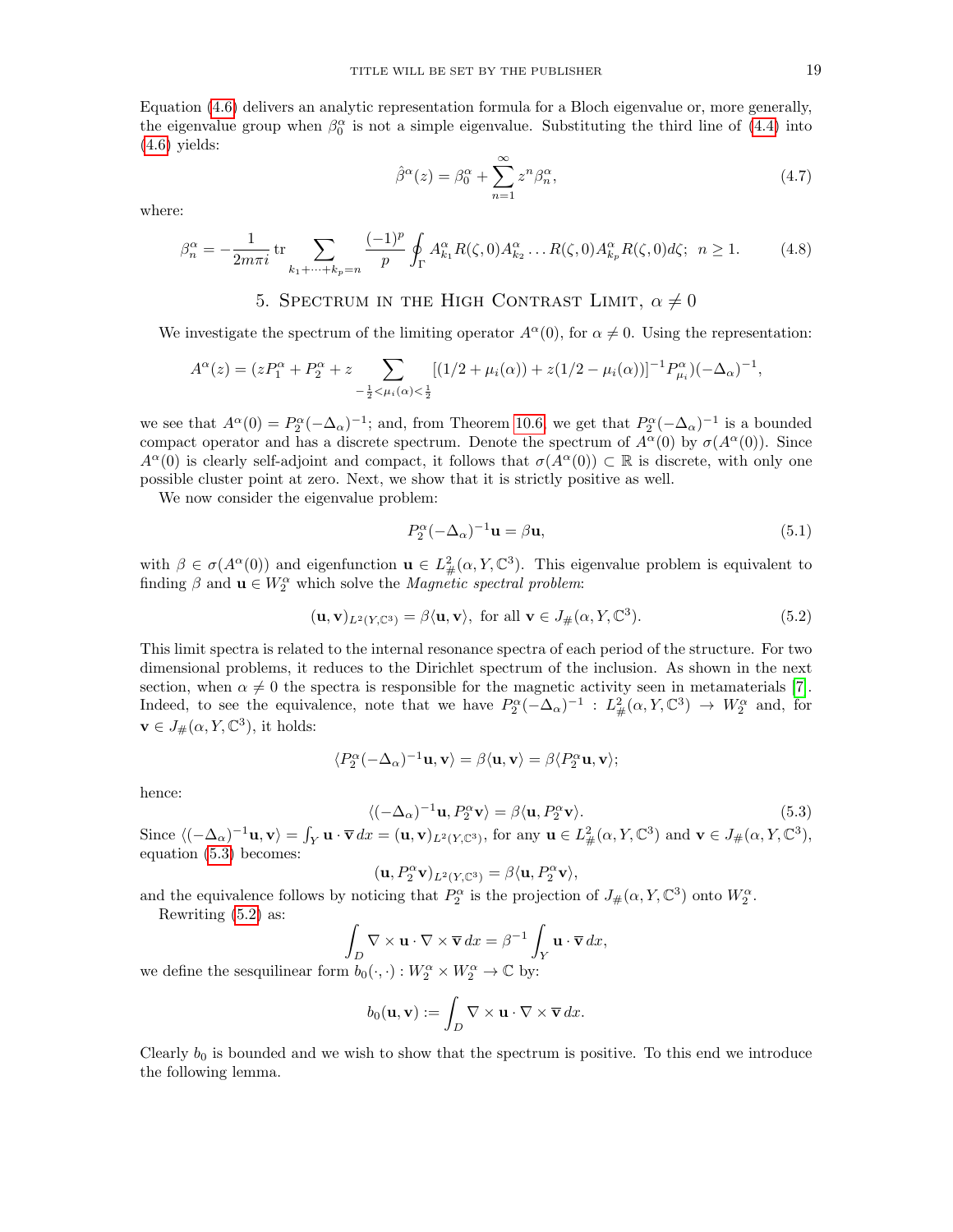<span id="page-19-2"></span>**Lemma 5.1.** For all  $\mathbf{u} \in W_2^{\alpha}$ , there exists  $C > 0$  such that:

<span id="page-19-1"></span>
$$
b_0(\mathbf{u}, \mathbf{u}) \ge C \int_Y |\mathbf{u}|^2 dx. \tag{5.4}
$$

*Proof.* Suppose [\(5.4\)](#page-19-1) does not hold. Note that, for each  $n = 1, 2, \ldots$ , there exists  $\mathbf{u}_n \in W_2^{\alpha}$ , for which:

$$
n \int_D \nabla \mathbf{u}_n : \nabla \overline{\mathbf{u}_n} \, dx = n \int_D \nabla \times \mathbf{u}_n \cdot \nabla \times \overline{\mathbf{u}_n} \, dx \, < \, \int_Y |\mathbf{u}_n|^2 \, dx.
$$

Then, on normalizing  $\mathbf{u}_n$  with respect to the L<sup>2</sup>-norm, there exists a sequence  $\{\mathbf{v}_n\} \subset W_2^{\alpha}$ , with  $\|\mathbf{v}_n\|_{L^2(Y,\mathbb{C}^3)} = 1$  and  $\nabla \mathbf{v}_n \to 0$  strongly in  $L^2_{\#}(\alpha, Y, \mathbb{C}^3)$ . After possibly passing to a subsequence, we apply standard arguments to conclude that  $\mathbf{v}_n \to \mathbf{v}$  strongly in  $J_\#(\alpha, Y, \mathbb{C}^3)$ , such that  $\mathbf{v}$  is constant in Y and  $\|\mathbf{v}\|_{L^2(Y,\mathbb{C}^3)} = 1$ . But the only constant function in  $J^{\perp}_{\#}(\alpha, Y, \mathbb{C}^3)$ , for  $\alpha \neq 0$ , is the zero function; which leads to a contradiction.

In light of Lemma [5.1,](#page-19-2) we conclude that the problem  $(5.1)$  has a positive, decreasing sequence of eigenvalues, with a possible cluster point only at zero.

## 6. SPECTRUM IN THE HIGH CONTRAST LIMIT: PERIODIC CASE,  $\alpha = 0$

<span id="page-19-0"></span>We describe the spectrum of the limiting operator  $A^0(0)$ , which is written as  $A^0(0) = P_2^0(-\Delta_0)^{-1}$ , where  $P_2^0$  is the projection onto  $W_2^0$ . It is shown that the limit spectra for  $\alpha = 0$  is related to the internal resonance spectra of each period of the structure, which are responsible for the magnetic activity seen in metamaterials outlined in [\[7\]](#page-35-2). Here, the operator  $(-\Delta_0)^{-1}$  is compact and selfadjoint on  $L^2_{\#}(0, Y, \mathbb{C}^3)$ , and given by [\(3.3\)](#page-15-6) for  $\alpha = 0$ . Denote the spectrum of  $A^0(0)$  by  $\sigma(A^0(0))$ . In this case we see, as in the case  $\alpha \neq \mathbf{0}$  of the previous section, that  $\sigma(A^0(0)) \subset \mathbb{R}_+$  is discrete, with only one possible cluster point at zero.

As in [\[7\]](#page-35-2), one can define:

Definition 6.1. The geometric average is a path integral with components defined by:

$$
(\oint \mathbf{u}) \cdot \mathbf{e}^i := \int_{\Gamma_i} \mathbf{u} \cdot \mathbf{e}^i d\ell,
$$

where  $\Gamma_i$  is any curve in H connecting two opposite points on the faces of  $\partial Y$  orthogonal to  $e^i$  and  $d\ell$  is an element of arc-length.

The goal is to precisely identify  $\sigma(A^0(0)) \subset \mathbb{R}_+$ . With that in mind, we introduce the spaces:

$$
F(Y) = \{ \mathbf{u} \in H_{loc}^1(\mathbb{R}^3, \mathbb{C}^3) : \mathbf{u} \text{ periodic on } Y, \nabla \cdot \mathbf{u} = 0 \text{ in } Y, \nabla \times \mathbf{u} = 0 \text{ in } H \}
$$
  

$$
\chi_0^{div} = \left\{ \mathbf{u} \in F(Y) : \oint \mathbf{u} = 0 \right\}.
$$

A characterization of the space  $W_2^0$  is given by the following lemma.

**Lemma 6.2.** Let  $\chi_Y$  be the characteristic function of Y. We have:

<span id="page-19-3"></span>
$$
W_2^0 = \tilde{W}_2 = \left\{ \mathbf{u} = \tilde{\mathbf{u}} - \left( \int_Y \tilde{\mathbf{u}} \, dx \right) \chi_Y \, : \, \tilde{\mathbf{u}} \in \chi_0^{div} \right\}. \tag{6.1}
$$

*Proof.* Consider the space  $F(Y)$ . The curl-free condition in H, together with the Y-periodicity condition, implies that  $\mathbf{u} = \nabla \varphi + \mathbf{c}$  in H, where  $\varphi \in W^{1,2}_\#(H)$  and  $\oint \mathbf{u} = \mathbf{c} \in \mathbb{C}^3$ . From this, we can conclude that  $\chi_0^{div} \oplus \mathbb{C}^3 = F(Y)$  and that:

$$
W_2^0 = \left\{ F(Y) : \int_Y \mathbf{u} \, dx = 0 \right\} = \left\{ \mathbf{u} \in \chi_0^{div} \oplus \mathbb{C}^3 : \int_Y \mathbf{u} \, dx = 0 \right\}.
$$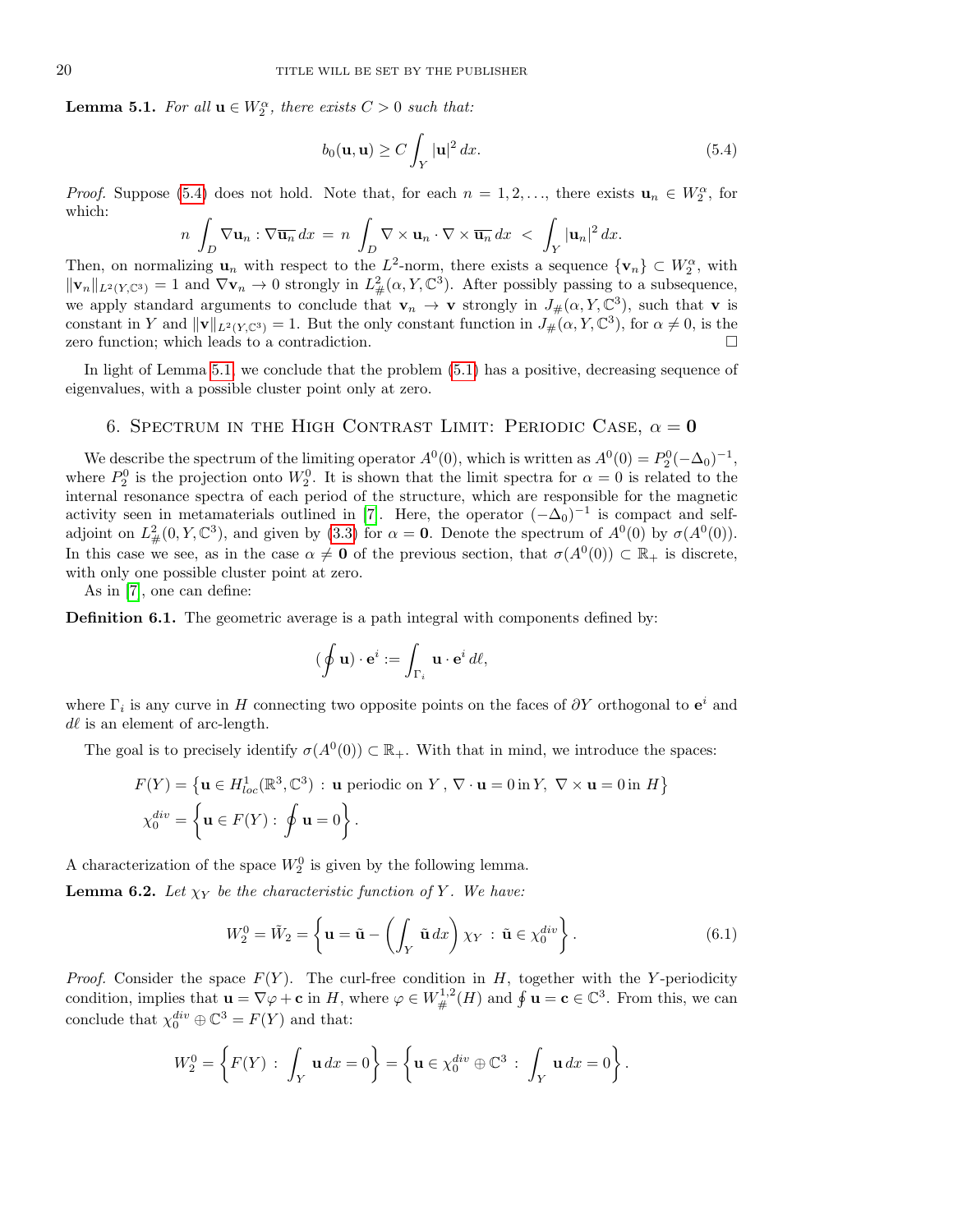To see that  $W_2^0 = \tilde{W}_2$ , we introduce the orthonormal system  $\{u_j\}_{j\in\mathbb{N}}$  in  $L^2_{\#}(0, Y, \mathbb{C}^3)$  that is dense in  $\chi_0^{div}$  with respect to the  $W^{1,2}(Y,\mathbb{C}^3)$ -norm, and is given by the eigenvectors of  $(6.2)$ , see Theorem [6.3](#page-20-1) below. Then:

$$
F(Y) = \left\{ \mathbf{u} \in \text{span} \left\{ \mathbf{u}_j \right\}_{j \in \mathbb{N}} \oplus \text{ span} \left\{ \mathbf{e}^1, \mathbf{e}^2, \mathbf{e}^3 \right\} \right\},
$$

and an element **u** of  $F(Y)$  is written:

$$
\mathbf{u} = \sum_{j=1}^{\infty} c_j \mathbf{u}_j + a_1 \mathbf{e}^1 + a_2 \mathbf{e}^2 + a_3 \mathbf{e}^3.
$$

From this, we see that the condition  $\int_Y u \, dx = 0$  is equivalent to:

$$
a_k = -e^k \cdot \sum_{j=1}^{\infty} \int_Y c_j u_j dx
$$
, for  $k = 1, 2, 3$ .

We define:

$$
\tilde{\mathbf{u}} = \sum_{j=1}^{\infty} c_j \mathbf{u}_j \in \chi_0^{div},
$$

to discover  $\mathbf{u} = \tilde{\mathbf{u}} - \int_Y \tilde{\mathbf{u}} \, dx$ , so  $W_2^0 = \tilde{W}_2$  and the lemma follows.

Next, we identify all the eigenfunctions and eigenvalues of the following auxiliary eigenvalue problem. Find all eigen-pairs  $(\mathbf{u}, \beta)$  in  $\chi_0^{div} \times \mathbb{R}_+$  which solve the *Magnetic spectral problem:* 

<span id="page-20-0"></span>
$$
(\mathbf{u}, \mathbf{v})_{L^2(Y, \mathbb{C}^3)} = \beta \langle \mathbf{u}, \mathbf{v} \rangle, \text{ for all } \mathbf{v} \in \chi_0^{div}.
$$
 (6.2)

Following the results in [\[7\]](#page-35-2), we get the following theorem.

<span id="page-20-1"></span>**Theorem 6.3.** The eigenvalues  $\beta$  of [\(6.2\)](#page-20-0) are positive and form a sequence  $\{\beta_n\}_{n=1}^{\infty}$  converging to 0. The eigenvectors of [\(6.2\)](#page-20-0) deliver a orthonormal system in  $L^2_{\#}(0, Y, \mathbb{C}^3)$  that is dense in  $\chi_0^{div}$  with respect to the  $W^{1,2}(Y, \mathbb{C}^3)$ -norm.

We now provide a precise characterization of the spectrum  $\sigma(A^0(0))$  of the limit operator  $A^0(0)$ . In preparation, we consider the countably dense in  $L^2_{\#}(0, Y, \mathbb{C}^3)$ , subset of  $\chi_0^{div}$ , orthonormal family of eigenfunctions  $\{\mathbf u_n\}_{n=1}^\infty$  associated with the eigenvalues  $\beta_n \searrow 0$  of [\(6.2\)](#page-20-0). Here, orthonormality is considered with respect to the  $L^2(Y,\mathbb{C}^3)$ -inner product.

We have that  $\sigma(A^0(0))$  consists of all  $\nu^{-1}$  such that there exists a pair **u** and  $\nu$ , with  $\mathbf{u} \in W_2^0$  and  $\nu > 0$ , such that:

<span id="page-20-2"></span>
$$
\langle \mathbf{u}, \mathbf{v} \rangle_D = \nu \left( \mathbf{u}, \mathbf{v} \right)_{L^2(Y, \mathbb{C}^3)}, \text{ for all } \mathbf{v} \in W_2^0,
$$
\n(6.3)

where  $\langle \mathbf{u}, \mathbf{v} \rangle_D = \int_D \nabla \times \mathbf{u} \cdot \nabla \times \nabla dx$ . By [\(6.1\)](#page-19-3),  $\mathbf{u} = \tilde{\mathbf{u}} - \int_Y \tilde{\mathbf{u}} dx$ , with  $\tilde{\mathbf{u}} \in \chi_0^{div}$ . Hence, there exists a sequence  ${c_n}_{n=1}^{\infty} \subset \mathbb{C}$  such that:

<span id="page-20-3"></span>
$$
\tilde{\mathbf{u}} = \sum_{n=1}^{\infty} c_n \mathbf{u}_n, \text{ and } \mathbf{u} = \sum_{n=1}^{\infty} c_n \mathbf{u}_n + \mathbf{c}.
$$
 (6.4)

where  $\mathbf{c} = -\int_{V} \tilde{\mathbf{u}} dx$ .

First, suppose  $\mathbf{u} \in \chi_0^{div}$  and  $\mathbf{c} = -\int_Y \mathbf{u} \, dx = 0$ . By [\(6.3\)](#page-20-2), for  $\mathbf{v} = \tilde{\mathbf{v}} - \int_Y \tilde{\mathbf{v}} \, dx$ , with  $\tilde{\mathbf{v}} \in \chi_0^{div}$ , we obtain:

$$
\langle \mathbf{u}, \tilde{\mathbf{v}} \rangle_D = \nu \left( \mathbf{u}, \tilde{\mathbf{v}} - \int_Y \tilde{\mathbf{v}} \, dx \right)_{L^2(Y, \mathbb{C}^3)} = \nu \left( \mathbf{u}, \tilde{\mathbf{v}} \right)_{L^2(Y, \mathbb{C}^3)},
$$

since:

$$
(\mathbf{u}, \int_Y \tilde{\mathbf{v}} \, dx)_{L^2(Y, \mathbb{C}^3)} = \int_Y \mathbf{u} \cdot \overline{\int_Y \tilde{\mathbf{v}} \, dx} \, dy = 0.
$$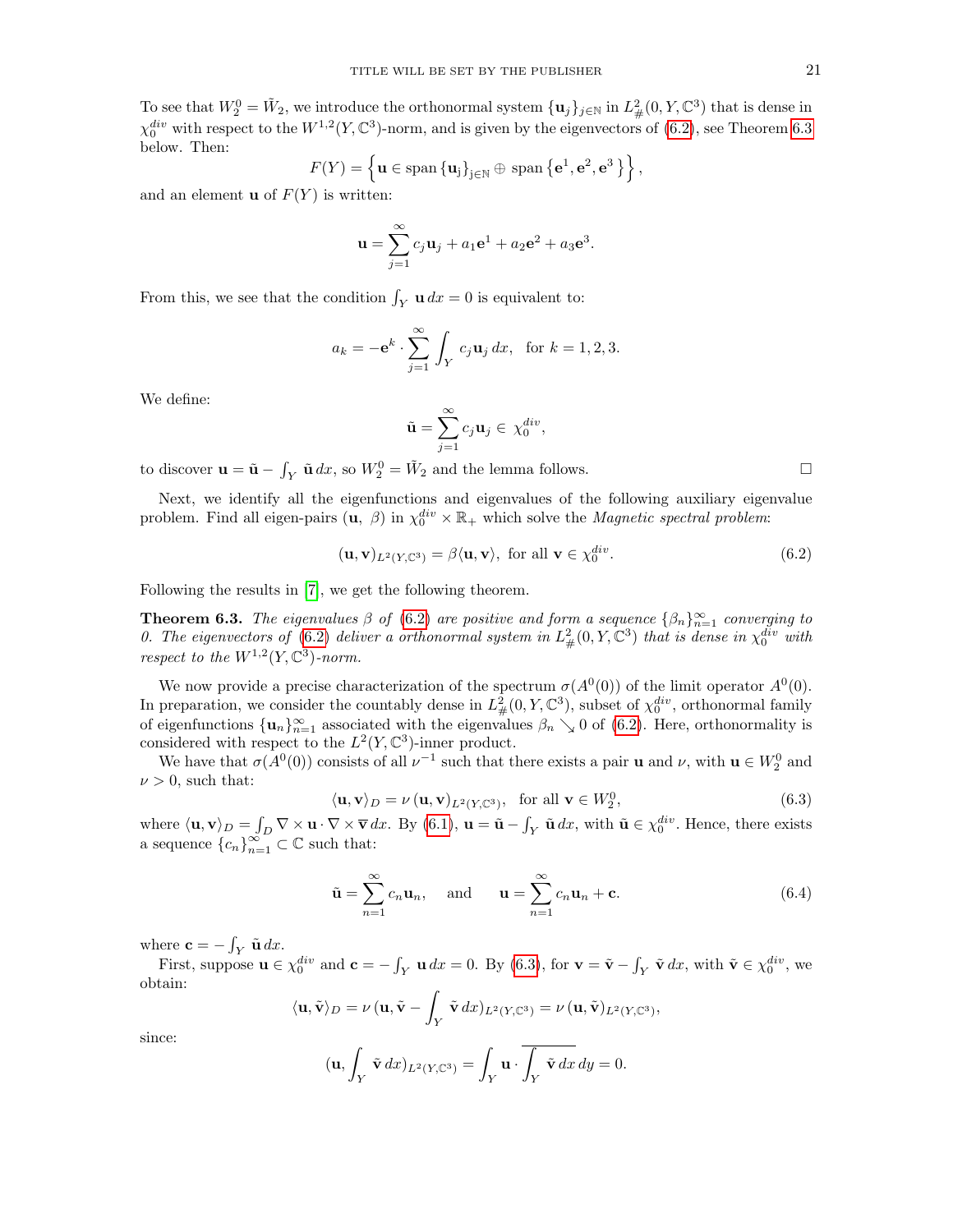So **u** solves  $\langle \mathbf{u}, \tilde{\mathbf{v}} \rangle_D = \nu(\mathbf{u}, \tilde{\mathbf{v}})_{L^2(Y,\mathbb{C}^3)}$ , for all  $\tilde{\mathbf{v}} \in \chi_0^{div}$ , and is, therefore, an eigenfunction of [\(6.3\)](#page-20-2) belonging  $\chi_0^{div}$  with  $\int_Y \mathbf{u} \, dx = 0$ . So all eigenvalues  $\nu$  are eigenvalues  $\left\{\beta_n^{-1}\right\}$  $\bar{\mathfrak{g}}$  $\sum_{n=1}^{\infty}$   $\subset$   $\left\{\beta_n^{-1}\right\}_{n=1}^{\infty}$ corresponding to mean zero eigenfunctions. To summarize, a component of the spectrum  $\sigma(A^0(0))$ of the limit operator  $A^0(0)$  is given by  $\left\{\beta_n^{-1}\right\}$  $\bigwedge^{\infty}$  $n=1$ 

Next we identify the remaining component of  $\sigma(A^0(0))$ . Now, suppose that  $\mathbf{c} = -$ Y  $\tilde{\mathbf{u}} dx \neq 0,$ and that **u** is an eigenfunction of [\(6.3\)](#page-20-2) with eigenvalue  $\nu$ . We normalize so that  $|\mathbf{c}| = 1$ . We have  $\mathbf{u} = \tilde{\mathbf{u}} - \int_Y \tilde{\mathbf{u}} \, dx$  and for all  $\mathbf{v} = \tilde{\mathbf{v}} - \int_Y \tilde{\mathbf{v}} \, dx$ , we get:

<span id="page-21-0"></span>
$$
\langle \tilde{\mathbf{u}}, \tilde{\mathbf{v}} \rangle_D = \nu \left( \mathbf{u}, \tilde{\mathbf{v}} \right)_{L^2(Y, \mathbb{C}^3)}, \text{ for all } \tilde{\mathbf{v}} \in \chi_0^{div}.
$$
 (6.5)

Using  $(6.4)$  in  $(6.5)$ , we have:

<span id="page-21-1"></span>
$$
\langle \sum_{n=1}^{\infty} c_n \mathbf{u}_n, \tilde{\mathbf{v}} \rangle_D = \nu \left( \sum_{n=1}^{\infty} c_n \mathbf{u}_n + \mathbf{c}, \tilde{\mathbf{v}} \right)_{L^2(Y, \mathbb{C}^3)}, \text{ for all } \tilde{\mathbf{v}} \in \chi_0^{div}.
$$
 (6.6)

Now, pick  $\tilde{\mathbf{v}} = \mathbf{u}_m$ ,  $m \in \mathbb{N}^+$ , in [\(6.6\)](#page-21-1), to get:

$$
c_m \beta_m^{-1} = \nu c_m + \nu (\mathbf{c}, \mathbf{u}_m)_{L^2(Y, \mathbb{C}^3)}
$$
  
\n
$$
\implies c_m \beta_m^{-1} = \nu c_m + \nu \mathbf{c} \cdot \int_Y \overline{\mathbf{u}_m} \, dx
$$
  
\n
$$
\implies c_m = \frac{\nu \mathbf{c} \cdot \int_Y \overline{\mathbf{u}_m} \, dx}{(\beta_m^{-1} - \nu)}.
$$

Then [\(6.4\)](#page-20-3) becomes:

$$
\tilde{\mathbf{u}} = \sum_{n=1}^{\infty} \frac{\nu \mathbf{c} \cdot \int_Y \overline{\mathbf{u}_n} \, dx}{(\beta_n^{-1} - \nu)} \mathbf{u}_n(\mathbf{x}), \quad \text{and} \quad \mathbf{u} = \sum_{n=1}^{\infty} \frac{\nu \mathbf{c} \cdot \int_Y \overline{\mathbf{u}_n} \, dx}{(\beta_n^{-1} - \nu)} \mathbf{u}_n(\mathbf{x}) + \mathbf{c}.
$$

Since we require  $\int_Y u \, dx = 0$ , we obtain:

<span id="page-21-2"></span>
$$
\mathbf{c} = -\nu \sum_{n=1}^{\infty} \frac{\int_{Y} \mathbf{u}_{n} dx \otimes \int_{Y} \overline{\mathbf{u}_{n}} dx}{(\beta_{n}^{-1} - \nu)} \mathbf{c}.
$$
 (6.7)

We introduce the *effective magnetic permeability tensor*:

$$
\mu(\nu) = \left(I_{3\times 3} + \nu \sum_{n=1}^{\infty} \frac{\int_{Y} \mathbf{u}_{n} dx \otimes \int_{Y} \overline{\mathbf{u}_{n}} dx}{(\beta_{n}^{-1} - \nu)}\right),
$$

and [\(6.7\)](#page-21-2) gives the homogeneous system for the vector **c** in  $\mathbb{C}^3$  given by:

<span id="page-21-3"></span>
$$
\mu(\nu)\mathbf{c} = 0. \tag{6.8}
$$

The effective permeability tensor agrees with the one given by the high contrast homogenization of Maxwell's equations in [\[7\]](#page-35-2). We form the spectral function given by:

$$
S(\nu) = \det[\mu(\nu)],\tag{6.9}
$$

and, clearly, we have a nontrivial solution of  $(6.8)$  when  $S(\nu) = 0$ . The roots of the spectral function form a countable non-decreasing sequence of positive numbers  $\{\nu_n\}_{n=1}^{\infty}$  tending to infinity. We set  $\tilde{\beta}_n = \nu_n^{-1}$  and the complete characterization of  $\sigma(A^0(0))$  given by: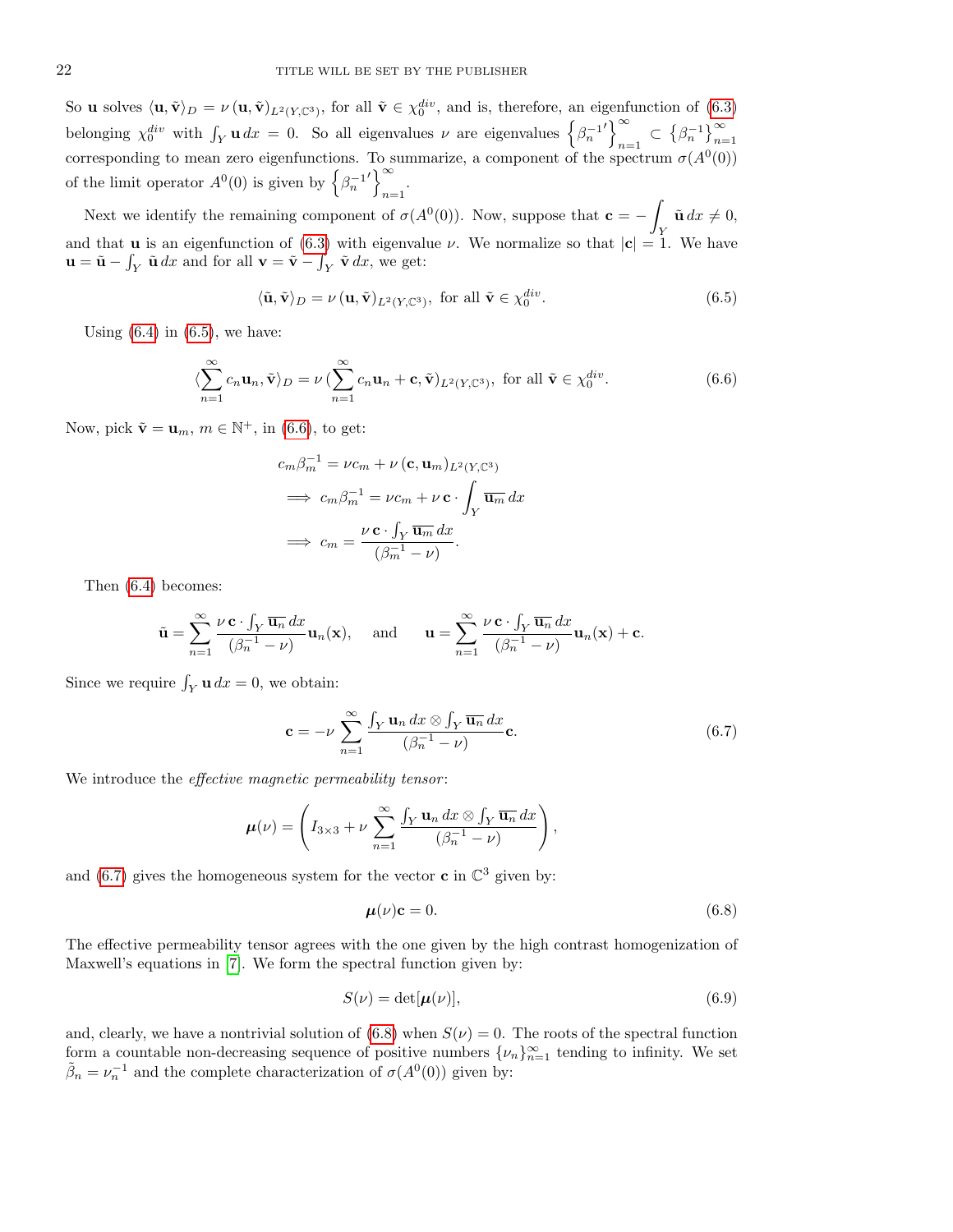#### Theorem 6.4.

$$
\sigma(A^0(0)) = {\beta'_n}_{n=1}^{\infty} \cup {\tilde{\beta}_n}_{n=1}^{\infty}.
$$

When the inclusion shape is invariant under the cubic group of rotations, the effective permeability tensor is a multiple of the identity, i.e.,  $\mu(\nu) = I_{3\times 3}\lambda(\nu)$ , where  $\lambda(\nu)$  is a scalar function of  $\nu$ . Here, det  $\{\mu(\nu)\} = \lambda^3(\nu)$ , so  $\nu_j$  are the roots of the equation  $\lambda(\nu) = 0$ . For any constant vector **v** in  $\mathbb{R}^3$ we have:

$$
\lambda(\nu) = \frac{\mu(\nu)\mathbf{v} \cdot \mathbf{v}}{|\mathbf{v}|^2} = 1 - \nu \sum_{n \in \mathbb{N}} \frac{a_n^2}{\nu - \beta_n^*},\tag{6.10}
$$

where  $a_n^2 = |\int_D \mathbf{u}_n dx \cdot \mathbf{v}|^2 / |\mathbf{v}|^2 > 0$  and  $\beta_n^*$  are only associated with nonzero mean eigenfunctions. where  $a_n - \frac{1}{D} a_n$  and  $\cdots$   $\left| \frac{1}{r} \right| \ge 0$  and  $\beta_n$  are only associated with nonzero mean eigenfunctions.<br>For  $\beta_{n-1}^* < \nu < \beta_n^*$ , calculation shows  $-\infty < \lambda(\nu) < \infty$ , with  $\lambda'(\nu) > 0$ . From this, we conclude  $\beta_n^* < \nu_j < \beta_{n+1}^*$  and we have the interlacing  $\nu_{n-1} < \beta_n^* < \nu_n$ .

## 7. Radius of Convergence and Separation of Spectra

<span id="page-22-1"></span>Fix an inclusion geometry specified by the domain D. Suppose first  $\alpha \in Y^*$  and  $\alpha \neq 0$ . Take  $\Gamma_j$  to be a closed contour in  $\mathbb C$  containing an eigenvalue  $\beta_j^{\alpha}(0) \in \sigma(A^{\alpha}(0))$ , but no other element of  $\sigma(A^{\alpha}(0))$ , i.e, for  $\alpha \neq \mathbf{0} \in Y^*$  fixed,  $\beta_j^{\alpha}(0)$  is separated from other components of the spectrum, see Figure [2.](#page-22-2) Define d to be the distance between  $\Gamma_i$  and  $\sigma(A^{\alpha}(0))$ , i.e.:

<span id="page-22-5"></span>
$$
d = \text{dist}(\Gamma_j, \sigma(A^{\alpha}(0))) = \inf_{\zeta \in \Gamma_j} \{ \text{dist}(\zeta, \sigma(A^{\alpha}(0)) \}. \tag{7.1}
$$

The component of the spectrum of  $A^{\alpha}(0)$  inside  $\Gamma_j$  is precisely  $\beta_j^{\alpha}(0)$ , and we denote this by  $\Sigma'(0)$ . The part of the spectrum of  $A^{\alpha}(0)$  in the domain exterior to  $\Gamma_j$  is denoted by  $\Sigma''(0)$ , and  $\Sigma''(0)$  =  $\sigma(A^{\alpha}(0))\setminus\beta^{\alpha}_{j}(0)$ . The invariant subspace of  $A^{\alpha}(0)$  associated with  $\Sigma'(0)$  is denoted by  $\mathcal{M}'(0)$  with  $\mathcal{M}'(0) = P(0)L^2_{\#}(\alpha, Y, \mathbb{C}^3).$ 



<span id="page-22-2"></span>FIGURE 2. Schematic of  $\Gamma_j$ , d,  $\Sigma'(0)$ , and  $\Sigma''(0)$ .

Suppose the lowest  $\alpha$ -quasiperiodic resonance eigenvalue for the domain D lies inside  $-1/2$  <  $\mu^-(\alpha)$  < 0. It is noted that, in the sequel, a large and generic class of domains are identified for which  $-1/2 < \mu^-(\alpha)$ . The corresponding upper bound on the set  $z \in \mathcal{S}$ , for which  $A^{\alpha}(z)$  is not invertible, is given by:

<span id="page-22-3"></span>
$$
z^*(\alpha) = \frac{\mu^-(\alpha) + 1/2}{\mu^-(\alpha) - 1/2} < 0,\tag{7.2}
$$

see  $(4.2)$ . Now set:

<span id="page-22-4"></span>
$$
r^* = \frac{|\alpha|^2 d|z^*(\alpha)|}{\frac{1}{1/2 - \mu^-(\alpha)} + |\alpha|^2 d}.
$$
\n(7.3)

<span id="page-22-0"></span>**Theorem 7.1.** Separation of spectra and radius of convergence for  $\alpha \in Y^*$ ,  $\alpha \neq 0$ . The following properties hold for inclusions with domains  $D$  that satisfy  $(7.2)$ :

(1) If  $|z| < r^*$ , then  $\Gamma_j$  lies in the resolvent of both  $A^{\alpha}(0)$  and  $A^{\alpha}(z)$  and, thus, separates the spectrum of  $A^{\alpha}(z)$  into two parts given by the component of spectrum of  $A^{\alpha}(z)$  inside  $\Gamma_i$ , denoted by  $\Sigma'(z)$ , and the component exterior to  $\Gamma_j$ , denoted by  $\Sigma''(z)$ . The invariant subspace of  $A^{\alpha}(z)$  associated with  $\Sigma'(z)$  is denoted by  $\mathcal{M}'(z)$ , with  $\mathcal{M}'(z) = P(z)L_{\#}^{2}(\alpha, Y, \mathbb{C}^{3})$ .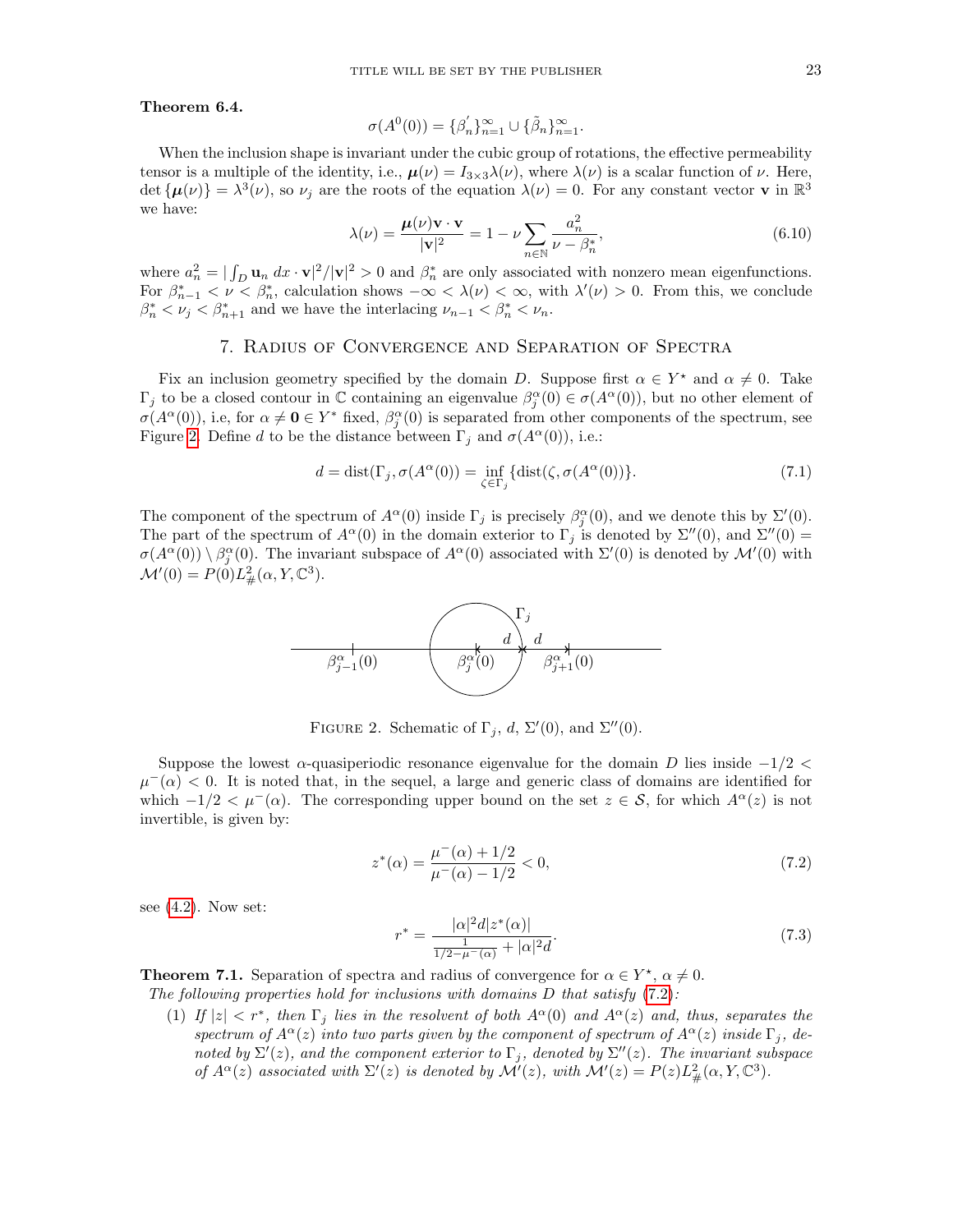(2) The projection  $P(z)$  is holomorphic for  $|z| < r^*$  and  $P(z)$  is given by:

$$
P(z) = \frac{-1}{2\pi i} \oint_{\Gamma_j} R(\zeta, z) d\zeta.
$$

- (3) The spaces  $\mathcal{M}'(z)$  and  $\mathcal{M}'(0)$  are isomorphic for  $|z| < r^*$ .
- (4) The power series [\(4.7\)](#page-18-4) converges uniformly for  $z \in \mathbb{C}$  inside any disk centered at the origin contained within  $|z| < r^*$ .

Suppose now  $\alpha = 0$ . For this case, take  $\Gamma_i$  to be the closed contour in C containing an eigenvalue  $\beta_j^0(0) \in \sigma(A^0(0))$ , but no other element of  $\sigma(A^0(0))$ , i.e.,  $\Gamma_j$  separates  $\beta_j^{\alpha}(0)$  from other components of the spectrum, and define:

$$
d = \inf_{\zeta \in \Gamma_j} \{ \text{dist}(\zeta, \sigma(\mathbf{A}^0(0))) \}.
$$

Suppose that the lowest  $\alpha$ -quasiperiodic resonance eigenvalue for the domain D lies inside  $-1/2$  <  $\mu^-(0) < 0$  and the corresponding upper bound on S is given by:

<span id="page-23-1"></span>
$$
z^*(0) = \frac{\mu^-(0) + 1/2}{\mu^-(0) - 1/2} < 0. \tag{7.4}
$$

Set:

<span id="page-23-2"></span>
$$
r^* = \frac{4\pi^2 d|z^*(0)|}{\frac{1}{1/2 - \mu^-(0)} + 4\pi^2 d}.\tag{7.5}
$$

<span id="page-23-0"></span>**Theorem 7.2.** Separation of spectra and radius of convergence for  $\alpha = 0$ .

The following properties hold for inclusions with domains  $D$  that satisfy  $(7.4)$ :

- (1) If  $|z| < r^*$ , then  $\Gamma_j$  lies in the resolvent of both  $A^0(0)$  and  $A^0(z)$  and, thus, separates the spectrum of  $A^0(z)$  into two parts given by the component of spectrum of  $A^0(z)$  inside  $\Gamma_j$ , denoted by  $\Sigma'(z)$ , and the component exterior to  $\Gamma_j$ , denoted by  $\Sigma''(z)$ . The invariant subspace of  $A^0(z)$  associated with  $\Sigma'(z)$  is denoted by  $\mathcal{M}'(z)$ , with  $\mathcal{M}'(z) = P(z)L^2_{\#}(\alpha, Y, \mathbb{C}^3)$ .
- (2) The projection  $P(z)$  is holomorphic for  $|z| < r^*$  and  $P(z)$  is given by:

$$
P(z) = \frac{-1}{2\pi i} \oint_{\Gamma_j} R(\zeta, z) d\zeta.
$$

- (3) The spaces  $\mathcal{M}'(z)$  and  $\mathcal{M}'(0)$  are isomorphic for  $|z| < r^*$ .
- (4) The power series [\(4.7\)](#page-18-4) converges uniformly for  $z \in \mathbb{C}$  inside any disk centered at the origin contained within  $|z| < r^*$ .

Next, we provide an explicit representation of the integral operators appearing in the series expansion for the eigenvalue group.

<span id="page-23-4"></span>Theorem 7.3. Representation of integral operators in the series expansion for eigenvalues Let  $P_3^{\alpha}$  be the projection onto the orthogonal complement of  $W_1^{\alpha} \oplus W_2^{\alpha}$ , and let  $\tilde{I}$  denote the identity on  $L^2(\partial D)^3$ , then the explicit representation for the operators  $A_n^{\alpha}$  in the expansion [\(4.7\)](#page-18-4), [\(4.8\)](#page-18-5) is given by:

$$
\begin{split} &A_{1}^{\alpha}=[S^{\alpha}(M^{\alpha}+\frac{1}{2}\tilde{I})^{-1}(S^{\alpha})^{-1}P_{3}^{\alpha}+P_{1}^{\alpha}](-\Delta_{\alpha})^{-1}\text{ and}\\ &A_{n}^{\alpha}=S^{\alpha}(M^{\alpha}+\frac{1}{2}\tilde{I})^{-1}(S^{\alpha})^{-1}[S^{\alpha}(M^{\alpha}-\frac{1}{2}\tilde{I})(M^{\alpha}+\frac{1}{2}\tilde{I})^{-1}(S^{\alpha})^{-1}]^{n-1}P_{3}^{\alpha}(-\Delta_{\alpha})^{-1}. \end{split}
$$

We have a corollary to Theorems [7.1](#page-22-0) and [7.2](#page-23-0) regarding the error incurred when only finitely many terms of the series [\(4.7\)](#page-18-4) are calculated.

<span id="page-23-3"></span>Theorem 7.4. Error estimates for the eigenvalue expansion.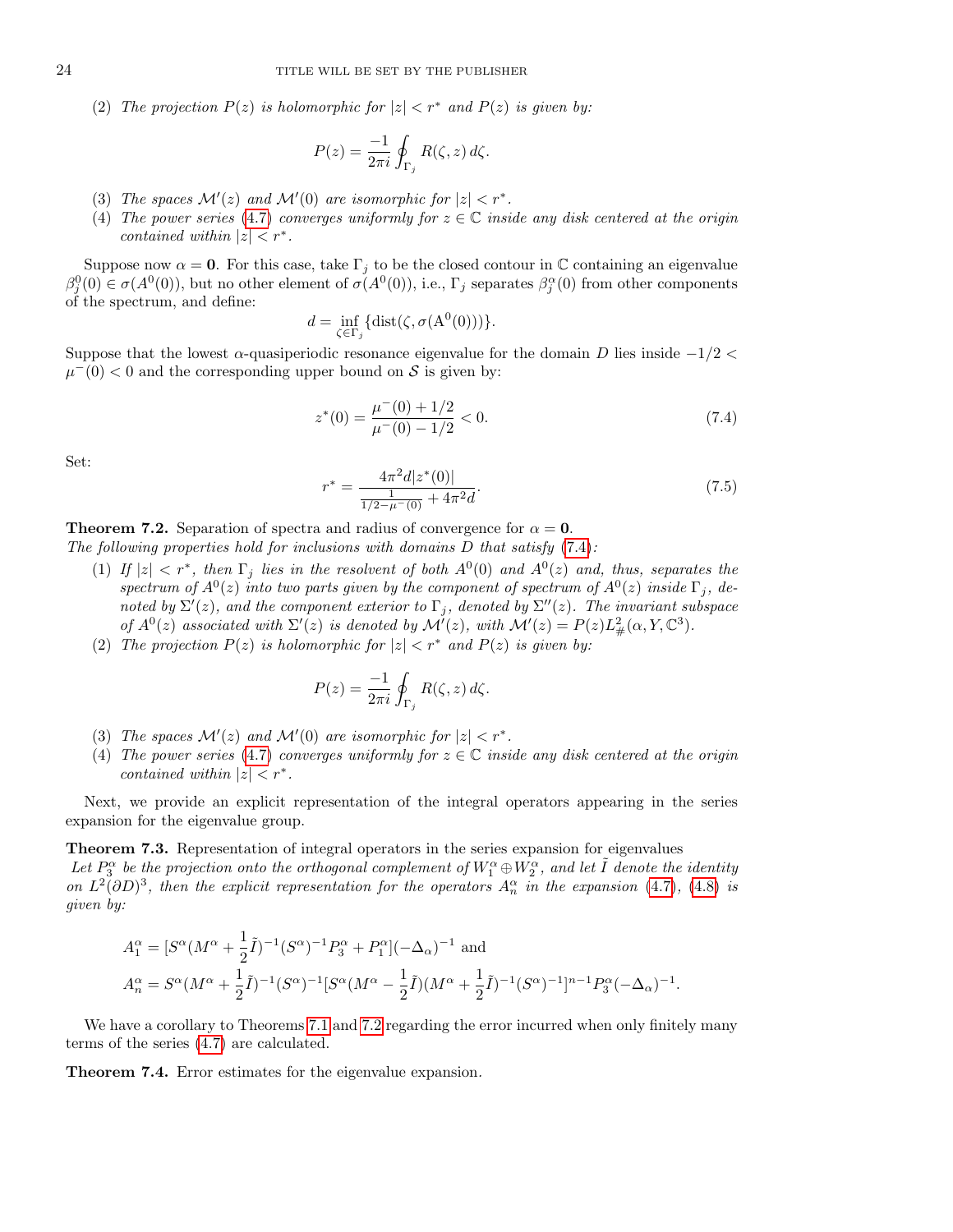(1) Let  $\alpha \neq 0$ , and suppose D,  $z^*(\alpha)$ , and  $r^*$  are as in Theorem [7.1.](#page-22-0) Then, the following error estimate for the series [\(4.7\)](#page-18-4) holds for  $|z| < r^*$ :

$$
\left|\hat{\beta}^{\alpha}(z) - \sum_{n=0}^{p} z^{n} \beta_{n}^{\alpha}\right| \leq \frac{d|z|^{p+1}}{(r^{*})^{p}(r^{*}-|z|)}.
$$

(2) Let  $\alpha = 0$ , and suppose D,  $z^*(0)$ , and  $r^*$  are as in Theorem [7.2.](#page-23-0) Then, the following error estimate for the series [\(4.7\)](#page-18-4) holds for  $|z| < r^*$ :

$$
\left| \hat{\beta}^{0}(z) - \sum_{n=0}^{p} z^{n} \beta_{n}^{0} \right| \leq \frac{d|z|^{p+1}}{(r^{*})^{p}(r^{*} - |z|)}.
$$

We summarize results in the following theorem.

<span id="page-24-2"></span>**Theorem 7.5.** The Bloch eigenvalue problem  $(1.4)$  is defined for the coupling constant k extended into the complex plane and the operator  $-\nabla \times (k\chi_H + \chi_D) \nabla \times$  with domain  $J_\#(\alpha, Y, \mathbb{C}^3)$  is holomorphic for  $k \in \mathbb{C} \setminus Z$ . The associated Bloch spectra is given by the eigenvalues  $\lambda_j(k, \alpha) = (\beta_j^{\alpha}(1/k))^{-1}$ , for  $j \in \mathbb{N}$ . For  $\alpha \in Y^*$  fixed, the eigenvalues are of finite multiplicity. Moreover for each j and  $\alpha \in Y^*$ , the eigenvalue group is analytic within any neighborhood of infinity contained within the disk  $|k| > (r^*)^{-1}$  where  $r^*$  is given by [\(7.3\)](#page-22-4) for  $\alpha \neq 0$  and by [\(7.5\)](#page-23-2) for  $\alpha = 0$ .

The proofs of Theorems [7.1,](#page-22-0) [7.2](#page-23-0) and [7.4](#page-23-3) are given in Section [10.](#page-27-0) The proof of Theorem [7.3](#page-23-4) is given in Section [9.](#page-26-0)

## <span id="page-24-0"></span>8. Radius of Convergence and Separation of Spectra for Periodic SCATTERERS OF GENERAL SHAPE

In this section, we identify an explicit condition on the inclusion geometry that guarantees a lower bound  $\mu^-$  on the structural spectrum.

Let D be a simply connected set, compactly contained in Y, with  $C^{1,\gamma}$  boundary,  $\gamma > 0$ . Recall that, by Theorem [2.9,](#page-11-5) we have that the eigenvalues of the magnetic dipole operator are precisely those of the Neumann-Poincaré operator, that is:

$$
\sigma(M^{\alpha};\ V_t^{-\frac{1}{2}}(\partial D)^3) = \sigma((K^{-\alpha})^*;\ H_0^{-\frac{1}{2}}(\partial D)).
$$

Moreover, a criteria for an  $\alpha$ -independent lower bound for  $\sigma\left((K^{-\alpha})^*; H_0^{-\frac{1}{2}}(\partial D)\right)$  was already established in [\[24\]](#page-36-9), in a theorem which we restate below.

<span id="page-24-1"></span>**Theorem 8.1.** Let  $\mu^-$  be the infimum of the structural spectrum. Suppose there is a constant  $\theta > 0$ such that, for all  $u \in H^1_\alpha(Y)$  that are harmonic in D and  $Y \setminus D$ , we have:

<span id="page-24-3"></span>
$$
\|\nabla u\|_{L^2(Y \setminus D)}^2 \ge \theta \|\nabla u\|_{L^2(D)}^2.
$$
\n(8.1)

Let  $\rho = \min\{\frac{1}{2}, \frac{\theta}{2}\}\$ . Then  $\mu^- + \frac{1}{2} > \rho$ .

Clearly, the parameter  $\theta$  is a geometric descriptor for D. The class of inclusions for which Theorem [\(8.1\)](#page-24-1) holds, for a fixed positive value of  $\theta$ , is denoted by  $P_{\theta}$ , and we have the following corollary.

**Corollary 8.2.** For every inclusion domain D belonging to  $P_{\theta}$ , Theorems [7.2](#page-23-0) through [7.5](#page-24-2) hold with  $z^*(\alpha)$  replaced with  $z^+$  given by:

$$
z^{+} = \frac{\mu^{-} + 1/2}{\mu^{-} - 1/2} < 0,
$$

where  $\mu^- = \min\{\frac{1}{2}, \frac{\theta}{2}\} - \frac{1}{2}$ .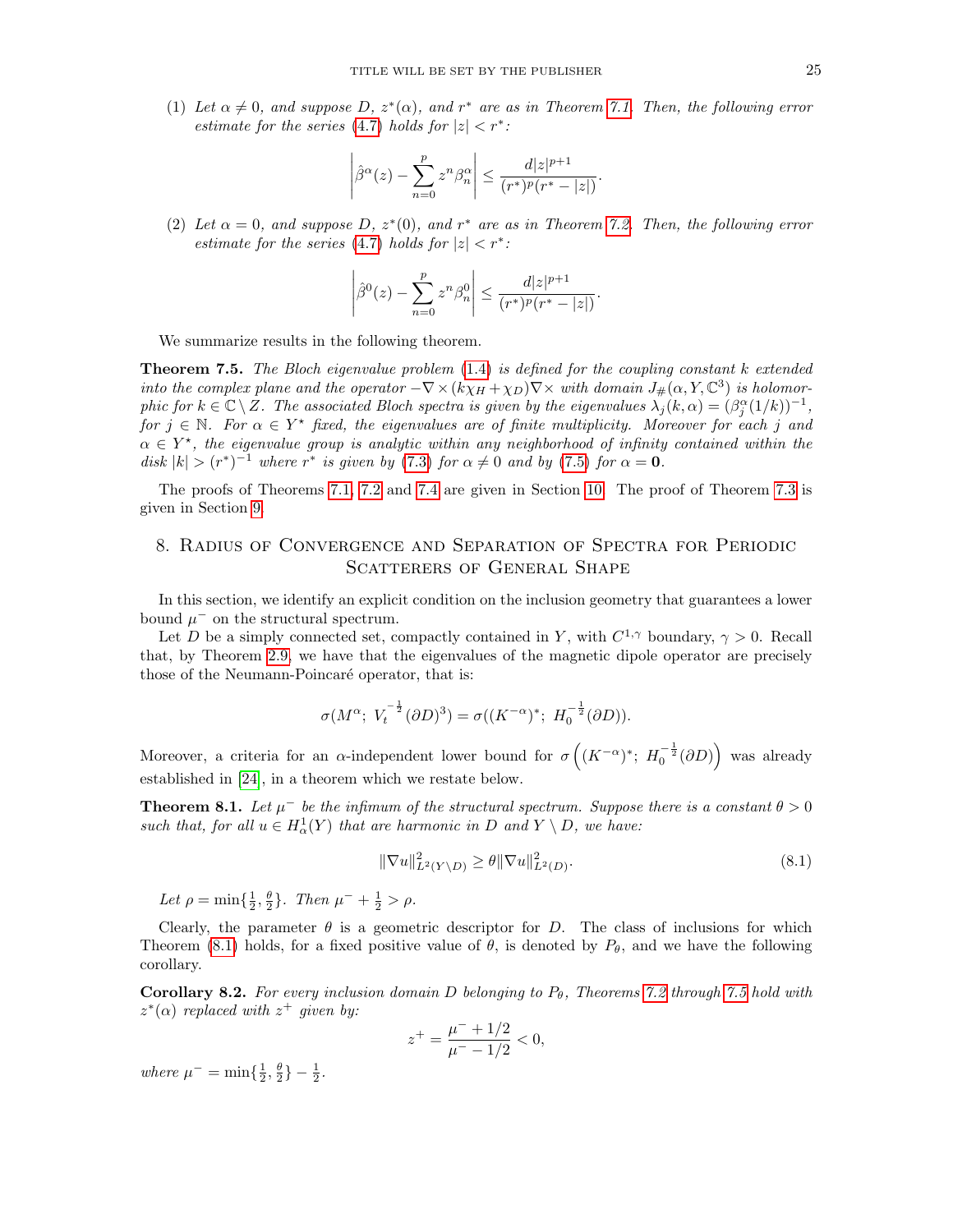In [\[24\]](#page-36-9), the authors also introduce a wide class of inclusion shapes with  $\theta > 0$  that satisfy [\(8.1\)](#page-24-3). Consider a "buffered" inclusion geometry, which consists of an inclusion domain D surrounded by a buffer layer R, see Figure [3.](#page-25-0) In the "buffer"  $R \setminus D$ , we have  $a(x) = 1$ , that is, the buffer is a region of positive volume surrounding D that does not intersect with the boundary  $\partial Y$  of the unit cell Y. Denote the Dirichlet-to-Neumann map on the boundary of the inclusion by  $DN: H^{1/2}(\partial D) \to$  $H^{-1/2}(\partial D)$ , denote its norm by  $||DN||$ , and denote the Poincaré constant for the buffer layer by  $C_R$ ; we have the following theorem, also from [\[24\]](#page-36-9).

Theorem 8.3. The buffered inclusion geometry satisfies [\(8.1\)](#page-24-3) with:

$$
\theta^{-1}\geq \sqrt{1+C_R^2}\,\|DN\|
$$

provided this maximum is finite.

We now take  $D_i = B_a(x_i)$ , a sphere with center  $x_i$  and radius a, and observe that  $D'_i = B_b(x_i) \supset$  $D_i$  if  $a < b$ . Following Appendix A.3 of [\[8\]](#page-35-8), we see that  $\theta^{-1}$  will satisfy:

$$
\theta^{-1} = \max_{l \ge 1} C_l(a, b),
$$

where:

$$
C_l(a,b) = \frac{lb^{2l+1} + (l+1)a^{2l+1}}{(l+1)(b^{2l+1} - a^{2l+1})}.
$$

Adding and subtracting  $b^{2l+1}$  in the numerator yields:

$$
C_l(a,b) = \frac{b^{2l+1} + a^{2l+1}}{b^{2l+1} - a^{2l+1}} - \frac{b^{2l+1}}{(l+1)(b^{2l+1} - a^{2l+1})}
$$
  

$$
\leq \frac{b^{2l+1} + a^{2l+1}}{b^{2l+1} - a^{2l+1}} =: C_l^*(a,b).
$$

Note that  $C_l^*(a, b)$  is decreasing in l:

$$
\frac{d}{dl}C_l^*(a,b) = \frac{2(ab)^{2l+1}(\ln(a) - \ln(b))}{(b^{2l+1} - a^{2l+1})^2} < 0,
$$

for all  $l \geq 1$ . So:

$$
\theta^{-1} \le \max_{l \ge 1} C_l^*(a, b) = \frac{b^3 + a^3}{b^3 - a^3}.
$$

Thus:

$$
\|\nabla u\|_{L^2(Y \setminus D)} \ge \frac{b^3 - a^3}{b^3 + a^3} \|\nabla u\|_{L^2(D)}.
$$

Observe that this bound is not sharp.

<span id="page-25-0"></span>

Figure 3. Buffered inclusion.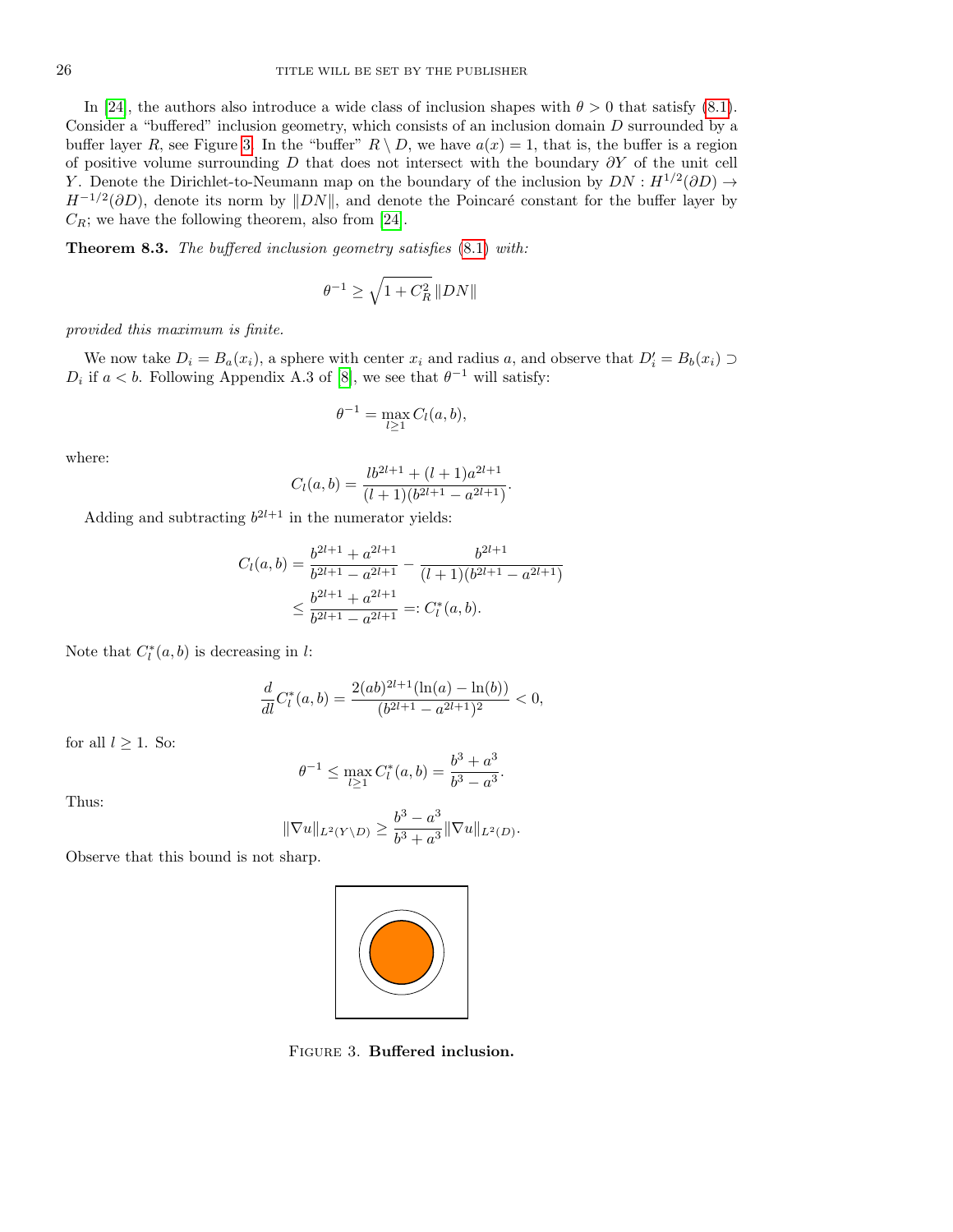# <span id="page-26-0"></span>9. Layer Potential Representation of Operators in Power Series

In this section, we obtain explicit formulas for the operators  $A_n^{\alpha}$  appearing in the power series [\(4.8\)](#page-18-5). It is shown that  $A_n^{\alpha}$ ,  $n \neq 0$ , can be expressed in terms of integral operators associated with layer potentials, and we establish Theorem [7.3.](#page-23-4)

Recall that  $A^{\alpha}(z) - A^{\alpha}(0)$  is given by:

$$
\left(z P_1^{\alpha} + \sum_{-\frac{1}{2} < \mu_i(\alpha) < \frac{1}{2}} z \left[ (1/2 + \mu_i(\alpha)) + z (1/2 - \mu_i(\alpha)) \right]^{-1} P_{\mu_i}^{\alpha} \right) (-\Delta_{\alpha}^{-1}).
$$

Factoring  $(1/2 + \mu_i(\alpha))^{-1}$  and expanding in power series the term:

$$
[(1/2 + \mu_i(\alpha)) + z(1/2 - \mu_i(\alpha))]^{-1} = (1/2 + \mu_i(\alpha))^{-1} \sum_{n=0}^{\infty} z^n \left( \frac{\mu_i(\alpha) - 1/2}{\mu_i(\alpha) + 1/2} \right)^n,
$$

we obtain:

$$
A^{\alpha}(z) - A^{\alpha}(0) = (zP_1^{\alpha} + \sum_{n=1}^{\infty} z^n \sum_{-\frac{1}{2} < \mu_i(\alpha) < \frac{1}{2}} (\mu_i(\alpha) + 1/2)^{-1} \left( \frac{\mu_i(\alpha) - 1/2}{\mu_i(\alpha) + 1/2} \right)^{n-1} P_{\mu_i}^{\alpha} P_3^{\alpha} ( - \Delta_{\alpha}^{-1} ).
$$

It follows that:

$$
A_1^{\alpha} = (P_1^{\alpha} + \sum_{-\frac{1}{2} < \mu_i(\alpha) < \frac{1}{2}} (1/2 + \mu_i(\alpha))^{-1} P_{\mu_i}^{\alpha} P_3^{\alpha}) (-\Delta_{\alpha}^{-1})
$$
\n(9.1)

$$
A_n^{\alpha} = \Big( \sum_{-\frac{1}{2} < \mu_i(\alpha) < \frac{1}{2}} (\mu_i(\alpha) + 1/2)^{-1} \left( \frac{\mu_i(\alpha) - 1/2}{\mu_i(\alpha) + 1/2} \right)^{n-1} P_{\mu_i}^{\alpha} P_3^{\alpha} \Big) (-\Delta_{\alpha}^{-1}). \tag{9.2}
$$

We also that we have the resolution of the identity given by:

<span id="page-26-4"></span><span id="page-26-2"></span><span id="page-26-1"></span>
$$
I = I_{J_{\#}(\alpha, Y, \mathbb{C}^3)} = P_1^{\alpha} + P_2^{\alpha} + P_3^{\alpha},
$$

with  $P_3^{\alpha} = \sum$  $-\frac{1}{2} < \mu_i(\alpha) < \frac{1}{2}$  $P^{\alpha}_{\mu_i}$ , and the spectral representation:

$$
\langle T^{\alpha} \mathbf{u}, \mathbf{v} \rangle = \langle (S^{\alpha} M^{\alpha} (S^{\alpha})^{-1}) P_3^{\alpha} \mathbf{u} + \frac{1}{2} P_1^{\alpha} \mathbf{u} - \frac{1}{2} P_2^{\alpha} \mathbf{u}, \mathbf{v} \rangle
$$
  
= 
$$
\langle \sum_{-\frac{1}{2} < \mu_i(\alpha) < \frac{1}{2}} \mu_i(\alpha) P_{\mu_i}^{\alpha} \mathbf{u} + \frac{1}{2} P_1^{\alpha} \mathbf{u} - \frac{1}{2} P_2^{\alpha} \mathbf{u}, \mathbf{v} \rangle.
$$

Adding  $\frac{1}{2}I$  to both sides of the above equation, we obtain:

$$
\langle (T^{\alpha} + \frac{1}{2}I)\mathbf{u}, \mathbf{v} \rangle = \langle (\sum_{-\frac{1}{2} < \mu_i(\alpha) < \frac{1}{2}} (\mu_i(\alpha) + \frac{1}{2})P^{\alpha}_{\mu_i} + P^{\alpha}_1)\mathbf{u}, \mathbf{v} \rangle
$$
  
\n
$$
= \langle ((S^{\alpha}M^{\alpha}(S^{\alpha})^{-1} + \frac{1}{2}P^{\alpha}_3)P^{\alpha}_3 + P^{\alpha}_1)\mathbf{u}, \mathbf{v} \rangle
$$
  
\n
$$
= \langle ((S^{\alpha}(M^{\alpha} + \frac{1}{2}\tilde{I})(S^{\alpha})^{-1})P^{\alpha}_3 + P^{\alpha}_1)\mathbf{u}, \mathbf{v} \rangle,
$$
\n(9.3)

where  $\tilde{I}$  is the identity on  $H^{-1/2}(\partial D)^3$ . Now, from [\(9.3\)](#page-26-1), we see that:

<span id="page-26-3"></span>
$$
\sum_{-\frac{1}{2} < \mu_i(\alpha) < \frac{1}{2}} (\frac{1}{2} + \mu_i(\alpha))^{-1} P_{\mu_i}^{\alpha} P_3^{\alpha} = (S^{\alpha} (M^{\alpha} + \frac{1}{2}\tilde{I})^{-1} (S^{\alpha})^{-1}) P_3^{\alpha}.
$$
 (9.4)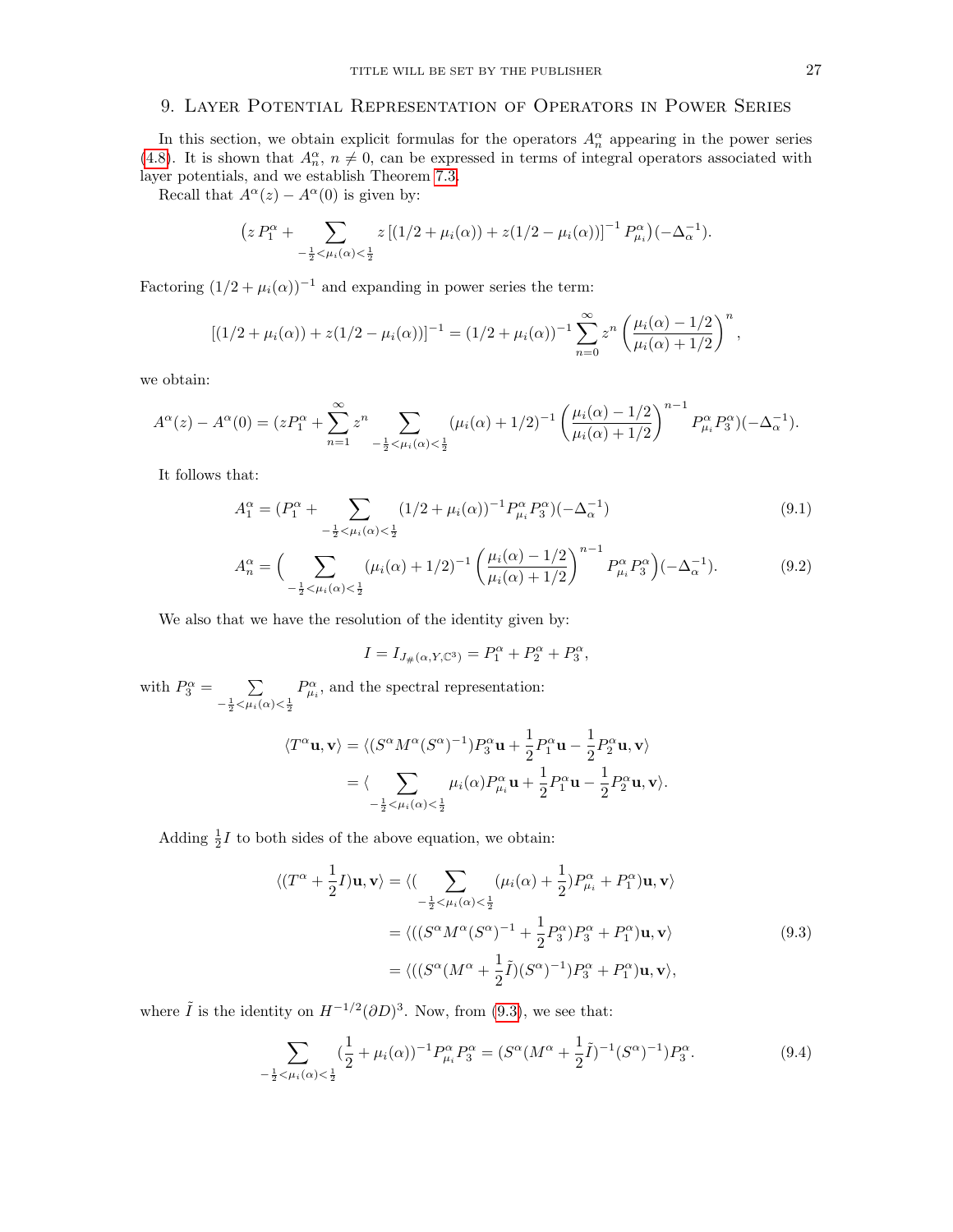Combining  $(9.1)$  and  $(9.4)$ , we obtain:

$$
A_1^{\alpha} = [S^{\alpha} (M^{\alpha} + \frac{1}{2}\tilde{I})^{-1} (S^{\alpha})^{-1} P_3^{\alpha} + P_1^{\alpha}] (-\Delta_{\alpha})^{-1}.
$$

We now turn to the higher-order terms. By the mutual orthogonality of the projections  $P^{\alpha}_{\mu_i}$ , for  $n > 1$ , we have that:

$$
\sum_{-\frac{1}{2} < \mu_i(\alpha) < \frac{1}{2}} (\mu_i(\alpha) + 1/2)^{-1} \left( \frac{\mu_i(\alpha) - 1/2}{\mu_i(\alpha) + 1/2} \right)^{n-1} P_{\mu_i}^{\alpha}
$$
(9.5)  
= 
$$
\Big( \sum_{-\frac{1}{2} < \mu_i(\alpha) < \frac{1}{2}} (1/2 + \mu_i(\alpha))^{-1} P_{\mu_i}^{\alpha} \Big) \Big( \sum_{-\frac{1}{2} < \mu_i(\alpha) < \frac{1}{2}} (\mu_i(\alpha) - 1/2) P_{\mu_i}^{\alpha} \Big)^{n-1} \Big( \sum_{-\frac{1}{2} < \mu_i(\alpha) < \frac{1}{2}} (\mu_i(\alpha) + 1/2) P_{\mu_i}^{\alpha} \Big)^{1-n}
$$

As above, we have that:

$$
\sum_{-\frac{1}{2} < \mu_i(\alpha) < \frac{1}{2}} (1/2 + \mu_i(\alpha))^{-1} P_{\mu_i}^{\alpha} P_3^{\alpha} = S^{\alpha} (M^{\alpha} + \frac{1}{2}\tilde{I})^{-1} (S^{\alpha})^{-1} P_3^{\alpha},
$$
  

$$
\sum_{-\frac{1}{2} < \mu_i(\alpha) < \frac{1}{2}} (1/2 + \mu_i(\alpha)) P_{\mu_i}^{\alpha} P_3^{\alpha} = S^{\alpha} (M^{\alpha} + \frac{1}{2}\tilde{I}) (S^{\alpha})^{-1} P_3^{\alpha},
$$
  

$$
\sum_{-\frac{1}{2} < \mu_i(\alpha) < \frac{1}{2}} (\mu_i(\alpha) - 1/2) P_{\mu_i}^{\alpha} P_3^{\alpha} = S^{\alpha} (M^{\alpha} - \frac{1}{2}\tilde{I}) (S^{\alpha})^{-1} P_3^{\alpha}.
$$
 (9.6)

<span id="page-27-2"></span><span id="page-27-1"></span>.

Combining [\(9.6\)](#page-27-1), [\(9.5\)](#page-27-2), and [\(9.2\)](#page-26-4), we obtain the layer-potential representation for  $A_n^{\alpha}$ , concluding the proof of Theorem [7.3:](#page-23-4)

$$
A_n^{\alpha} = S^{\alpha} (M^{\alpha} + \frac{1}{2} \tilde{I})^{-1} (S^{\alpha})^{-1} [S^{\alpha} (M^{\alpha} - \frac{1}{2} \tilde{I}) (M^{\alpha} + \frac{1}{2} \tilde{I})^{-1} (S^{\alpha})^{-1}]^{n-1} P_3^{\alpha} (-\Delta_{\alpha})^{-1}.
$$

## <span id="page-27-0"></span>10. Derivation of the Convergence Radius and Separation of Spectra

In this section, we present the proof of Theorem [7.1](#page-22-0) and the proof of Theorem [7.2.](#page-23-0) To begin, we suppose  $\alpha \neq 0$  and recall that the Neumann series [\(4.4\)](#page-17-1), and consequently [\(4.5\)](#page-17-2) and [\(4.7\)](#page-18-4), converge provided that:

<span id="page-27-4"></span><span id="page-27-3"></span>
$$
\|(A^{\alpha}(z) - A^{\alpha}(0))R(\zeta, 0)\|_{\mathcal{L}[L^2_{\#}(\alpha, Y, \mathbb{C}^3); L^2_{\#}(\alpha, Y, \mathbb{C}^3)]} < 1.
$$
\n(10.1)

With this in mind, we will compute an explicit upper bound  $B(\alpha, z)$  and identify a neighborhood of the origin on the complex plane for which:

$$
\|(A^\alpha(z)-A^\alpha(0))R(\zeta,0)\|_{\mathcal{L}[L^2_{\#}(\alpha, Y, \mathbb{C}^3); L^2_{\#}(\alpha, Y, \mathbb{C}^3)]}
$$

holds for  $\zeta \in \Gamma_j$ . The inequality  $B(\alpha, z) < 1$  will be used first to derive a lower bound on the radius of convergence of the power series expansion of the eigenvalue group about  $z = 0$ . Then, it will be used to provide a lower bound on the neighborhood of  $z = 0$  where properties 1 through 3 of Theorem [7.1](#page-22-0) hold.

We have the basic estimate given by:

$$
\| (A^{\alpha}(z) - A^{\alpha}(0)) R(\zeta, 0) \|_{\mathcal{L}[L^2_{\#}(\alpha, Y, \mathbb{C}^3); L^2_{\#}(\alpha, Y, \mathbb{C}^3)]} \leq \| (A^{\alpha}(z) - A^{\alpha}(0)) \|_{\mathcal{L}[L^2_{\#}(\alpha, Y, \mathbb{C}^3); L^2_{\#}(\alpha, Y, \mathbb{C}^3)]} \| R(\zeta, 0) \|_{\mathcal{L}[L^2_{\#}(\alpha, Y, \mathbb{C}^3); L^2_{\#}(\alpha, Y, \mathbb{C}^3)]}.
$$
\n(10.2)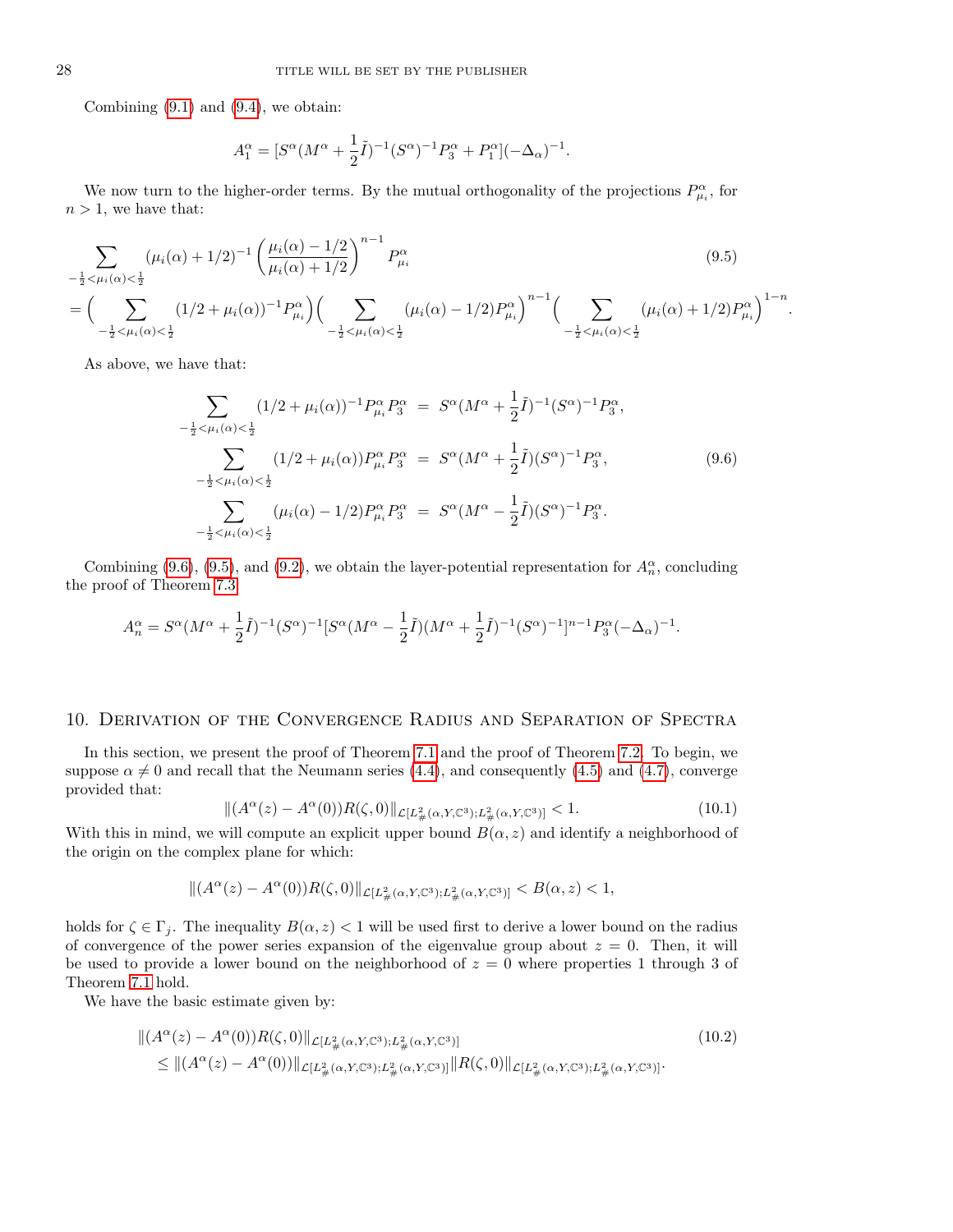Here  $\zeta \in \Gamma_j$ , as defined in Theorem [7.1,](#page-22-0) and elementary arguments deliver the estimate:

<span id="page-28-6"></span>
$$
||R(\zeta,0)||_{\mathcal{L}[L^2_{\#}(\alpha,Y,\mathbb{C}^3);L^2_{\#}(\alpha,Y,\mathbb{C}^3)]} \leq d^{-1},\tag{10.3}
$$

where d is given by [\(7.1\)](#page-22-5). Next, we estimate  $\|(A^{\alpha}(z) - A^{\alpha}(0))\|_{\mathcal{L}[L^2_{\#}(\alpha, Y, \mathbb{C}^3); L^2_{\#}(\alpha, Y, \mathbb{C}^3)]}$ .

Denote the energy seminorm of u by:

$$
\|\mathbf{u}\| = \|\nabla \times \mathbf{u}\|_{L^2(Y,\mathbb{C}^3)}.
$$

To proceed, we introduce the following Poincaré estimate:

**Lemma 10.1.** Poincaré estimate for functions **u** belonging to  $J_*(\alpha, Y, \mathbb{C}^3)$ , for  $\alpha \neq \mathbf{0}$ :

<span id="page-28-5"></span><span id="page-28-0"></span>
$$
\|\mathbf{u}\|_{L^{2}(Y,\mathbb{C}^{3})} \leq |\alpha|^{-1} \|\mathbf{u}\|.
$$
 (10.4)

Proof. First, we obtain that:

$$
\begin{aligned} (-\Delta_{\alpha}^{-1} \mathbf{u}, \mathbf{u})_{L^2(Y, \mathbb{C}^3)} &= \int_Y \int_Y -G^{\alpha}(x, y) \mathbf{u}(y) \, dy \cdot \overline{\mathbf{u}(x)} \, dx \\ &= \sum_{n \in \mathbb{Z}^3} \frac{\left| \int_Y e^{-i(2\pi \, n + \alpha) \cdot y} \mathbf{u}(y) \, dy \right|^2}{|2\pi \, n + \alpha|^2} . \end{aligned} \tag{10.5}
$$

Observe that, for  $\alpha \in Y^*$ , the following holds:

$$
|\alpha|^2 \leq ||2\pi n| - |\alpha||^2 \leq |2\pi n + \alpha|^2
$$
,

and using this in [\(10.5\)](#page-28-0), we have:

<span id="page-28-1"></span>
$$
(-\Delta_{\alpha}^{-1}\mathbf{u},\mathbf{u})_{L^{2}(Y,\mathbb{C}^{3})} \leq \sum_{n\in\mathbb{Z}^{3}}\frac{\left|\int_{Y}e^{-i(2\pi n+\alpha)\cdot y}\mathbf{u}(y)\,dy\right|^{2}}{|\alpha|^{2}}.\tag{10.6}
$$

Now, write  $\mathbf{u}(y) = \tilde{\mathbf{u}}(y)e^{i\alpha \cdot y}$  and observe that:

$$
\int_Y e^{-i(2\pi n + \alpha) \cdot y} \mathbf{u}(y) \, dy = \int_Y e^{-i(2\pi n) \cdot y} \tilde{\mathbf{u}}(y) \, dy = \hat{\tilde{\mathbf{u}}}(n),
$$

where  $\hat{\tilde{\mathbf{u}}}$  is the Fourier transform of  $\tilde{\mathbf{u}}$ , so we can rewrite [\(10.6\)](#page-28-1) as:

<span id="page-28-3"></span><span id="page-28-2"></span>
$$
(-\Delta_{\alpha}^{-1} \mathbf{u}, \mathbf{u})_{L^{2}(Y, \mathbb{C}^{3})} \leq \frac{1}{|\alpha|^{2}} \int_{Y} |\tilde{\mathbf{u}}(y)|^{2} dy = |\alpha|^{-2} \|\mathbf{u}\|_{L^{2}(Y, \mathbb{C}^{3})}^{2}.
$$
 (10.7)

Also, we have the Cauchy inequality:

$$
\int_{Y} |\mathbf{u}(y)|^{2} dy = \int_{Y} \nabla \left( -\Delta_{\alpha}^{-1} \mathbf{u}(y) \right) : \overline{\nabla \mathbf{u}(y)} dy
$$
\n
$$
\leq \left( \int_{Y} \left| \nabla \times \left( -\Delta_{\alpha}^{-1} \mathbf{u}(y) \right) \right|^{2} dy \right)^{1/2} \left( \int_{Y} \left| \nabla \times \mathbf{u}(y) \right|^{2} dy \right)^{1/2} . \tag{10.8}
$$

Applying [\(10.7\)](#page-28-2), we get:

<span id="page-28-4"></span>
$$
\left(\int_{Y} \left|\nabla \times \left(-\Delta_{\alpha}^{-1} \mathbf{u}(y)\right)\right|^{2} dy\right)^{1/2} = \left(\int_{Y} \nabla \left(-\Delta_{\alpha}^{-1} \mathbf{u}(y)\right) : \overline{\nabla \left(-\Delta_{\alpha}^{-1} \mathbf{u}(y)\right)} dy\right)^{1/2} \leq |\alpha|^{-1} \|\mathbf{u}\|_{L^{2}(Y, \mathbb{C}^{3})}
$$
\n(10.9)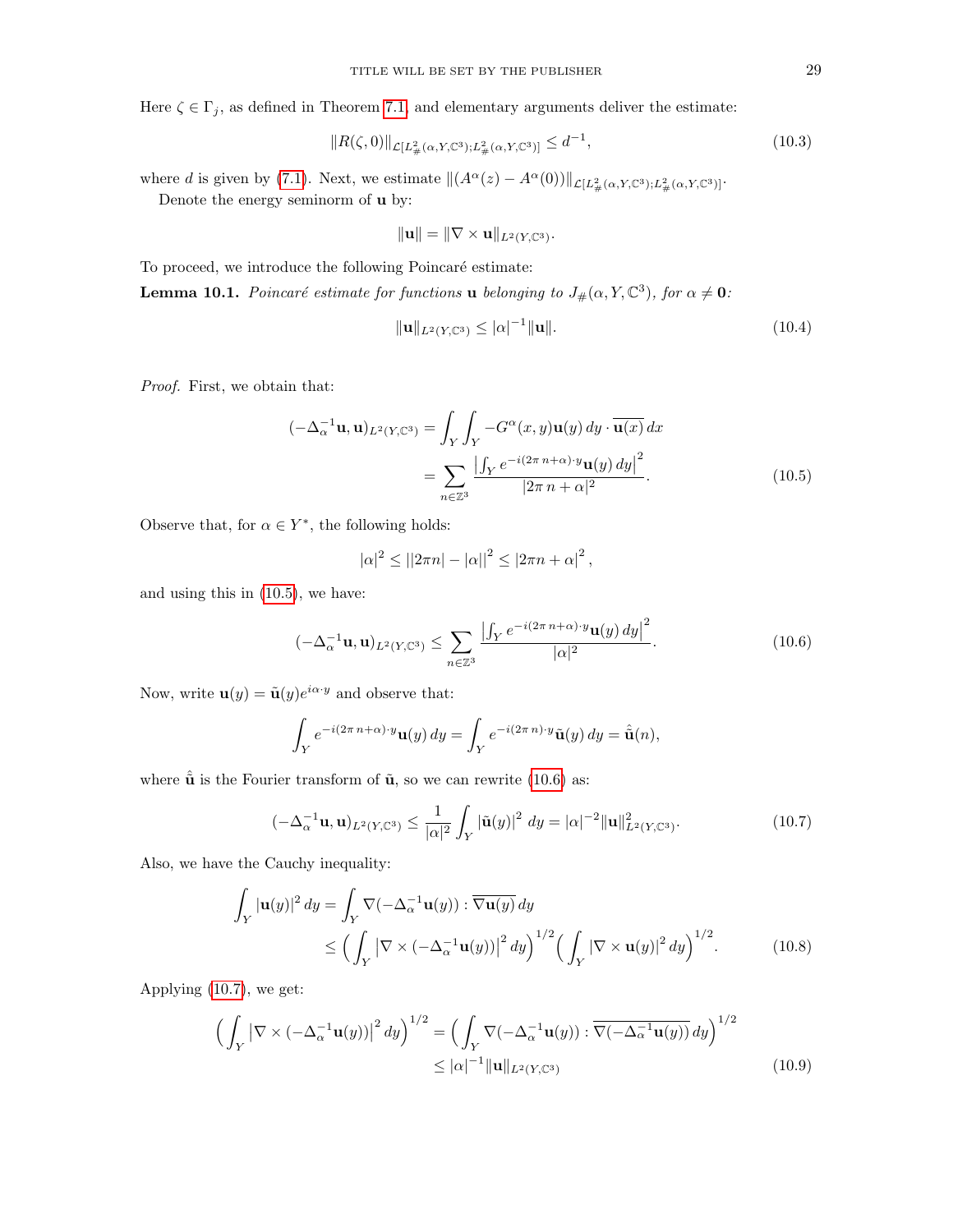and the Poincaré inequality follows from  $(10.8)$  and  $(10.9)$ .

For any  $\mathbf{u} \in L^2_{\#}(\alpha, Y, \mathbb{C}^3)$ , we apply [\(10.4\)](#page-28-5) to find:

$$
\| (A^{\alpha}(z) - A^{\alpha}(0)) \mathbf{u} \|_{L^{2}(Y,\mathbb{C}^{3})} \leq |\alpha|^{-1} \|\nabla \times (A^{\alpha}(z) - A^{\alpha}(0)) \mathbf{u} \|_{L^{2}(Y,\mathbb{C}^{3})}
$$
  
 
$$
\leq |\alpha|^{-1} \| ((T_{k}^{\alpha})^{-1} - P_{2}^{\alpha}) \|_{\mathcal{L}[J_{\#}(\alpha,Y,\mathbb{C}^{3});J_{\#}(\alpha,Y,\mathbb{C}^{3})]} \| - \Delta_{\alpha}^{-1} \mathbf{u} \| \quad (10.10)
$$

Applying [\(10.9\)](#page-28-4) and [\(10.10\)](#page-29-0) delivers the upper bound:

$$
||A^{\alpha}(z) - A^{\alpha}(0)||_{\mathcal{L}\left[L_{\#}^{2}(\alpha, Y, \mathbb{C}^{3}); L_{\#}^{2}(\alpha, Y, \mathbb{C}^{3})\right]} \leq |\alpha|^{-2} ||\left((T_{k}^{\alpha})^{-1} - P_{2}^{\alpha}\right)||_{\mathcal{L}\left[J_{\#}(\alpha, Y, \mathbb{C}^{3}); J_{\#}(\alpha, Y, \mathbb{C}^{3})\right]}.
$$

The next step is to obtain an upper bound on  $\|((T_k^{\alpha})^{-1} - P_2^{\alpha}) \|_{\mathcal{L}[J_{\#}(\alpha,Y,\mathbb{C}^3);J_{\#}(\alpha,Y,\mathbb{C}^3)]}$ . By [\(2.47\)](#page-14-4), for all  $\mathbf{u} \in J_{\#}(\alpha, Y, \mathbb{C}^3)$ , we have:

$$
\frac{\left(\int_Y |\nabla \times ((T_k^{\alpha})^{-1} - P_2^{\alpha}) \mathbf{u}|^2 dy\right)^{1/2}}{\|\mathbf{u}\|}
$$
\n
$$
= \left(\frac{\int_Y |\nabla \times (z P_1^{\alpha} \mathbf{u} + \sum_{-\frac{1}{2} < \mu_i(\alpha) < \frac{1}{2}} z \left[(1/2 + \mu_i(\alpha)) + z(1/2 - \mu_i(\alpha))\right]^{-1} P_{\mu_i}^{\alpha} \mathbf{u}|^2 dy}{\|\mathbf{u}\|^2}\right)^{1/2}
$$
\n
$$
= |z| \left(w_o + \sum_{-\frac{1}{2} < \mu_i(\alpha) < \frac{1}{2}} |(1/2 + \mu_i(\alpha)) + z(1/2 - \mu_i(\alpha))|^{-2} w_i\right)^{1/2},
$$

where  $w_o = ||P_1^{\alpha} \mathbf{u}||^2 / ||\mathbf{u}||^2$ ,  $w_i = ||P_{\mu_i}^{\alpha} \mathbf{u}||^2 / ||\mathbf{u}||^2$ , and  $w_o + \sum w_i = c \le 1$ ,  $c > 0$ . Hence, maximizing the right hand side is equivalent to calculating:

$$
\max_{w_0 + \sum w_i = c \le 1} \{w_0 + \sum_{-\frac{1}{2} < \mu_i(\alpha) < \frac{1}{2}} w_i | (1/2 + \mu_i(\alpha)) + z(1/2 - \mu_i(\alpha))|^{-2} \}^{1/2}
$$
\n
$$
= \sup\{1, |(1/2 + \mu_i(\alpha)) + z(1/2 - \mu_i(\alpha))|^{-2}\}^{1/2}.
$$

Thus, we maximize the function:

$$
f(x) = \left| \frac{1}{2} + x + z \left( \frac{1}{2} - x \right) \right|^{-2}
$$

over  $x \in [\mu^-(\alpha), \mu^+(\alpha)]$ , for z in a neighborhood about the origin. Let  $Re(z) = u$ ,  $Im(z) = v$ , and we write:

$$
f(x) = \left| \frac{1}{2} + x + (u + iv) \left( \frac{1}{2} - x \right) \right|^{-2} \le \left( \frac{1}{2} + x + u \left( \frac{1}{2} - x \right) \right)^{-2} =: g(Re(z), x)
$$

to get the bound:

<span id="page-29-1"></span>
$$
\|((T_k^{\alpha})^{-1} - P_2^{\alpha})\|_{\mathcal{L}[J_\#(\alpha, Y, \mathbb{C}^3); J_\#(\alpha, Y, \mathbb{C}^3)]} \le |z| \sup \left\{1, \sup_{x \in [\mu^-(\alpha), \mu^+(\alpha)]} g(u, x)\right\}^{1/2}.
$$
 (10.11)

We now examine the poles of  $g(u, x)$  and the sign of its partial derivative  $\partial_x g(u, x)$  when  $|u| < 1$ . If  $Re(z) = u$  is fixed, then  $g(u, x) = (\frac{1}{2} + x) + u(\frac{1}{2} - x))^{-2}$  has a pole when  $(\frac{1}{2} + x) + u(\frac{1}{2} - x) = 0$ . For u fixed, this occurs when  $x = \hat{x}$ , given by:

$$
\hat{x} = \hat{x}(u) = \frac{1}{2} \left( \frac{1+u}{u-1} \right).
$$

<span id="page-29-0"></span>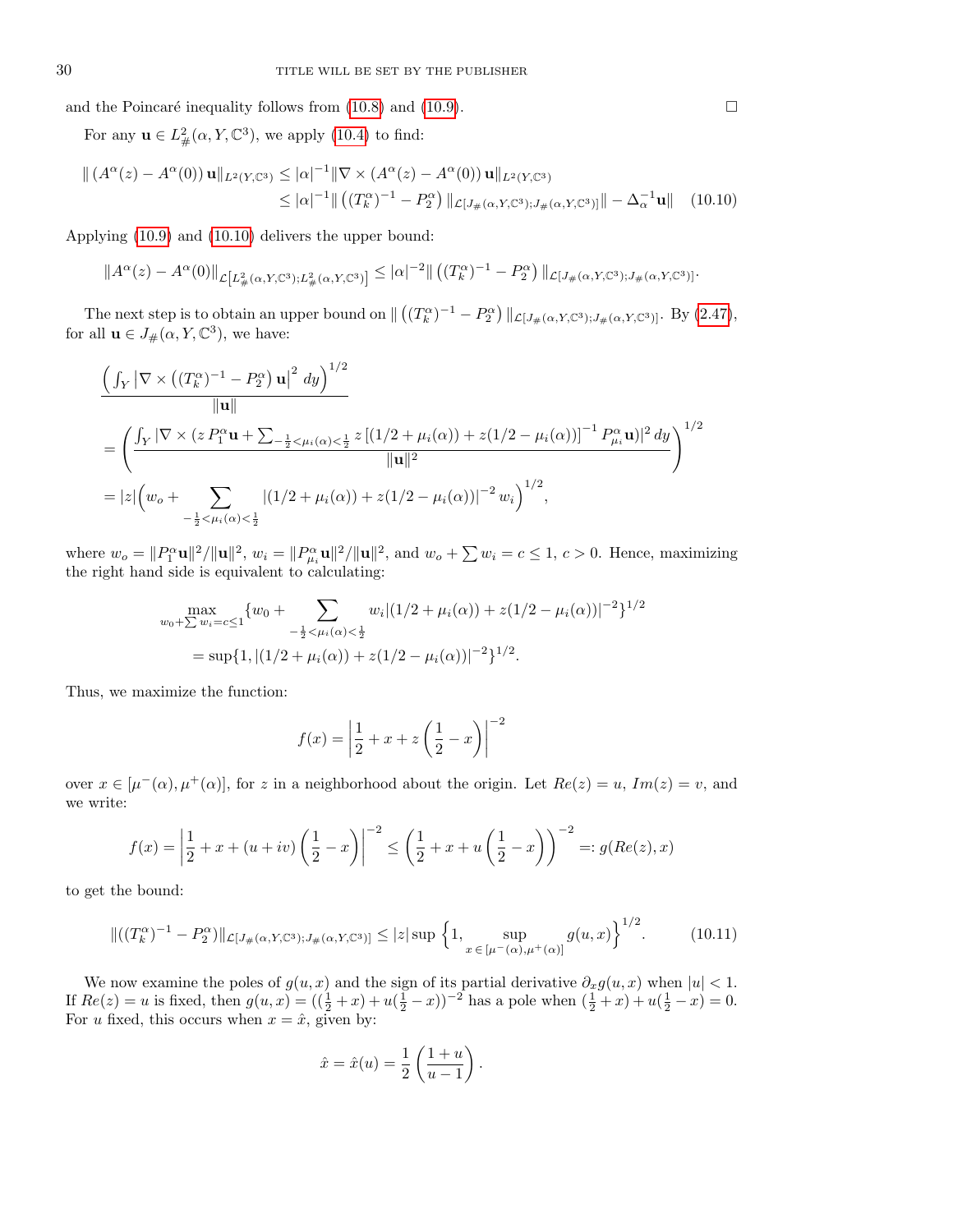On the other hand, if x is fixed, q has a pole at:

$$
u = \frac{x + 1/2}{x - 1/2}.
$$

The sign of  $\partial_x g$  is determined by the formula:

<span id="page-30-0"></span>
$$
\partial_x g(u, x) = \frac{-2(1 - u)}{\left[\frac{1}{2} + x + u\left(\frac{1}{2} - x\right)\right]^3} = \frac{-2(1 - u)^2 x - (1 - u^2)}{\left[\frac{1}{2} + x + u\left(\frac{1}{2} - x\right)\right]^4}.
$$
\n(10.12)

Observe that the denominator on the right hand side of [\(10.12\)](#page-30-0) is positive. A calculation shows that  $\partial_x g < 0$  for  $x > \hat{x}$ , i.e. g is decreasing on  $(\hat{x}, \infty)$ . Similarly, we have  $\partial_x g > 0$  for  $x < \hat{x}$  and g is increasing on  $(-\infty, \hat{x})$ .

Now, we identify all  $u = Re(z)$  for which  $\hat{x} = \hat{x}(u)$  satisfies  $\hat{x} < \mu^{-1}(\alpha) < 0$ . Indeed, for such u, the function  $g(u, x)$  will be decreasing on  $[\mu^-(\alpha), \mu^+(\alpha)]$ , so that, for all  $x \in [\mu^-(\alpha), \bar{\mu}]$ , we have  $g(u, \mu^-(\alpha)) \ge g(u, x)$ , yielding an upper bound for [\(10.11\)](#page-29-1).

<span id="page-30-1"></span>**Lemma 10.2.** The set U of  $u \in \mathbb{R}$  for which  $-\frac{1}{2} < \hat{x}(u) < \mu^{-}(\alpha) < 0$  is given by  $U := [z^*, 1]$ , where:

$$
-1 \le z^* := \frac{\mu^-(\alpha) + \frac{1}{2}}{\mu^-(\alpha) - \frac{1}{2}} < 0.
$$

*Proof.* Note first that  $\mu^{-}(\alpha) = \inf_{i \in \mathbb{N}} {\mu_i} \leq 0$  follows from the fact that zero is an accumulation point for the sequence  $\{\mu_i\}_{i\in\mathbb{N}}$ , so it follows that:

$$
\mu^{-}(\alpha) \le -\mu^{-}(\alpha) \implies 1/2 + \mu^{-}(\alpha) \le (-1)(\mu^{-}(\alpha) - 1/2) \implies z^* \ge -1.
$$

Observe that  $\hat{x} = \hat{x}(u) = \frac{u+1}{2(u-1)}$ , we invert and write  $u = \frac{\hat{x} + 1/2}{\hat{x} - 1/2}$  $\frac{x+1/2}{x-1/2}$ . We now show that  $z^* \le u \le 1$ , for  $\hat{x} \le \mu^-(\alpha)$ . Set  $h(\hat{x}) = \frac{\hat{x} + 1/2}{\hat{x} - 1/2}$ , then  $h'(\hat{x}) = \frac{-1}{(\hat{x} - \frac{1}{2})^2} < 0$ , and so, h is decreasing on  $(-\infty, \frac{1}{2})$ . Since  $\mu^-(\alpha) < \frac{1}{2}$ , h attains a minimum over  $(-\infty, \mu^-(\alpha)]$  at  $x = \mu^-(\alpha)$ . Thus  $\hat{x}(u) \leq \mu^-(\alpha)$  implies:

$$
\frac{1}{2} \left( \frac{u+1}{u-1} \right) \le \mu^{-}(\alpha) \implies z^* = \frac{\mu^{-}(\alpha) + 1/2}{\mu^{-}(\alpha) - 1/2} \le u \le 1
$$

as desired.  $\Box$ 

Combining Lemma [10.2](#page-30-1) with the inequality [\(10.11\)](#page-29-1), noting that  $-|z| \leq Re(z) \leq |z|$ , and on rearranging terms, we obtain the following corollary.

<span id="page-30-2"></span>Corollary 10.3. For  $|z| < |z^*|$ , the following holds:

$$
\|(A^{\alpha}(z) - A^{\alpha}(0))\|_{\mathcal{L}[L^2_{\#}(\alpha, Y, \mathbb{C}^3); L^2_{\#}(\alpha, Y, \mathbb{C}^3)]} \leq |\alpha|^{-2}|z|(-|z| - z^*)^{-1}\Big(\frac{1}{2} - \mu^-(\alpha)\Big)^{-1}.
$$

Proof. Observe that:

$$
\|A^{\alpha}(z) - A^{\alpha}(0)\|_{\mathcal{L}\left[L_{\#}^{2}(\alpha, Y, \mathbb{C}^{3}); L_{\#}^{2}(\alpha, Y, \mathbb{C}^{3})\right]} \leq |\alpha|^{-2} \| \left( (T_{k}^{\alpha})^{-1} - P_{2}^{\alpha} \right) \|_{\mathcal{L}\left[J_{\#}(\alpha, Y, \mathbb{C}^{3}; J_{\#}(\alpha, Y, \mathbb{C}^{3})\right]} \leq |\alpha|^{-2} |z| \sup \left\{ 1, \sup_{x \in [\mu^{-}(\alpha), \mu^{+}(\alpha)]} g(\text{Re}(z), x) \right\}^{1/2} \leq |\alpha|^{-2} |z| \left( -|z| - z^{*} \right)^{-1} \left( \frac{1}{2} - \mu^{-}(\alpha) \right)^{-1}.
$$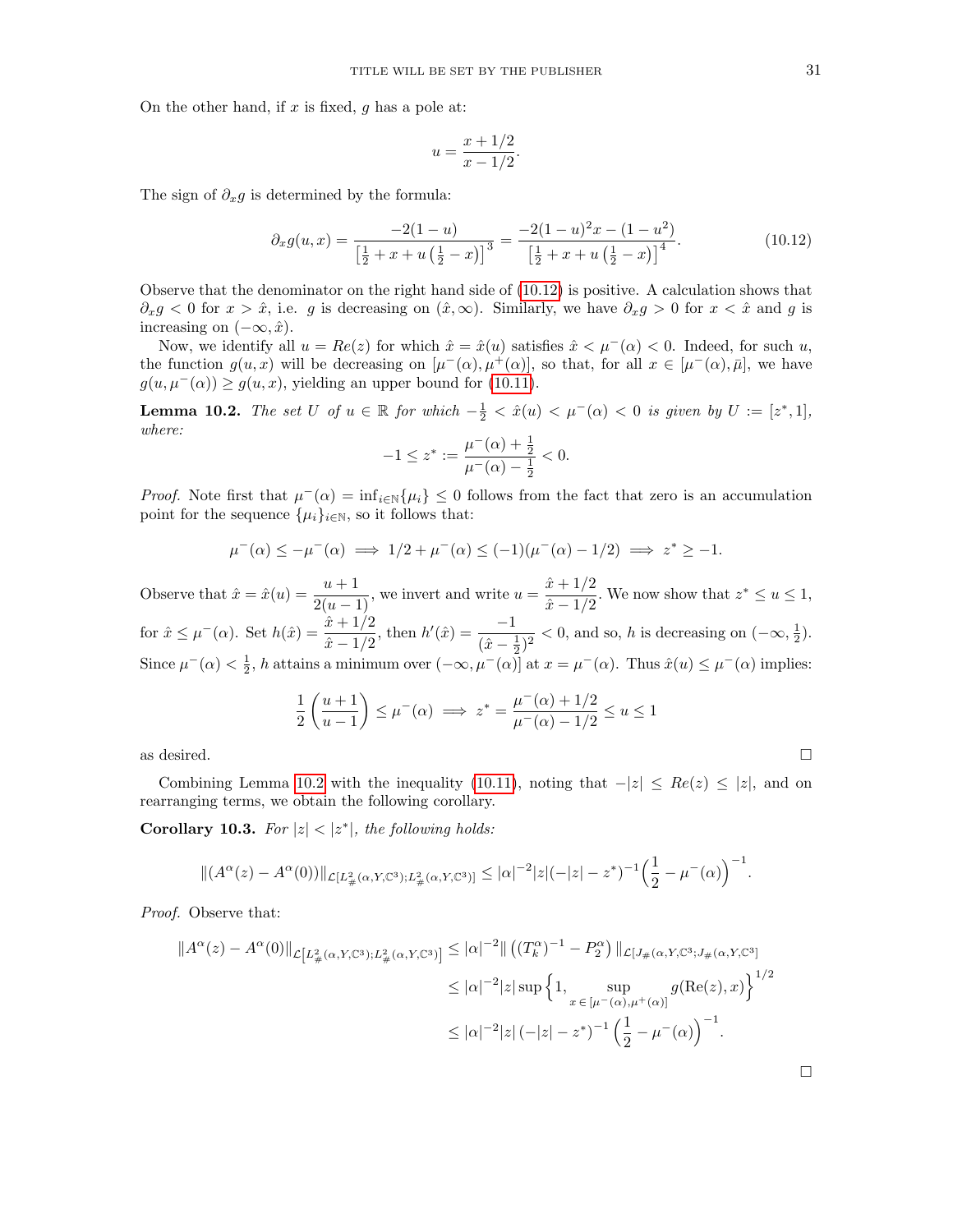From Corollary [10.3,](#page-30-2) [\(10.2\)](#page-27-3) and [\(10.3\)](#page-28-6), it follows that:

$$
|| (A^{\alpha}(z) - A^{\alpha}(0))R(\zeta, 0)||_{\mathcal{L}[L^2_{\#}(\alpha, Y, \mathbb{C}^3); L^2_{\#}(\alpha, Y, \mathbb{C}^3)]}
$$
  
 
$$
\leq | \alpha |^{-2} |z| (-|z| - z^*)^{-1} \Big( \frac{1}{2} - \mu^-(\alpha) \Big)^{-1} d^{-1} =: B(\alpha, z).
$$

A straightforward calculation shows that  $B(\alpha, z) < 1$ , for:

$$
|z| < r^* := \frac{|\alpha|^2 d |z^*(\alpha)|}{\frac{1}{\frac{1}{2} - \mu^-(\alpha)} + |\alpha|^2 d} ,
$$

and property 4 of Theorem [7.1](#page-22-0) is established, since  $r^* < |z^*|$ .

Now we establish properties 1 through 3 of Theorem [7.1.](#page-22-0) Inspection of [\(4.4\)](#page-17-1) shows that, if [\(10.1\)](#page-27-4) holds and if  $\zeta \in \mathbb{C}$  belongs to the resolvent of  $A^{\alpha}(0)$ , then it also belongs to the resolvent of  $A^{\alpha}(z)$ . Since [\(10.1\)](#page-27-4) holds for  $\zeta \in \Gamma_j$  and  $|z| < r^*$ , property 1 of Theorem [7.1](#page-22-0) follows. Formula [\(4.5\)](#page-17-2) shows that  $P(z)$  is analytic in a neighborhood of  $z = 0$ , determined by the condition that [\(10.1\)](#page-27-4) holds for  $\zeta \in \Gamma_j$ . The set  $|z| < r^*$  lies inside this neighborhood and property 2 of Theorem [7.1](#page-22-0) is proved. The isomorphism expressed in property 3 of Theorem [7.1](#page-22-0) follows directly from Lemma 4.10 of [\[20\]](#page-36-20) (Chapter I, § 4), which is also valid in a Banach space.

To prove Theorem [7.2,](#page-23-0) we need the following Poincaré inequality for  $J_{\#}(0, Y, \mathbb{C}^3)$ .

Lemma 10.4. The following inequality holds:

<span id="page-31-1"></span>
$$
\|\mathbf{v}\|_{L^2_{\#}(0,Y,\mathbb{C}^3)} \le \frac{1}{2\pi} \|\mathbf{v}\|.\tag{10.13}
$$

This inequality is established proceeding as in the proof of Lemma [10.1,](#page-28-5) with [\(2.18\)](#page-7-6). Using [\(10.13\)](#page-31-1) in place of [\(10.4\)](#page-28-5), we argue, as in the proof of Theorem [7.1,](#page-22-0) to show that:

$$
\|(A^0(z) - A^0(0))R(\zeta, 0)\|_{\mathcal{L}[(L^2_{\#}(0, Y, \mathbb{C}^3); L^2_{\#}(0, Y, \mathbb{C}^3)]} < 1
$$

holds provided  $|z| < r^*$ , where  $r^*$  is given by [\(7.5\)](#page-23-2). This establishes Theorem [7.2.](#page-23-0)

The error estimates presented in Theorem [7.4](#page-23-3) are easily recovered from the arguments in [\[20\]](#page-36-20) (Chapter II, § 3); for completeness, we restate them here. We begin with the following application of Cauchy inequalities to the coefficients  $\beta_n^{\alpha}$  of [\(4.7\)](#page-18-4), from [\[20\]](#page-36-20) (Chapter II, § 3, pg 88):

$$
|\beta_n^{\alpha}| \le d(r^*)^{-n}.
$$

It follows immediately that, for  $|z| < r^*$ , we have:

$$
\left|\hat{\beta}^{\alpha}(z) - \sum_{n=0}^p z^n \beta_n^{\alpha}\right| \leq \sum_{n=p+1}^{\infty} |z|^n |\beta_n^{\alpha}| \leq \frac{d|z|^{p+1}}{(r^*)^p(r^*-|z|)},
$$

completing the proof.

For completeness, we establish the boundedness and compactness of the operator  $B^{\alpha}(k)$  in [\(3.2\)](#page-15-5).

<span id="page-31-0"></span>**Theorem 10.5.** The operator  $B^{\alpha}(k) : L^2_{\#}(\alpha, Y, \mathbb{C}^3) \longrightarrow J_{\#}(\alpha, Y, \mathbb{C}^3)$  is bounded for  $k \notin \mathbb{Z}$ .

*Proof.* For  $\alpha \neq 0$  and for  $\mathbf{v} \in L^2_{\#}(\alpha, Y, \mathbb{C}^3)$ , we have:

$$
||B^{\alpha}(k)\mathbf{v}|| = ||(T_k^{\alpha})^{-1}(-\Delta_{\alpha})^{-1}\mathbf{v}||
$$
  
\n
$$
\leq ||(T_k^{\alpha})^{-1}||_{\mathcal{L}[J_{\#}(\alpha,Y,\mathbb{C}^3);J_{\#}(\alpha,Y,\mathbb{C}^3)]}|| - \Delta_{\alpha}^{-1}\mathbf{v}||
$$
  
\n
$$
\leq |\alpha|^{-1} ||((T_k^{\alpha})^{-1}||_{\mathcal{L}[J_{\#}(\alpha,Y,\mathbb{C}^3);J_{\#}(\alpha,Y,\mathbb{C}^3)]}||\mathbf{v}||_{L^2(Y,\mathbb{C}^3)},
$$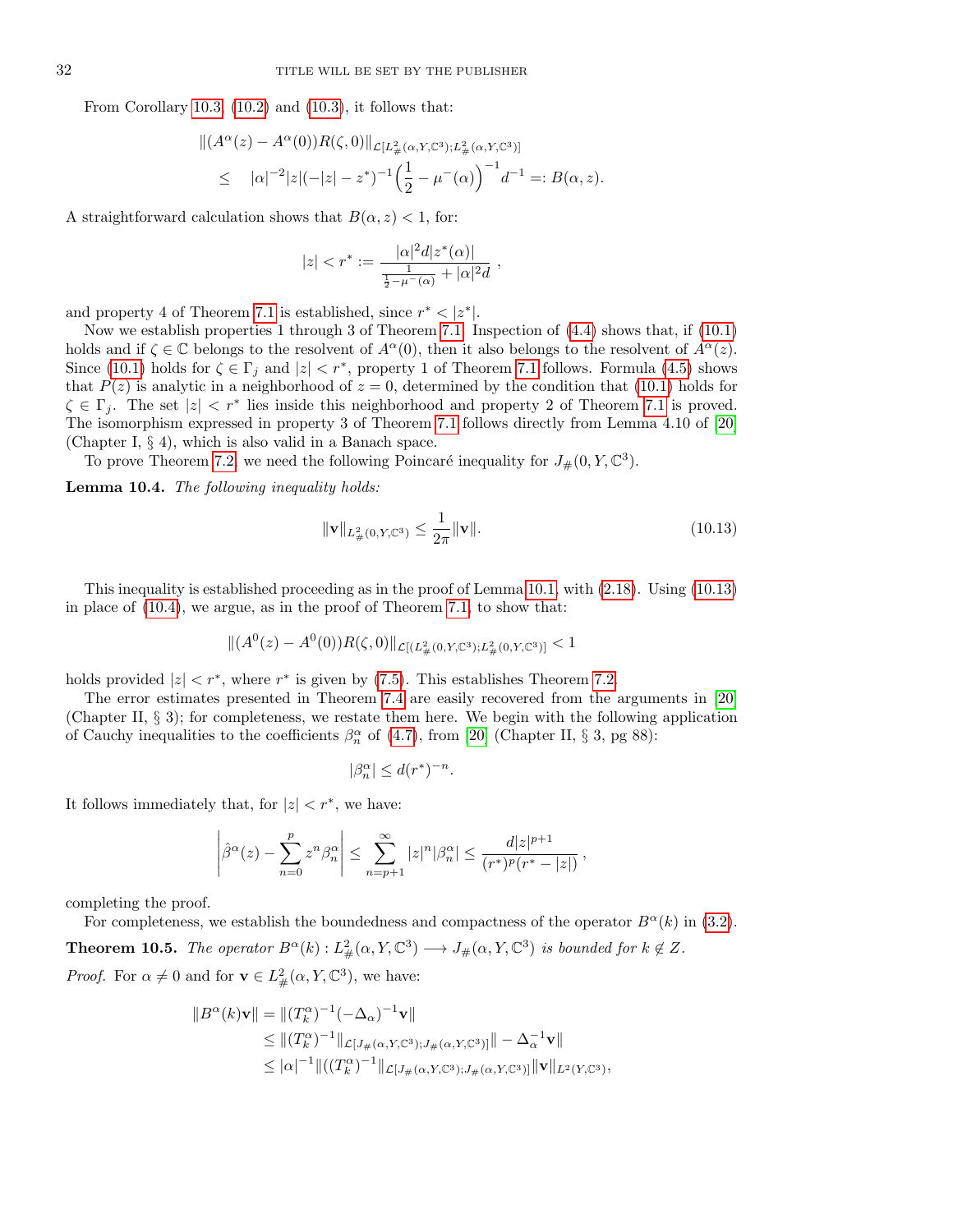where the last inequality follows from [\(10.9\)](#page-28-4). The upper estimate on  $\|((T_k^{\alpha})^{-1}\|_{\mathcal{L}[J_{\#}(\alpha,Y,\mathbb{C}^3);J_{\#}(\alpha,Y,\mathbb{C}^3)]})$ is obtained from:

$$
\frac{\|(T_k^{\alpha})^{-1}\mathbf{v}\|}{\|\mathbf{v}\|} \le \left\{|z|\hat{w} + \tilde{w} + |\sum_{i=1}^{\infty} w_i|(1/2 + \mu_i) + z(1/2 - \mu_i)|^{-2}\right\}^{1/2},
$$

where  $\hat{w} = ||P_1^{\alpha} \mathbf{v}||^2 / ||\mathbf{v}||^2$ ,  $\tilde{w} = ||P_2^{\alpha} \mathbf{v}||^2 / ||\mathbf{v}||^2$ , and  $w_i = ||P_{\mu_i}^{\alpha} \mathbf{v}||^2 / ||\mathbf{v}||^2$ . Since  $\hat{w} + \tilde{w} + \sum_{i=1}^{\infty} w_i =$  $c \leq 1$ , one recovers the upper bound:

$$
\frac{\|(T_k^{\alpha})^{-1}\mathbf{v}\|}{\|\mathbf{v}\|}\leq \bar{M},
$$

where:

$$
\bar{M} = \max \left\{ 1, |z|, \sup_{i} \left\{ |(1/2 + \mu_i) + z(1/2 - \mu_i)|^{-1} \right\} \right\}.
$$

A similar argument can be carried out for  $\alpha = 0$ .

<span id="page-32-1"></span>**Theorem 10.6.** For  $k \notin Z$ ,  $B^{\alpha}(k)$ :  $L^2_{\#}(\alpha, Y, \mathbb{C}^3) \longrightarrow L^2_{\#}(\alpha, Y, \mathbb{C}^3)$  is a bounded compact operator mapping  $L^2_{\#}(\alpha, Y, \mathbb{C}^3)$  into itself.

*Proof.* The Poincaré inequalities [\(10.4\)](#page-28-5) and [\(10.13\)](#page-31-1), together with Theorem [10.5,](#page-31-0) show that  $B^{\alpha}(k)$ :  $L^2_{\#}(\alpha, Y, \mathbb{C}^3) \longrightarrow L^2_{\#}(\alpha, Y, \mathbb{C}^3)$  is a bounded linear operator mapping  $L^2_{\#}(\alpha, Y, \mathbb{C}^3)$  into itself. The compact embedding of  $J_*(\alpha, Y, \mathbb{C}^3)$  into  $L^2_{\#}(\alpha, Y, \mathbb{C}^3)$  shows the operator is compact on  $L^2_{\#}(\alpha, Y, \mathbb{C}^3)$ . 'n

#### 11. Conclusions

In this paper, analytic representation formulas and power series describing the band structure inside non-magnetic periodic photonic crystals, made from high dielectric contrast inclusions, are developed. The spectral representation for the operator  $-\nabla \times (k\chi_H + \chi_D)\nabla \times$  is derived, as well as a power series representation of Bloch eigenfunctions. The radius of convergence for the power series, together with explicit formulas for each of its terms, in terms of layer potentials, is obtained. The spectrum in the high contrast limit is completely characterized for the  $\alpha$ -quasiperiodic and periodic ( $\alpha = 0$ ) cases. Explicit conditions on the contrast are found that provide lower bounds on the convergence radius. These conditions are sufficient for the separation of spectral branches of the dispersion relation for any fixed quasi-momentum. From a mathematical perspective, it is pointed out that the non-magnetic nature of the crystal permits us to explore the solutions to equation [\(1.4\)](#page-2-0) in a divergence-free Sobolev space of vector-valued functions, see [\(2.3\)](#page-4-4), [\(2.7\)](#page-4-3). For magnetic crystals with  $\mu = \mu(x) \neq 1$ , the proper solution space must include fields h for which  $\nabla \cdot (\mu \mathbf{h}) = 0$ . This presents a challenge for future research.

## <span id="page-32-0"></span>Appendix A. Helmholtz decomposition for periodic and quasiperiodic vector fields.

Here, we show how to obtain the Helmholtz decomposition [\(2.2\)](#page-4-1). First, consider  $\alpha \in Y^*$ ,  $\alpha \neq \mathbf{0}$ . For  $\mathbf{h}(x) \in L^2_{\#}(\alpha, Y, \mathbb{C}^3)$ , we have  $\mathbf{h}(x) = \mathbf{h}_{\mathrm{per}}(x, \alpha) e^{2\pi i \alpha \cdot x}$ , where:

$$
\mathbf{h}_{\mathrm{per}}(x,\alpha) = \sum_{k \in \mathbb{Z}^3} \hat{\mathbf{h}}_{\mathrm{per}}(k,\alpha) e^{2\pi i \, k \cdot x}.
$$

In other words:

$$
\mathbf{h}(x) = \sum_{k \in \mathbb{Z}^3} \hat{\mathbf{h}}_{\text{per}}(k, \alpha) e^{2\pi i (k + \alpha) \cdot x}.
$$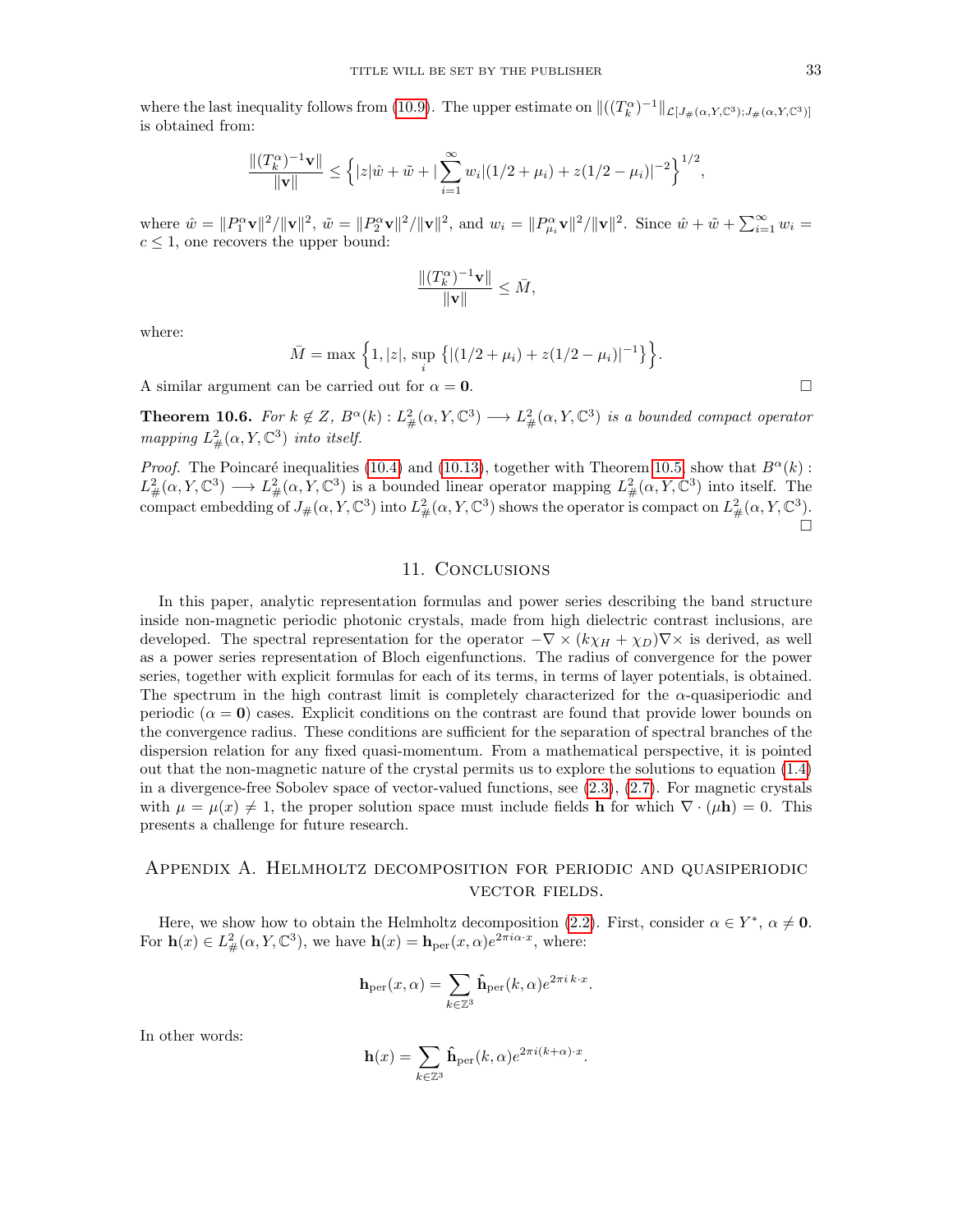Now, define the following:

$$
\begin{split} \label{eq:hath} \hat{h}_{\rm pot}(k,\alpha) &= -\frac{i}{2\pi}\frac{(k+\alpha)\cdot\hat{\mathbf{h}}_{\rm per}(k,\alpha)}{|k+\alpha|^2}, \\ \hat{\mathbf{h}}_{\rm curl}(k,\alpha) &= \frac{i}{2\pi}\frac{(k+\alpha)\times\hat{\mathbf{h}}_{\rm per}(k,\alpha)}{|k+\alpha|^2}. \end{split}
$$

By the vector triple product formula, we observe that:

$$
2\pi i(\alpha + k) \hat{h}_{\text{pot}}(k, \alpha) + 2\pi i(\alpha + k) \times \hat{\mathbf{h}}_{\text{curl}}(k, \alpha)
$$
  
= 
$$
\frac{(\alpha + k) [(\alpha + k) \cdot \hat{\mathbf{h}}_{\text{per}}(k, \alpha)]}{|k + \alpha|^2} - \left[ \frac{(\alpha + k) [(\alpha + k) \cdot \hat{\mathbf{h}}_{\text{per}}(k, \alpha)]}{|k + \alpha|^2} - \frac{\hat{\mathbf{h}}_{\text{per}}(k, \alpha) [(\alpha + k) \cdot (\alpha + k)]}{|k + \alpha|^2} \right]
$$
  
= 
$$
\hat{\mathbf{h}}_{\text{per}}(k, \alpha).
$$

It follows that  $h(x) = \nabla h_{pot}(x) + \nabla \times h_{curl}(x)$ , where:

$$
\begin{aligned} h_{\text{pot}}(x) &= \sum_{k \in \mathbb{Z}^3} \hat{h}_{\text{pot}}(k,\alpha) e^{2 \pi i (k+\alpha) \cdot x}, \\ \mathbf{h}_{\text{curl}}(x) &= \sum_{k \in \mathbb{Z}^3} \hat{\mathbf{h}}_{\text{curl}}(k,\alpha) e^{2 \pi i (k+\alpha) \cdot x}. \end{aligned}
$$

This is the Helmholtz decomposition for  $\alpha$ -quasiperiodic fields, for  $\alpha \in Y^*$ ,  $\alpha \neq \mathbf{0}$ .

When  $\alpha = 0$ , we have  $h(x) = \sum$  $k\in\mathbb{Z}^3$  $\hat{\mathbf{h}}(k)e^{2\pi i k \cdot x}$ , or equivalently:

$$
\mathbf{h}(x) = \hat{\mathbf{h}}(0) + \sum_{\substack{k \in \mathbb{Z}^3 \\ k \neq 0}} \hat{\mathbf{h}}(k) e^{2\pi i k \cdot x},
$$

with  $\mathbf{\hat{h}}(0) = \mathbf{I}$ Y **h**(*x*). Then, the Helmholtz decomposition for  $h \in L^2_{\#}(0, Y, \mathbb{C}^3)$  is given by:

$$
\mathbf{h}(x) = \nabla h_{\text{pot}}(x) + \nabla \times \mathbf{h}_{\text{curl}}(x) + \mathbf{c}, \ \ \mathbf{c} \in \mathbb{C}^3,
$$

where:

$$
\begin{aligned} h_{\text{pot}}(x) &= \sum_{\substack{k \in \mathbb{Z}^3 \\ k \neq 0}} -\frac{i}{2\pi} \frac{k}{|k|^2} \cdot \hat{\mathbf{h}}(k) e^{2\pi i k \cdot x}, \\ \mathbf{h}_{\text{pot}}(x) &= \sum_{\substack{k \in \mathbb{Z}^3 \\ k \neq 0}} \frac{i}{2\pi} \frac{k}{|k|^2} \times \hat{\mathbf{h}}(k) e^{2\pi i k \cdot x}. \end{aligned}
$$

APPENDIX B. FOR  $\mathbf{h} \in J_{\#}(\alpha, Y, \mathbb{C}^3)$ ,  $\nabla h_{pot} = 0$  in [\(2.2\)](#page-4-1):

<span id="page-33-0"></span>If  $\alpha \neq 0$ , from Appendix [A,](#page-32-0) we have  $h(x) = \nabla h_{\text{pot}}(x) + \nabla \times h_{\text{curl}}(x)$ . Taking divergence on both sides, and since  $h \in J_{\#}(\alpha, Y, \mathbb{C}^3)$ , we obtain that  $\Delta h_{pot} = 0$  in Y and, since  $h_{pot}$  is  $\alpha$ -quasiperiodic, we have:

$$
\int_{Y} |\nabla h_{\text{pot}}|^2 = \int_{\partial Y} h_{\text{pot}} \overline{\partial_{\mathbf{n}} h_{\text{pot}}} = 0.
$$

A similar argument works for to the case  $\alpha = 0$ .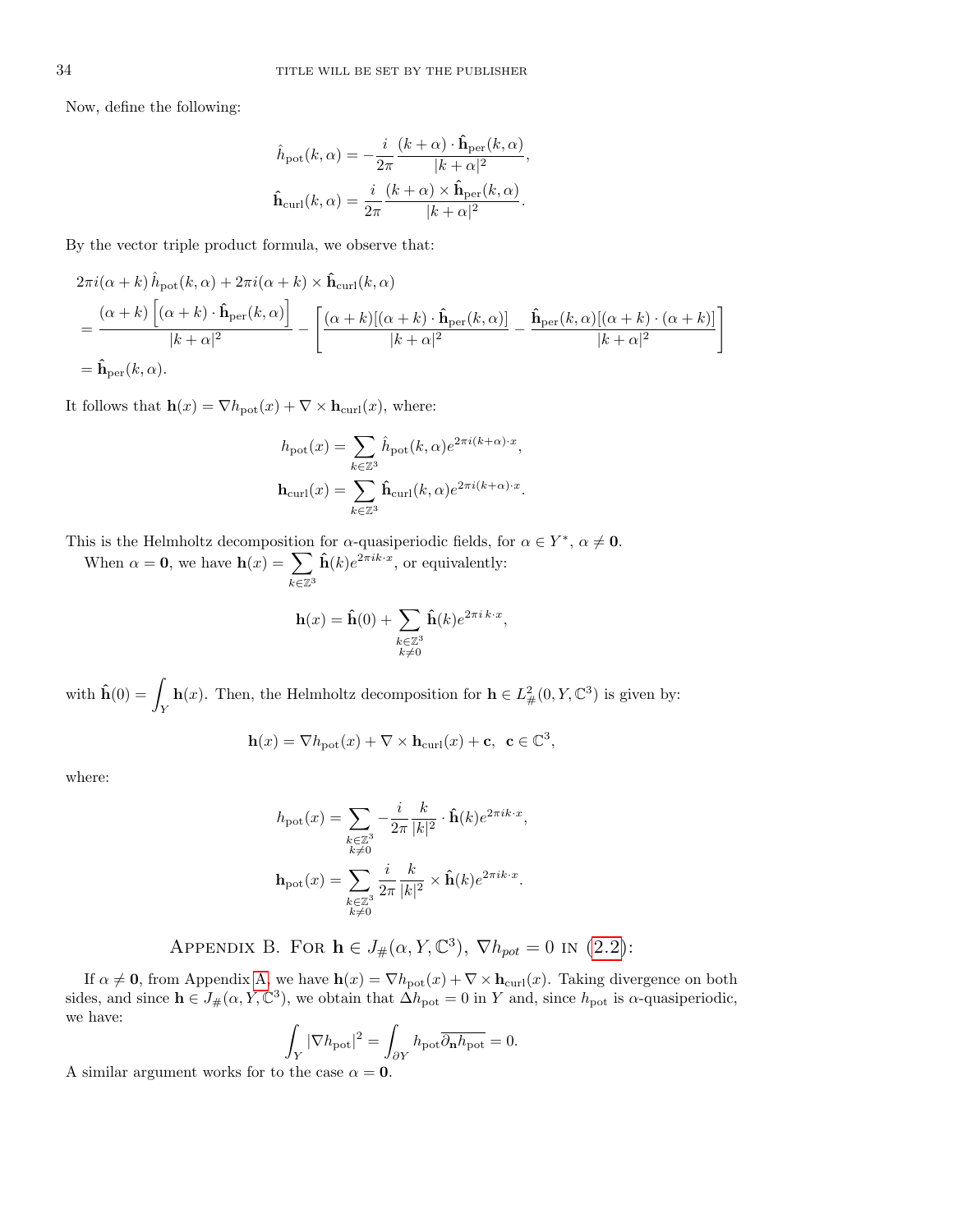# Appendix C. Necessary Lemmas

<span id="page-34-2"></span><span id="page-34-0"></span>**Lemma C.1.** For **u** and **v** in  $J_{\#}(\alpha, Y, \mathbb{C}^3)$ , we have:

$$
\int_Y \nabla \times \mathbf{u} \cdot \nabla \times \overline{\mathbf{v}} \, dx = \int_Y \nabla \mathbf{u} : \nabla \overline{\mathbf{v}} \, dx.
$$

Proof. Let us write:

$$
\mathbf{u}(y) = \sum_{k \in \mathbb{Z}^3} e^{2\pi i (k+\alpha) \cdot y} \hat{\mathbf{u}}^k \quad \text{and} \quad \mathbf{v}(y) = \sum_{k \in \mathbb{Z}^3} e^{2\pi i (k+\alpha) \cdot y} \hat{\mathbf{v}}^k.
$$

Then:

$$
\int_{Y} \nabla \times \mathbf{u} \cdot \nabla \times \nabla dx = \int_{Y} \sum_{k \in \mathbb{Z}^{3}} 2\pi i e^{2\pi i (k+\alpha) \cdot y} (k+\alpha) \times \hat{\mathbf{u}}^{k} \cdot \sum_{m \in \mathbb{Z}^{3}} \overline{2\pi i e^{2\pi i (m+\alpha) \cdot y} (m+\alpha) \times \hat{\mathbf{v}}^{k}} dx
$$
\n
$$
= 4\pi |Y| \sum_{k \in \mathbb{Z}^{3}} (k+\alpha) \times \hat{\mathbf{u}}^{k} \cdot (k+\alpha) \times \hat{\mathbf{v}}^{k}
$$
\n
$$
= 4\pi |Y| \sum_{k \in \mathbb{Z}^{3}} \left( |k+\alpha|^{2} \hat{\mathbf{u}}^{k} \cdot \hat{\mathbf{v}}^{k} - (k+\alpha) \cdot \hat{\mathbf{u}}^{k} (k+\alpha) \cdot \hat{\mathbf{v}}^{k} \right)
$$
\n
$$
= \int_{Y} \nabla \mathbf{u} : \nabla \overline{\mathbf{v}} dx - \int_{Y} (\nabla \cdot \mathbf{u}) (\nabla \cdot \overline{\mathbf{v}}) dx = \int_{Y} \nabla \mathbf{u} : \nabla \overline{\mathbf{v}} dx.
$$

**Lemma C.2.** (See [\[7\]](#page-35-2), Lemma 4.7 for proof.) Let  $\mathbf{u} \in L^2_{\#}(Y, \mathbb{C}^3)$  such that  $\text{curl } \mathbf{u} \in L^2_{\#}(Y, \mathbb{C}^3)$  and div  $\mathbf{u} \in L^2_{\#}(Y)$ . Then  $\mathbf{u} \in W^{1,2}_{\#}(Y, \mathbb{C}^3)$  and:

$$
\int_Y |\nabla \mathbf{u}|^2 \, \mathrm{d}\mathbf{x} = \int_Y |\mathrm{curl}\,\mathbf{u}|^2 \, \mathrm{d}\mathbf{x} + \int_Y |\mathrm{div}\,\mathbf{u}|^2 \, \mathrm{d}\mathbf{x}.
$$

**Lemma C.3.** Let  $\mathbf{u} \in L^2_{\#}(\alpha, Y, \mathbb{C}^3)$  such that curl  $\mathbf{u} \in L^2_{\#}(\alpha, Y, \mathbb{C}^3)$  and div  $\mathbf{u} \in L^2_{\#}(\alpha, Y)$ . Then  $\mathbf{u} \in W^{1,2}_\#(\alpha, Y, \mathbb{C}^3)$  and:

<span id="page-34-1"></span>
$$
\int_{Y} |\nabla \mathbf{u}|^2 \, \mathrm{d}\mathbf{x} = \int_{Y} |\mathrm{curl} \, \mathbf{u}|^2 \, \mathrm{d}\mathbf{x} + \int_{Y} |\mathrm{div} \, \mathbf{u}|^2 \, \mathrm{d}\mathbf{x}.\tag{C.1}
$$

Proof. Let us write:

$$
\mathbf{u}(y) = \sum_{k \in \mathbb{Z}^3} e^{2\pi i (k+\alpha) \cdot y} \mathbf{c}^{\mathbf{k}}.
$$

We then have that:

$$
\operatorname{curl} \mathbf{u} = \sum_{k \in \mathbb{Z}^3} 2\pi i e^{2\pi i (k+\alpha) \cdot y} (k+\alpha) \times \mathbf{c}^k,
$$
  
div 
$$
\mathbf{u} = \sum_{k \in \mathbb{Z}^3} 2\pi i e^{2\pi i (k+\alpha) \cdot y} (k+\alpha) \cdot \mathbf{c}^k.
$$

Since  $|(k+\alpha) \times \mathbf{c}^{\mathbf{k}}|$  $2 + |(k + \alpha) \cdot \mathbf{c}^{\mathbf{k}}|$  $2 = |k + \alpha|^2 |\mathbf{c}^{\mathbf{k}}|$ <sup>2</sup>, we infer that  $\sum_{k \in \mathbb{Z}^3} |k + \alpha|^2 |\mathbf{c}^{\mathbf{k}}|$  $2^2 < \infty$ , thus  $\mathbf{u} \in W^{1,2}_\#(\alpha, Y)$ <sup>3</sup>. Moreover, [\(C.1\)](#page-34-1) follows.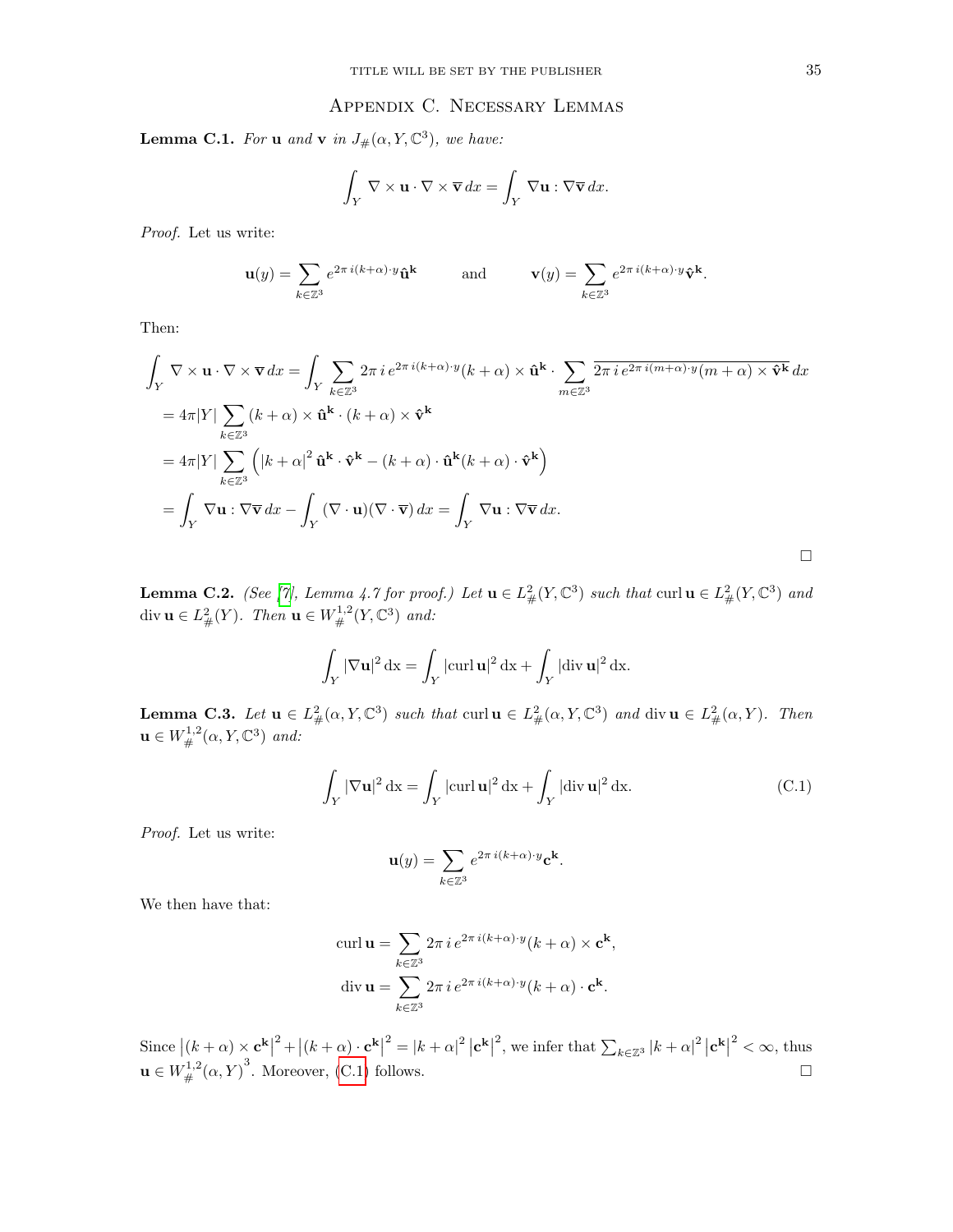# <span id="page-35-6"></span>APPENDIX D. FOR  $\mathbf{u} \in J_{\#}(\alpha, Y, \mathbb{C}^3)$ , the null space of  $\nabla \times \mathbf{u}$  is  $\{0\}$ :

Let  $\mathbf{u} \in J_{\#}(\alpha, Y, \mathbb{C}^3)$  such that  $\nabla \times \mathbf{u} = 0$ . Then, from Lemma [C.1,](#page-34-2) we have:

$$
\int_Y |\nabla \mathbf{u}|^2 = \int_Y |\text{curl } \mathbf{u}|^2 = 0.
$$

Then **u** must be a constant in Y. If  $\alpha \neq 0$ , since **u** is  $\alpha$ -quasiperiodic, we conclude it must be zero. If  $\alpha = 0$ , since  $\int_Y \mathbf{u} \, d\mathbf{x} = 0$ , then we can also conclude that  $\mathbf{u} = 0$ .

# <span id="page-35-7"></span>APPENDIX E. PERIODIC AND  $\alpha$ -QUASIPERIODIC GREEN'S FUNCTIONS AND THEIR relation to the free space Green's function

Consider  $G^0$  and  $G^{\alpha}$ , defined in [\(2.18\)](#page-7-6) and [\(2.17\)](#page-6-2), respectively, and the free-space Green's function given by:

$$
\Gamma(x,y) = -\frac{1}{4\pi|x-y|}.
$$

Observe that, in the unit cell  $Y$ , we have:

$$
\Delta(\Gamma(x, y) - G^{0}(x, y)) = \delta(x - y) - (\delta(x - y) - 1) = 1
$$

and, from the regularity of the elliptic problem, we have that  $R^0(x) = \Gamma(x, y) - G^0(x, y)$  is smooth in Y, see [\[1\]](#page-35-9). A similar argument works for  $G^{\alpha}$ ,  $\alpha \neq \mathbf{0}$ . In that case:

$$
\Delta G^{\alpha}(x, y) = \sum_{n \in \mathbb{Z}^3} \delta(x - y - n) e^{i \alpha \cdot n} \quad \text{in } \mathbb{R}^3,
$$

which implies that, in the unit cell  $Y$ , we have:

$$
\Delta(\Gamma(x, y) - G^{\alpha}(x, y)) = 0,
$$

from where  $R^{\alpha}(x) = \Gamma(x, y) - G^{\alpha}(x, y)$  is smooth in Y. The generalization of Lemma 4.4 of [\[29\]](#page-36-21) to the periodic and  $\alpha$ -quasiperiodic cases follows from the above.

#### Acknowledgements

This research work is supported in part by NSF Grants DMS-1813698, DMREF-1921707, and DMS-2110036.

#### **REFERENCES**

- <span id="page-35-9"></span>[1] H. Ammari, H. Kang, and K. Kim. Polarization tensors and effective properties of anisotropic composite materials. Journal of Differential Equations, 215(2):401–428, 2005.
- <span id="page-35-0"></span>[2] H. Ammari, H. Kang, and H. Lee. Layer Potential Techniques in Spectral Analysis. American Mathematical Society, 201 Charles Street, Providence, RI, 2009.
- <span id="page-35-1"></span>[3] H. Ammari, H. Kang, S. Soussi, and H. Zribi. Layer potential techniques in spectral analysis. part 2: Sensitivity analysis of spectral properties of high contrast band-gap materials. Multiscale Model. Simul., 5:646–663, 2006.
- <span id="page-35-5"></span>[4] B.C. Aslan, W.W. Hager, and S. Moskow. A generalized eigenproblem for the laplacian which arises in lightning. J. Math. Anal. Appl., 341:1028–1041, 2008.
- <span id="page-35-4"></span>[5] D.J. Bergman. The dielectric constant of a composite material - a problem in classical physics. Physics Reports, 43:377–407, 1978.
- <span id="page-35-3"></span>[6] D.J. Bergman. The dielectric constant of a simple cubic array of identical spheres. J. Phys. C., 12:4947–4960, 1979.
- <span id="page-35-2"></span>[7] G. Bouchitté, C. Bourel, and D. Felbacq. Homogenization near resonances and artificial magnetism in three dimensional dielectric metamaterials. Archive for Rational Mechanics and Analysis, 225(3):1233–1277, Sep 2017.
- <span id="page-35-8"></span>[8] O.P. Bruno. The effective conductivity of strongly heterogeneous composites. Proc. R. Soc. Lond. A, 433:353–381, 1991.